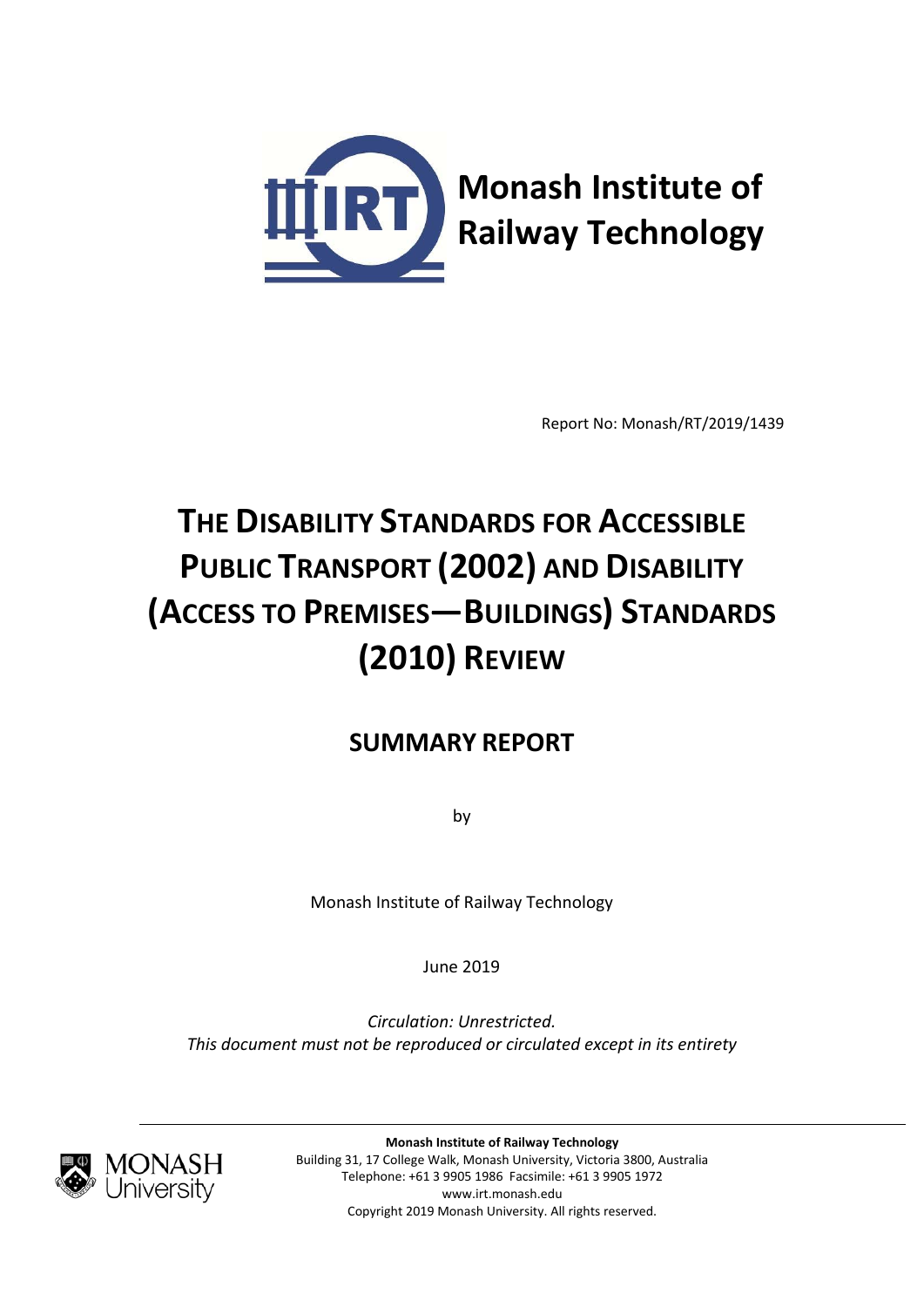

## THIS PAGE IS INTENTIONALLY BLANK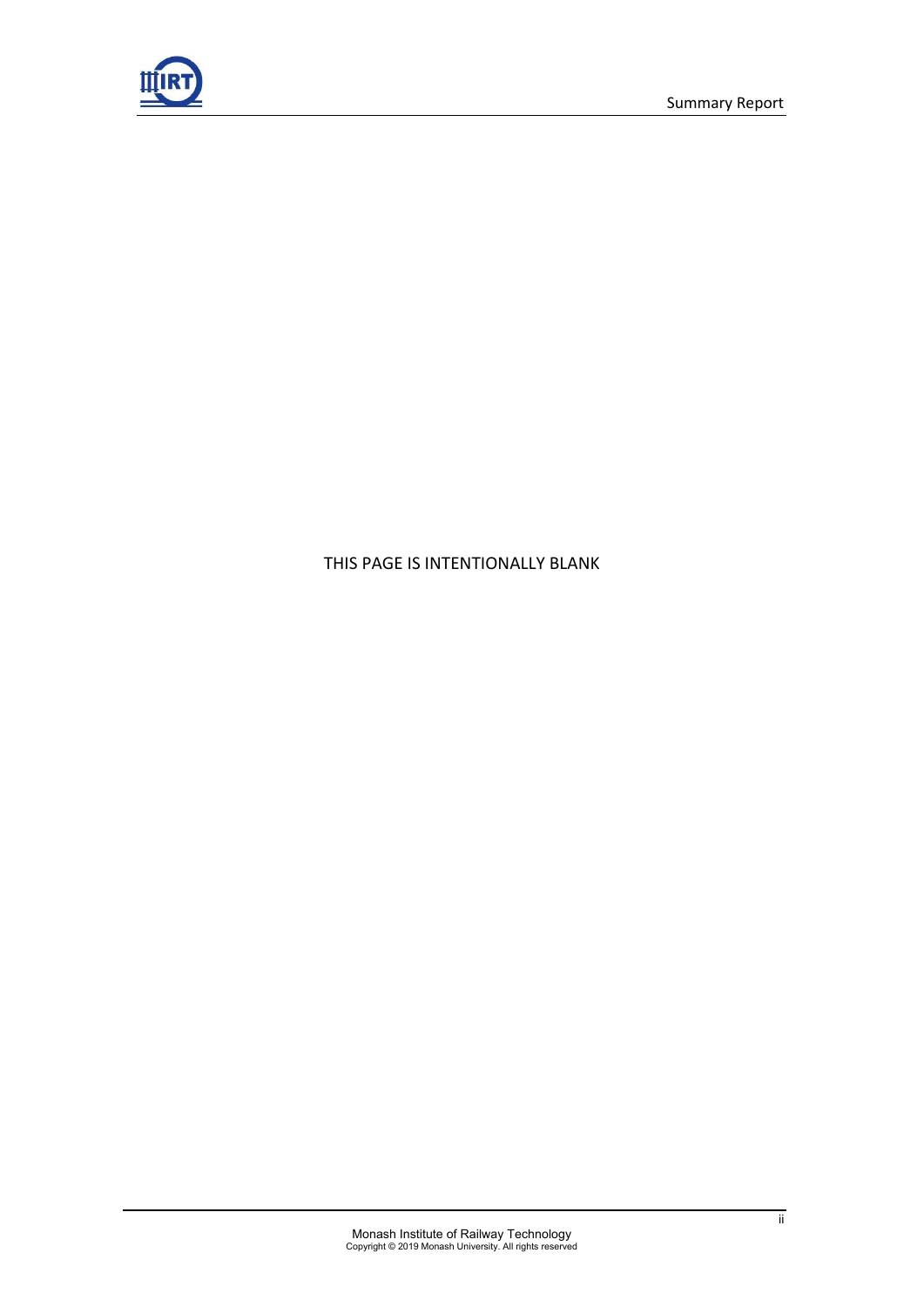

## **LIST OF ACRONYMS:**

| <b>ABS</b>                | <b>Australian Bureau of Statistics</b>                   |
|---------------------------|----------------------------------------------------------|
| <b>ADA</b>                | Americans with Disabilities Act                          |
| <b>AHRC</b>               | Australian Human Rights Commission                       |
| <b>ARA</b>                | Australasian Railway Association                         |
| <b>BLE</b>                | <b>Bluetooth Low Energy</b>                              |
| BMI                       | <b>Body Mass Index</b>                                   |
| <b>CBD</b>                | <b>Central Business District</b>                         |
| <b>CMH</b>                | <b>Ceramic Metal Halide</b>                              |
| COAG                      | <b>Council of Australian Governments</b>                 |
| Cth                       | Commonwealth of Australia                                |
| <b>DDA</b>                | Disability Discrimination Act 1992 (Cth)                 |
| <b>DSAPT</b>              | Disability Standards for Accessible Public Transport     |
|                           | 2002 (Cth)                                               |
| <b>ETA</b>                | <b>Electronic Travelling Aid</b>                         |
| <b>EUROPA</b>             | Publications Office of the European Union                |
| EU                        | <b>European Union</b>                                    |
| <b>GNSS</b>               | <b>Global Navigation Satellite System</b>                |
| <b>IRT</b>                | Institute of Railway Technology at Monash University     |
| <b>LED</b>                | <b>Light Emitting Diode</b>                              |
| <b>MRT</b>                | <b>Mass Rapid Transit</b>                                |
| <b>NTC</b>                | <b>National Transport Commission</b>                     |
| <b>OECD</b>               | Organisation for Economic Co-operation and               |
|                           | Development                                              |
| <b>ONRSR</b>              | Office of the National Rail Safety Regulator             |
| <b>PID</b>                | Passenger Information Display                            |
| <b>Premises Standards</b> | Disability (Access to Premises-Buildings) Standards 2010 |
| <b>PRM</b>                | Passengers with Reduced Mobility                         |
| <b>RFID</b>               | Radio Frequency Identification                           |
| <b>RSNL</b>               | Rail Safety National Law                                 |
| SWL                       | Safe Working Load                                        |
| <b>TGSI</b>               | Tactile ground surface indicators                        |
| <b>TSI</b>                | <b>Technical Specification for Interoperability</b>      |
| <b>TTY</b>                | Teletypewriter                                           |
| UK                        | United Kingdom                                           |
| <b>USA</b>                | <b>United States of America</b>                          |
| <b>WCAG</b>               | Web Content Accessibility Guidelines                     |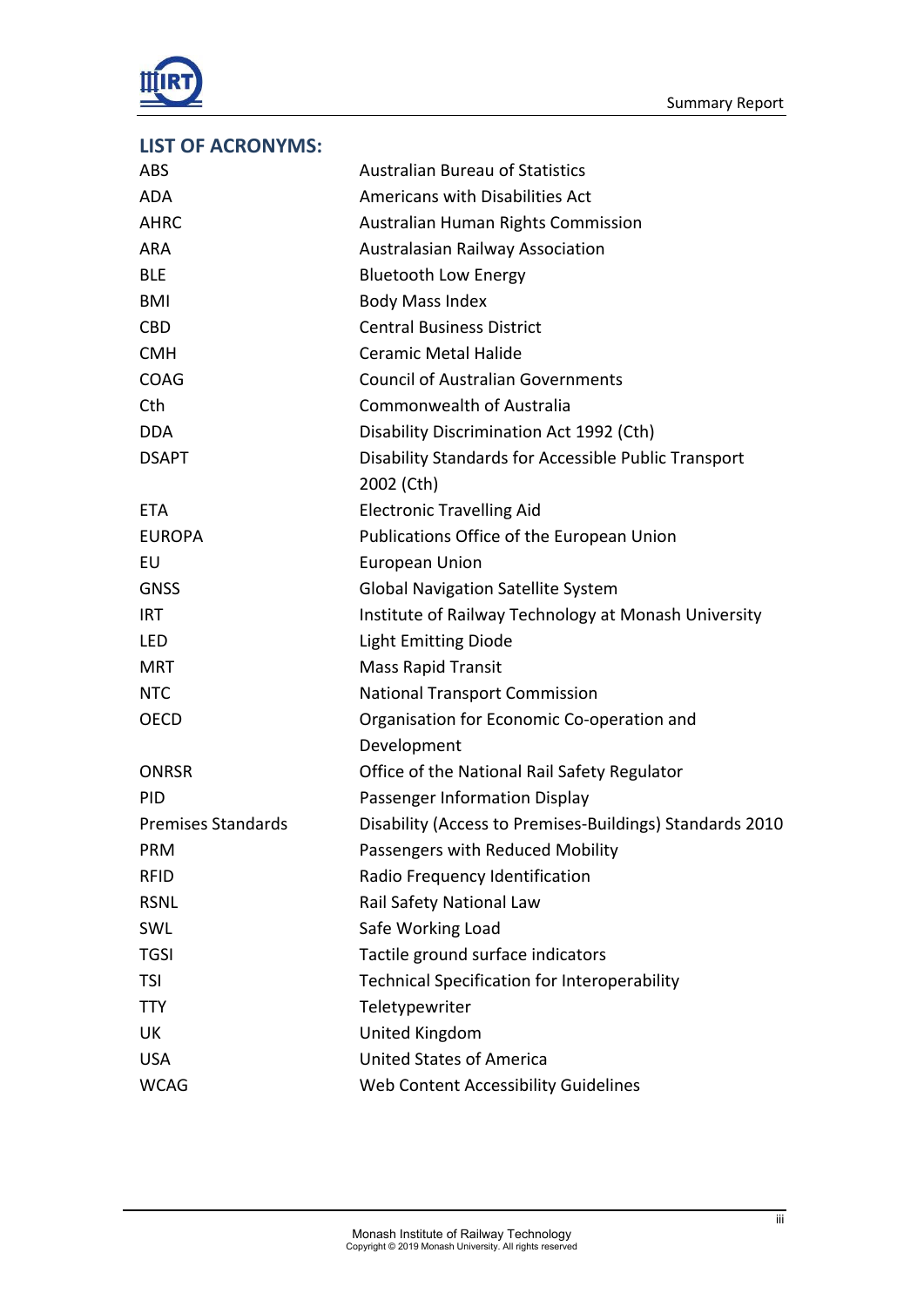

## THIS PAGE IS INTENTIONALLY BLANK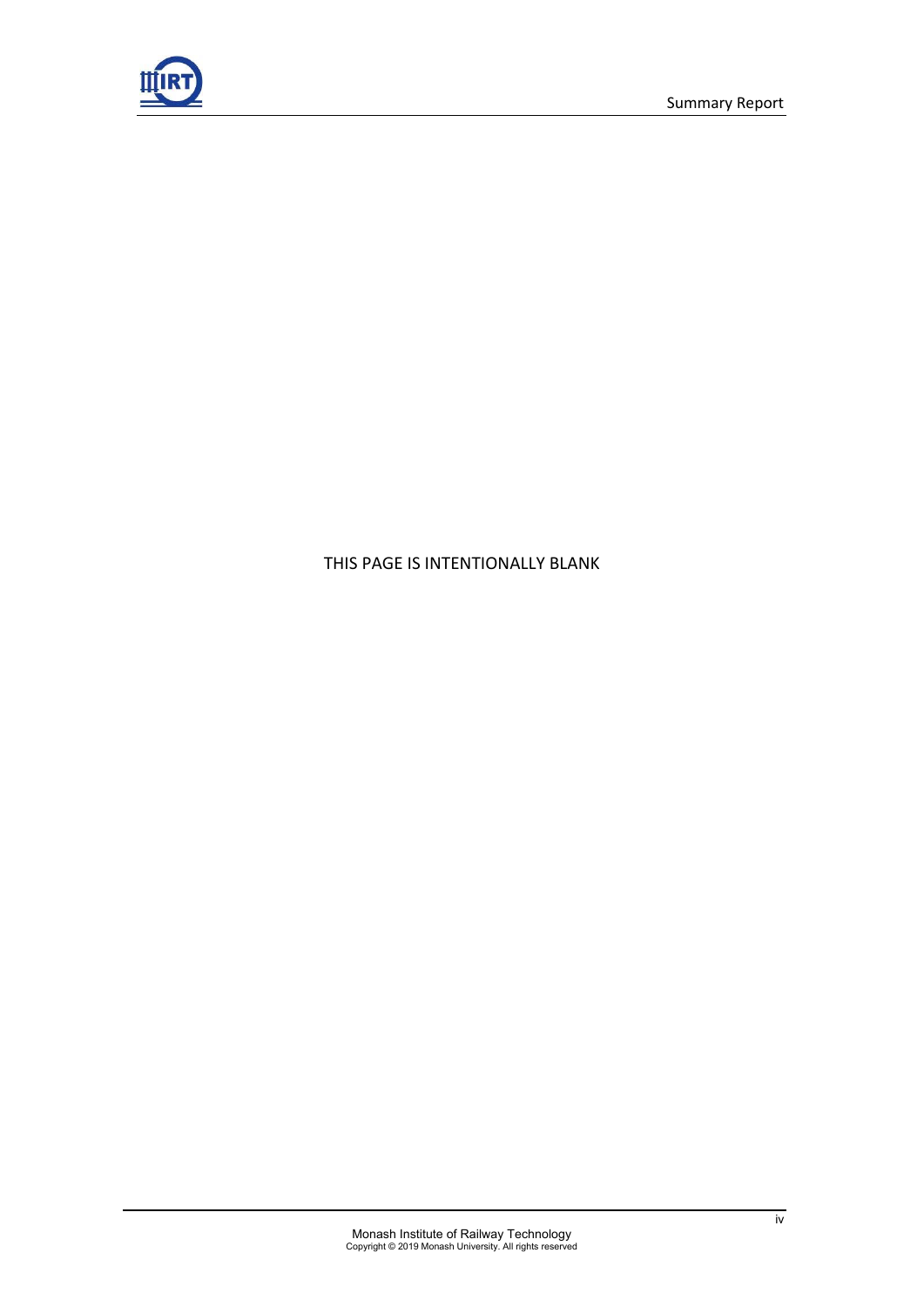

## **DISCLOSURE NOTICE**

## **PLEASE READ THIS NOTICE BEFORE READING REPORT**

#### **PURPOSE:**

This report is the deliverable for the independent review of two Australian standards:

- The DSAPT; and
- Premises Standards.

#### **AUDIENCE:**

The work described in this review was carried out for the ARA and the report is intended for general release.

Circulation: Classification: Unrestricted This document must not be reproduced or circulated except in its entirety.

#### **ASSUMPTIONS/QUALIFICATIONS:**

All observations, results, conclusions and recommendations made in this report are based on a desktop engineering‐based review of the two Australian standards indicated above. National and international data sets were also reviewed which included information from railway operators, organisations, governments and global agencies with relevance to standards and innovations aimed to improve accessibility for those with disabilities.

#### **FURTHER INFORMATION:**

Further information can be obtained from Mr. Ravi Ravitharan at the Institute of Railway Technology.

#### **EXTERNAL SOURCE MATERIALS:**

The Institute of Railway Technology (IRT) and/or Monash University do not accept responsibility for the validity, accuracy or quality of any source material or data used in this study that was not generated by IRT.

For further information contact: Monash Institute of Railway Technology Room G33, Building 31, 17 College Walk, Monash University, Victoria 3800, Australia Telephone: +61 3 9905 1986 Facsimile: +61 3 9905 1972 Monash University, Institute of Railway Technology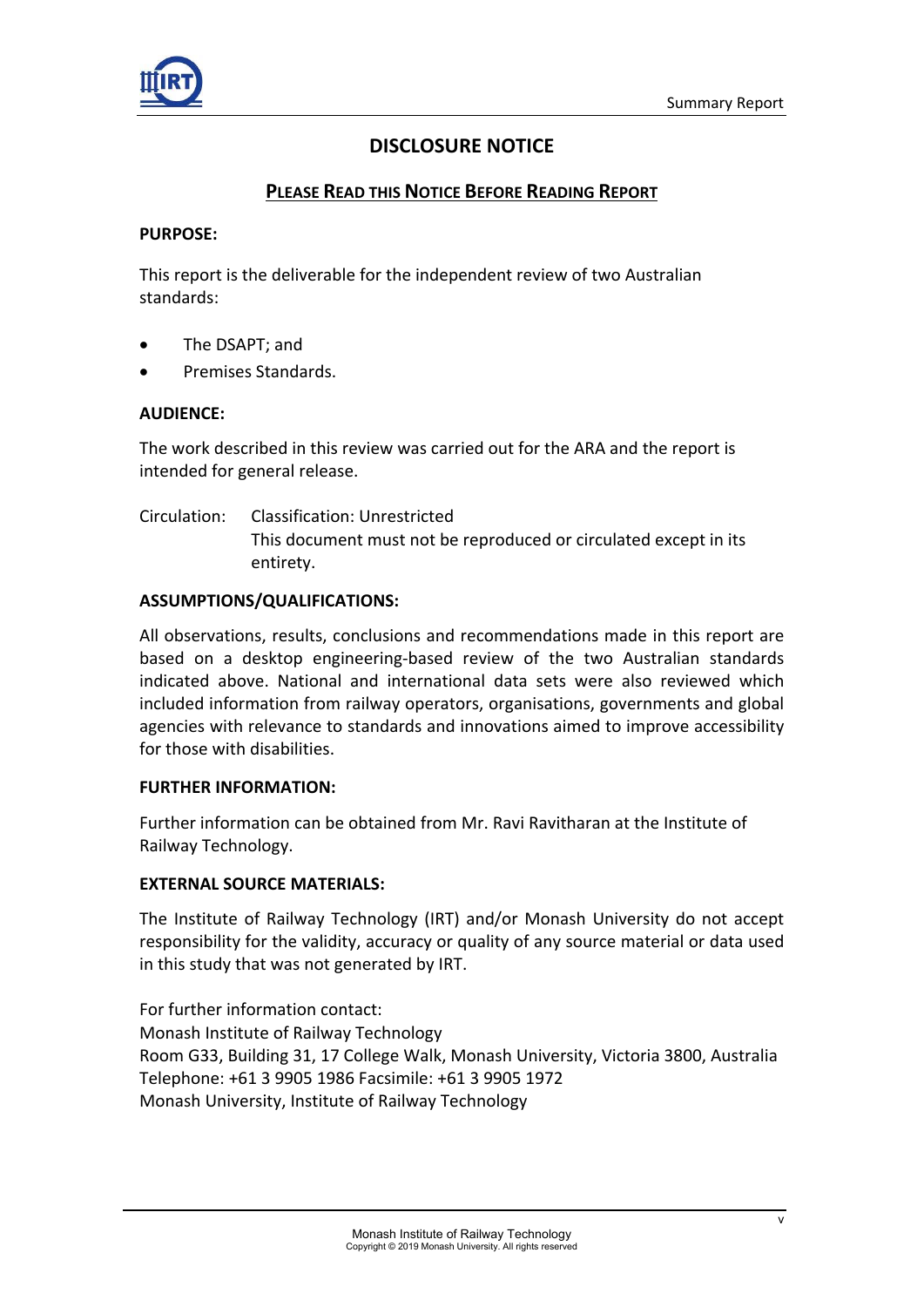

## THIS PAGE IS INTENTIONALLY BLANK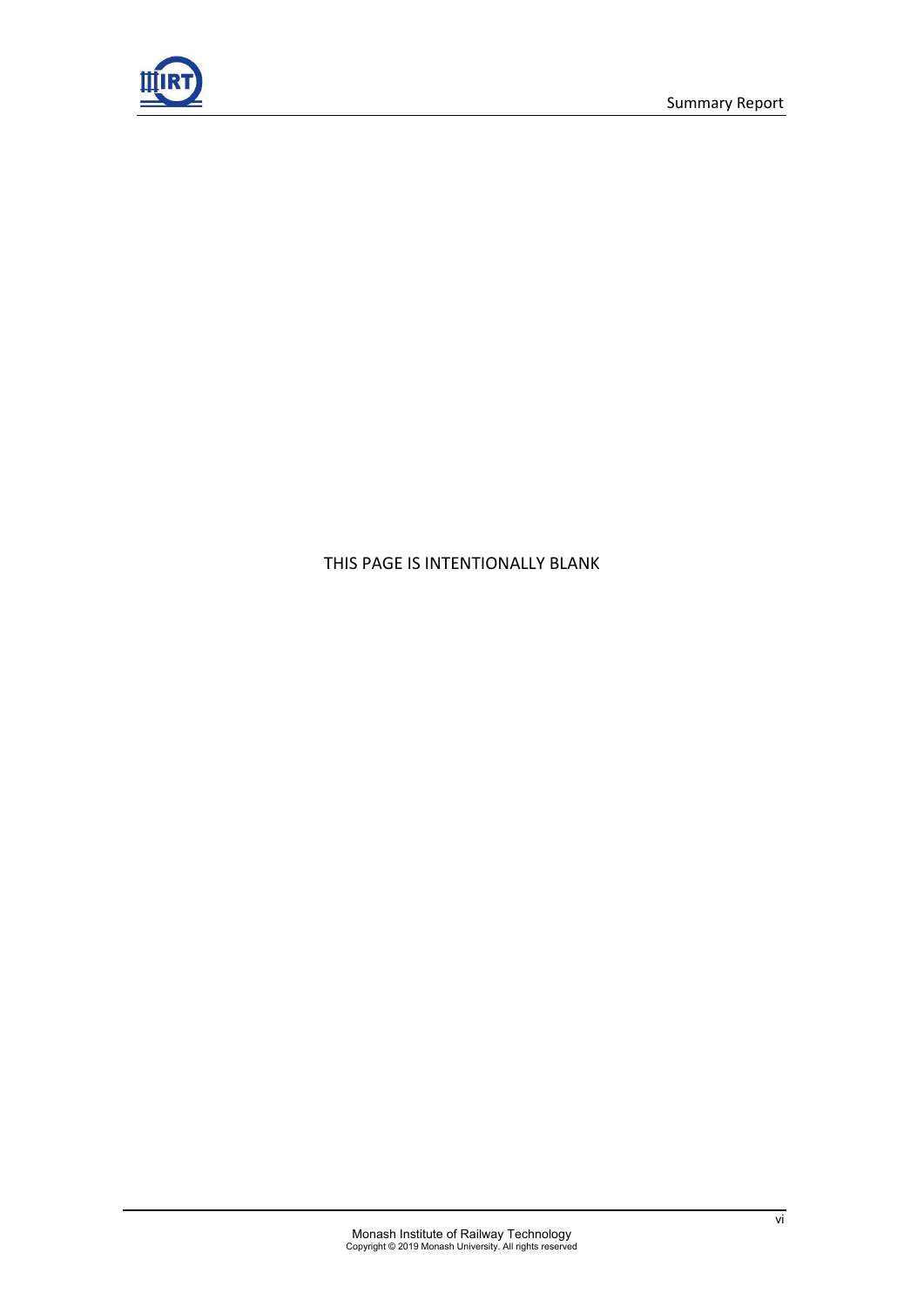

## Contents

| Key demographic trends relevant to Future Proofing Australia's Rail Infrastructure |
|------------------------------------------------------------------------------------|
|                                                                                    |
|                                                                                    |
|                                                                                    |
|                                                                                    |
|                                                                                    |
|                                                                                    |
|                                                                                    |
|                                                                                    |
|                                                                                    |
| Identified issues in reviewing the DSAPT and Premises Standards7                   |
|                                                                                    |
|                                                                                    |
| Difference between mobility and informational accessibility issues 11              |
|                                                                                    |
|                                                                                    |
|                                                                                    |
|                                                                                    |
|                                                                                    |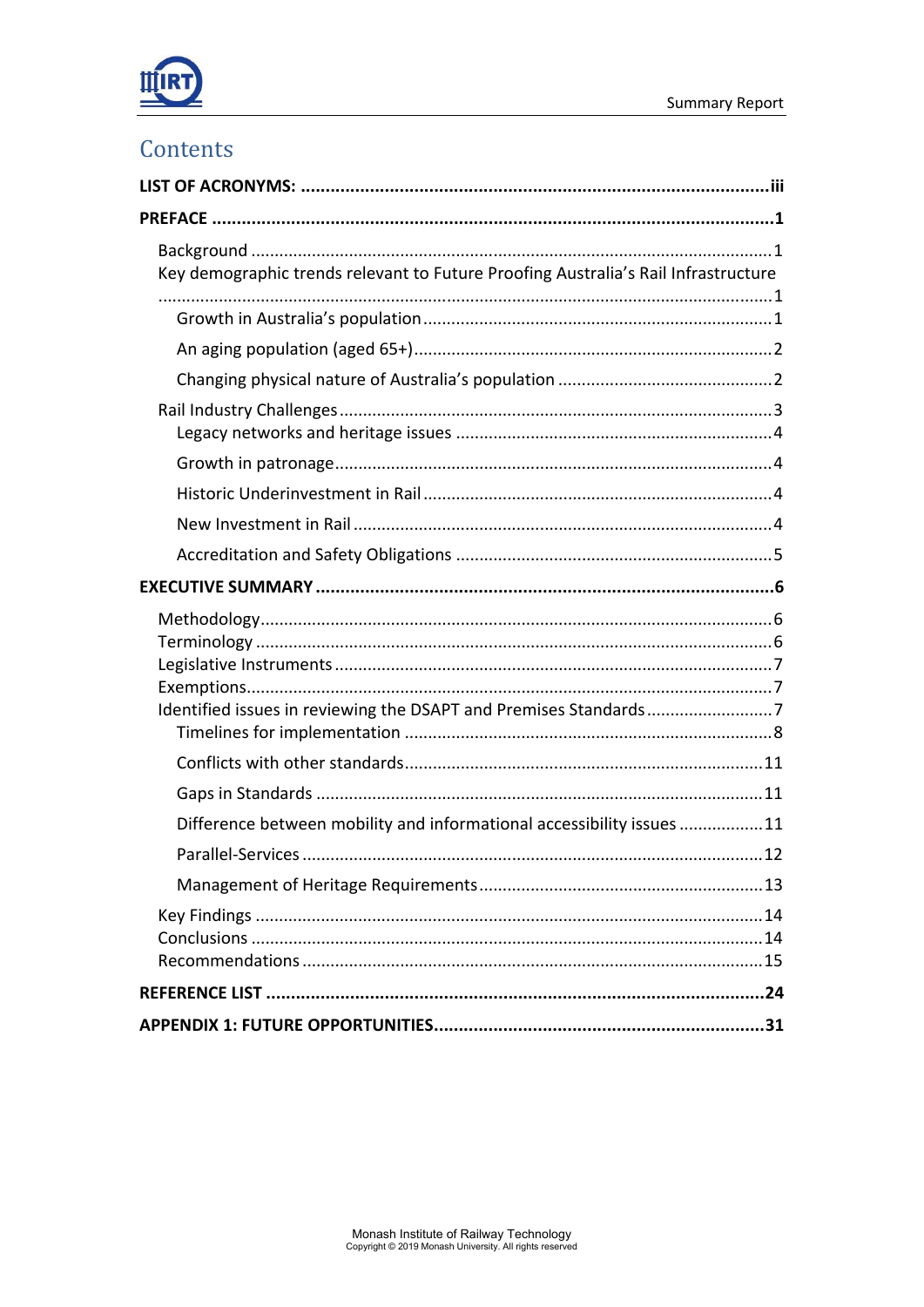

## **PREFACE**

## Background

Standards need to be flexible enough to be responsive to changing passenger needs and technological advancements, which can overcome obstacles, create greater efficiencies and improve safety. In 2010, in the USA, the analysis of space requirements for accommodating wheeled mobility devices in built environments highlighted that standards developed in 1970s, were still in use forty years on. They were out of date, failed to recognise advances in wheeled mobility technology, and did not reflect changes in population demographics. They also failed to address passenger needs relevant to current and future characteristics. The report emphasised the importance of integrating current research with standards development, organising international collaborations, and developing international standards that were relevant and responsive to changing population requirements [Steinfeld E., Maisel J., Feathers D., D'Souza C., 2010]. Similarly in Australia, research in 2018 indicated that standards developed for public accessibility to transport, and in premises access, were not only technically prescriptive, but like the example in the USA, fail to have the flexibility to keep pace with changes in user demographic needs. This in turn influences systems in infrastructure design, manufacturing, safety provision and the primary objective of capacity to provide equal access for all. Other standards, including the *Building Code of Australia,* provide "Performance Solutions" as a mechanism to satisfy the requirements via a route, which does not strictly meet the prescriptive provisions. In these standards, assessment methods are used to prove that the particular building solution can satisfactorily demonstrate compliance with performance requirements [Australian Government, National Construction Code]. This report will highlight the need for standards in Australia to be flexible and outcomes based to meet the objective of an inclusive and accessible public transport system for all in Australia in the future.

## Key demographic trends relevant to Future Proofing Australia's Rail Infrastructure

Rail is estimated to provide around 62% of urban public transport needs in the future [Australian Government, National Transport Commission, August 2016]. There are a number of key demographic trends, which are expected to have impacts on Australia's public transport system in the future and some of these include:

## **Growth in Australia's population**

Since the year 2000, Australia's population has grown by more than 25% and is forecast to double by 2070 reaching almost 45 million people [Deloitte Access Economics, 2017]. As the population grows, rail will be the backbone of commuter transport in both dense urban and regional areas. Rail will play a vital role through:

*New or extended lines to facilitate land release and housing growth in areas of high*  demand. Rail corridors are well suited to apartment and townhouse living which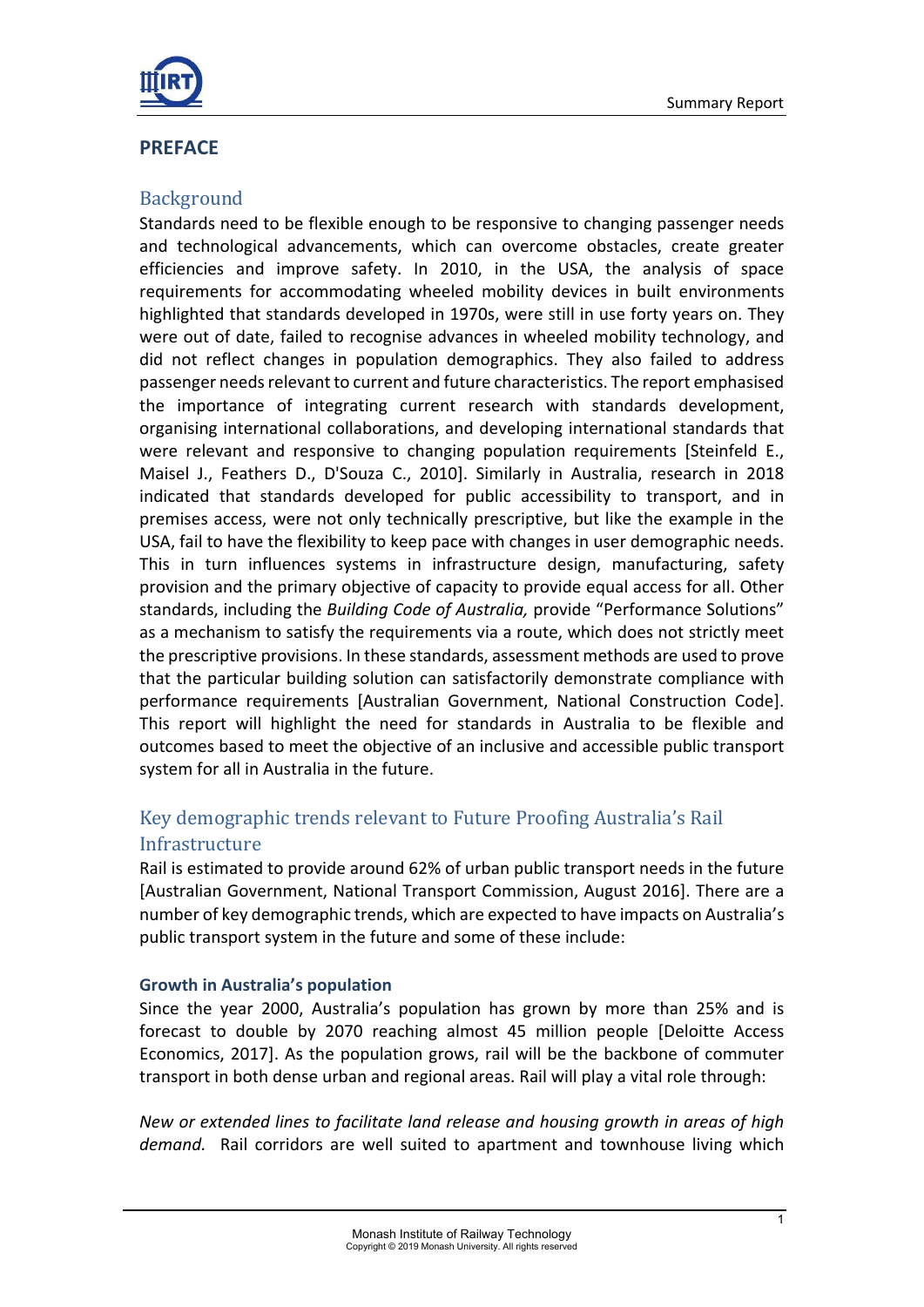

provide higher density living to cater for rapidly expanding population in both an urban and regional landscape.

*An efficient way to move people quickly to and from the city CBDs and other employment clusters.* An increasing population will generate more employment and even in a world of autonomous vehicles, the sheer volume of people that fit on a train means that rail will remain the most efficient way to move large volumes of people into and out of CBDs [Deloitte Access Economics, 2017]; and

*Providing an efficient link to regional areas.* The regional communities surrounding a city are closely integrated economically and socially with that city. For example, large sections of the population commute between Geelong and Melbourne, the Blue Mountains and Sydney, and the Sunshine Coast and Brisbane. Some commute five days a week, and others will do a mix of a couple of days in the city and the rest working from home. Better rail connections can help that integration, benefiting the city and its surrounding regional areas [Australian Government, The National Rail Program].

## **An aging population (aged 65+)**

In 2017, there were 3.8 million Australians aged 65 and over (comprising 15% of the total population) ‐increasing from 319,000 (5%) in 1927 and 1.3 million (9%) in 1977. The number and proportion of older Australians is expected to continue to grow. By 2057, it is projected there will be 8.8 million older people in Australia (22% of the population) and by 2097, 12.8 million people (25%) will be aged 65 and over [ABS, 2014]. The implications for the rail network will be a larger portion of people utilising the network will require a greater focus on providing a seamless, safe and efficient access to public transport for a portion of the population that may have accessibility problems. Additionally:

It is likely, that with an aging population there will also be an increase in the number of people living with disability. The 2015 ABS *Survey of Disability, Ageing and Carers* reported that 50% of men and 52% of women aged 65 and over had some form of disability. This proportion was higher for those aged 85 and over, with 4 in 5 experiencing a disability (78% of men and 80% of women). In 2015, 15% of men and 22% of women aged 65 and over experienced disability as a severe or profound core activity limitation (that, sometimes or always needing help with self‐care, mobility or communication). Again, this was higher for those aged 85 and over ‐ 38% for men and 56% for women. The number of people with severe or profound disability is projected to increase over the next 40 years from 1.4 million to 2.9 million [Price Waterhouse Coopers, Disability Investment Group, 2009].

#### **Changing physical nature of Australia's population**

According to the World Health Organisation (WHO) in 2010, being overweight or obese is a major factor for a range of chronic diseases, including diabetes, cardiovascular diseases and cancer [WHO]. These diseases are likely to affect a person's mobility and increase the prevalence of disabilities in Australia. The implications for the rail industry include the requirement for innovative wayfinding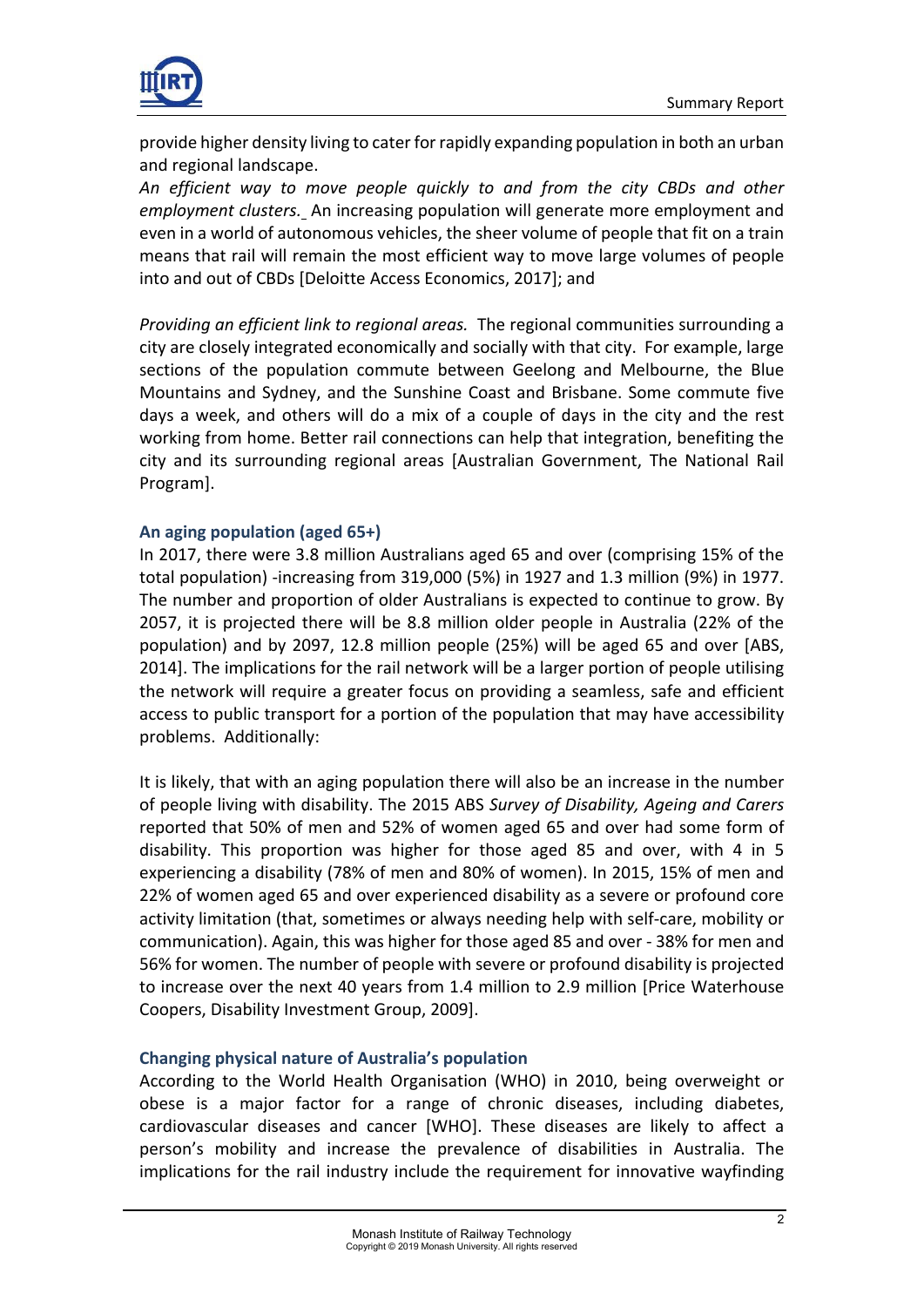

technologies, aids and strategies. Conveyance design will also need to be improved to help overcome changing passenger physical dimensions.

Obesity: Almost 2 in 3 Australian adults (63%) were overweight or obese in 2014–15, similar to 2011–12. Rates of obesity are continuing to rise in Australia. Collecting information on these trends is important for managing the associated health problems. The BMI is widely used to monitor body weight [Australian Government, Australian Institute of Health and Welfare].

Height: Australia's population has grown taller and taller over the past century, thanks to improved healthcare, nutrition and hygiene. A global height analysis of 200 countries measured the average growth of global populations from 1914 to 2014. Australian men are the only non‐Europeans in the top 25, coming in at number 18, while Australian women jumped from  $29^{th}$  to  $15^{th}$  place [eLife 2016].

In addition to population changes, other impacts, which will affect the rail industry in the future, will include (but not limited to):

- Changes due to new technologies which will disrupt current thinking and ways of doing things;
- Challenges in shared infrastructure where freight and passenger services require access to the same infrastructure (track, signalling, stations etc.);
- Impacts of emerging environmental factors such as the need for more efficient fuels to minimise the effect on the environment as emissions targets receive greater attention;
- Changes to where and the ways employment is undertaken (at home, online and in shared offices);
- Housing location and affordability for those who are working, and those that have retired and make up the proportion of older Australians; and
- Changes due to the way we shop (impacts of the online environment) and emerging demands through greater globalisation and integration in economies.

## Rail Industry Challenges

This report is an independent review of two Standards relevant to people with disability. They are the DSAPT and the Premises Standards. There are a number of issues noted by the rail industry to be affecting their ability to meet compliance to the Standards, which govern provision of accessible and inclusive transport to people with disability. A good proportion of the issues stem from the speed required for the DSAPT modernisation for the industry to meet the desired outcomes for access by people with disability. It is noted the prescriptive nature of the DSAPT may also stifle the ability for the rail industry to introduce innovation or technological alternatives that would provide 'best practice' to deliver the desired accessibility outcomes for people travelling with a disability. There are a number of specific industry concerns raised. These include: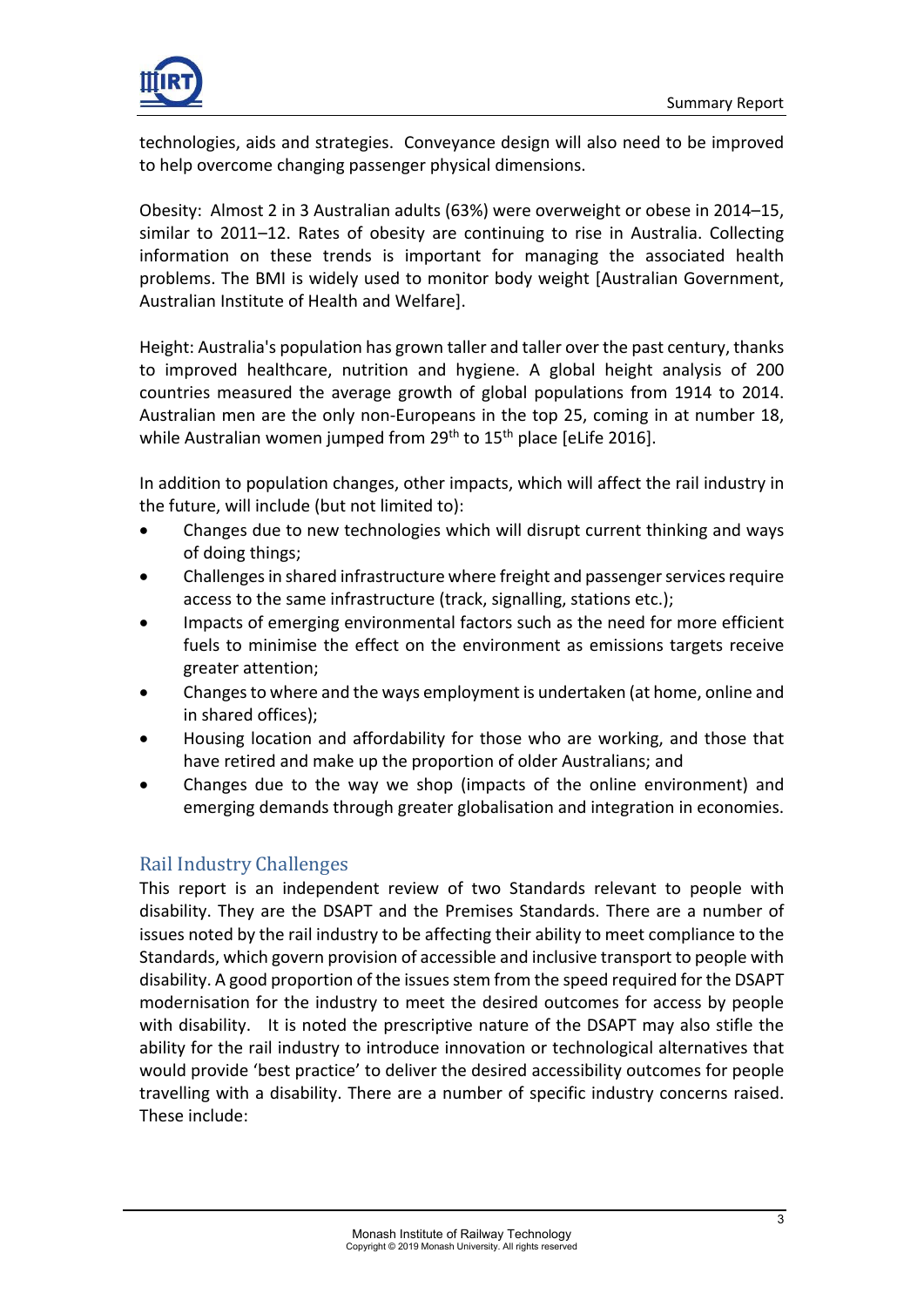

#### **Legacy networks and heritage issues**

A number of DSAPT requirements conflict with statutory heritage specifications. These conflicts create significant challenges for the rail industry making some requirements under the DSAPT and Premises Standards expectations, impossible to meet in their current form, which may include as one example, significant changes to the existing heritage structures. Undertaking these changes would be cost prohibitive and would require support through a major works program.

#### **Growth in patronage**

As indicated in the key demographic trends above, Australia's population is expected to double by 2070. This population increase will also include a much greater proportion of people who will be travelling with a disability. With rail providing almost two‐thirds of urban public transport, these trends will add significant pressure to the rail industry in how they will provide accessible transport to meet increased needs.

#### **Historic Underinvestment in Rail**

According to Deloitte Access Economics, there has been a prolonged period of underinvestment in rail infrastructure in Australia. [Deloitte Access Economics, 2017] This underinvestment is also illustrated by rankings in the "quality of railroad infrastructure"- produced by the World Economic Forum. Australia ranks 34<sup>th</sup> from 108 countries surveyed, well down the scale from its benchmarked peers in other developed nations [The Global Economy, Railroad Infrastructure Quality - Country Rankings, 2015]. Deloitte Access Economics also concluded that "sustained investment in transport infrastructure (and rail more specifically), will not only allow the country to manage the challenges posed by population and economic growth, but it will also allow the development of a better integrated and prosperous society", critical to ensure that the needs can be fulfilled of future national development [Deloitte Access Economics, 2017].

As noted earlier, a number of DSAPT requirements conflict with statutory heritage specifications. The historic underinvestment in rail has also meant that any permitted changes to heritage infrastructure has been limited (if any) because it has not been included in costing in major works program. This has become a significant issue for the industry to comply with the standards and will be discussed further in sections of this report.

#### **New Investment in Rail**

The historic underinvestment in rail has posed its own challenges but new investment in rail at levels unprecedented both in Australia and around the world, also present new challenges. Deloitte Access Economics (2017) estimated for Australia:

- The rail industry directly contributes \$13.3 billion in value add and employed 53,490 FTE workers in 2016;
- The total contribution of the rail industry to GDP (direct and indirect) was \$26 billion and 142,288 FTE workers – making up to 1.6% of the Australian economy; and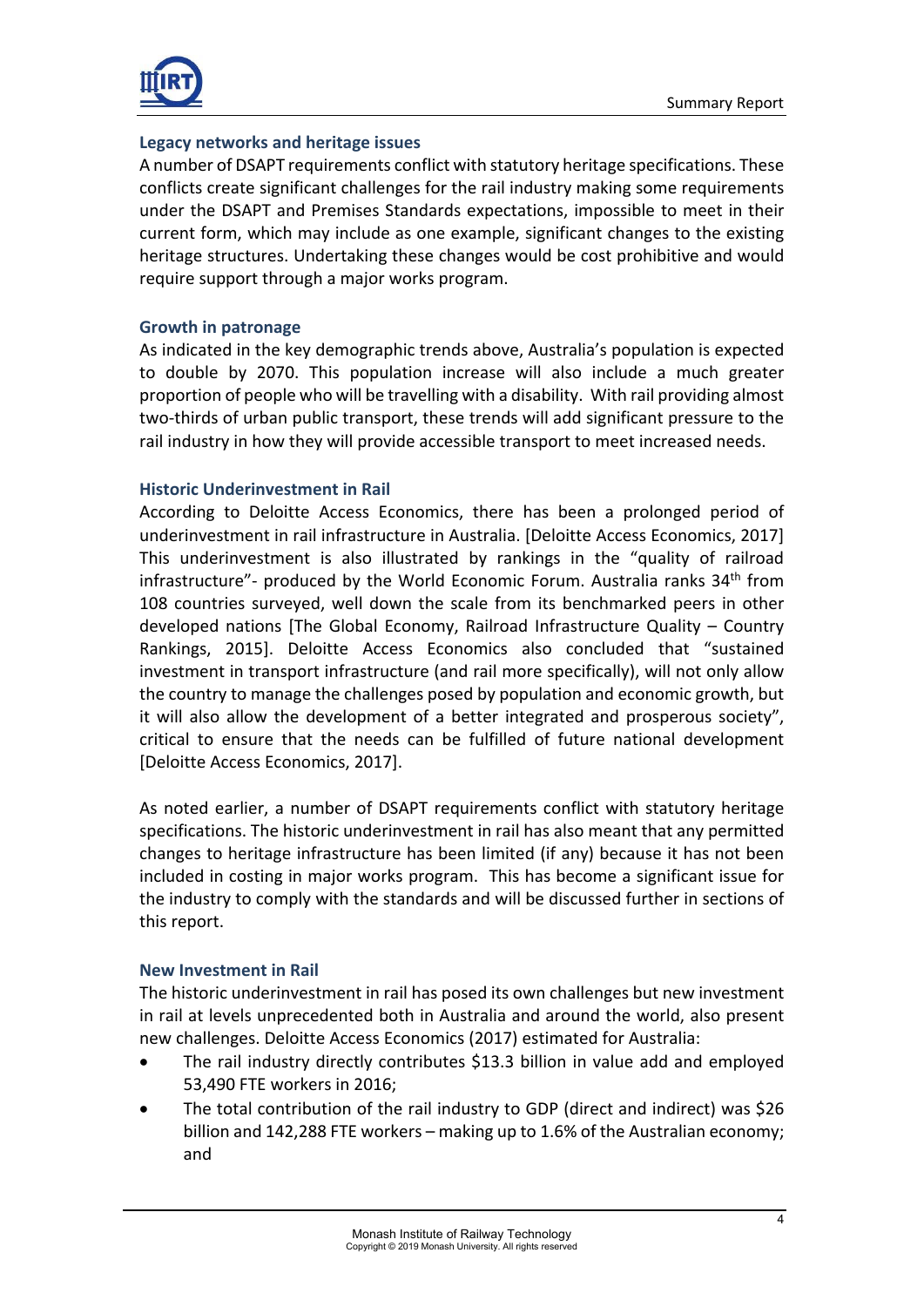

 Rail generates significant benefits for society in terms of reduced accidents, carbon emissions and congestion and improvements in health and social inclusion.

The Australasian Railway Association (ARA) noted in 2017, the investment in rail by the Australian Governments will be around AUD \$100 billion through to 2030. [ARA, 2017, National Industry Plan]. Whilst the new investment is long overdue and welcomed by industry, it also presents a number of challenges, including most importantly the issue in how to address the current workforce gaps both in numbers and in skills required to operate efficiently and effectively now and into the future.

The rapid development in new technologies has disrupted and changed the way railways operate especially in regards to the digitisation revolution. One of the greatest challenges for the railway industry is in how to build capacity in numbers and capabilities of a workforce that will enable industry to respond to changing market and environmental needs. This will be exacerbated in the future as the need to shift more passengers and freight from road to rail will prevail. In order to reduce road congestion and to have a greater focus on lessening the impact of transport on the environment, and to create greater efficiencies, transport solutions will need to have greater integration and use technology and innovation to provide an intelligent railway system ready for the future. The new investment in rail is ready to position the industry for an exciting future that can meet the requirements of all stakeholders, but the challenge will be in co-ordination, planning, governance, research, innovation and in education and training a workforce knowledgeable and enabled to respond to the continued rapid change that will prevail into the future.

#### **Accreditation and Safety Obligations**

Adherence to the Rail Safety National Law (RSNL) is recognised as essential by operators. It is however noted that there can in some instances be conflicts within the operator's safety management systems to meet accreditation needs under the RSNL that are contrary to the requirements of elements of the DSAPT and Premises Standards. This has been noted by industry as one of the challenges they are facing.

These concerns and others are detailed in each area of this report where there have been exemptions which were granted in some cases, and not granted in others to elements within the standards.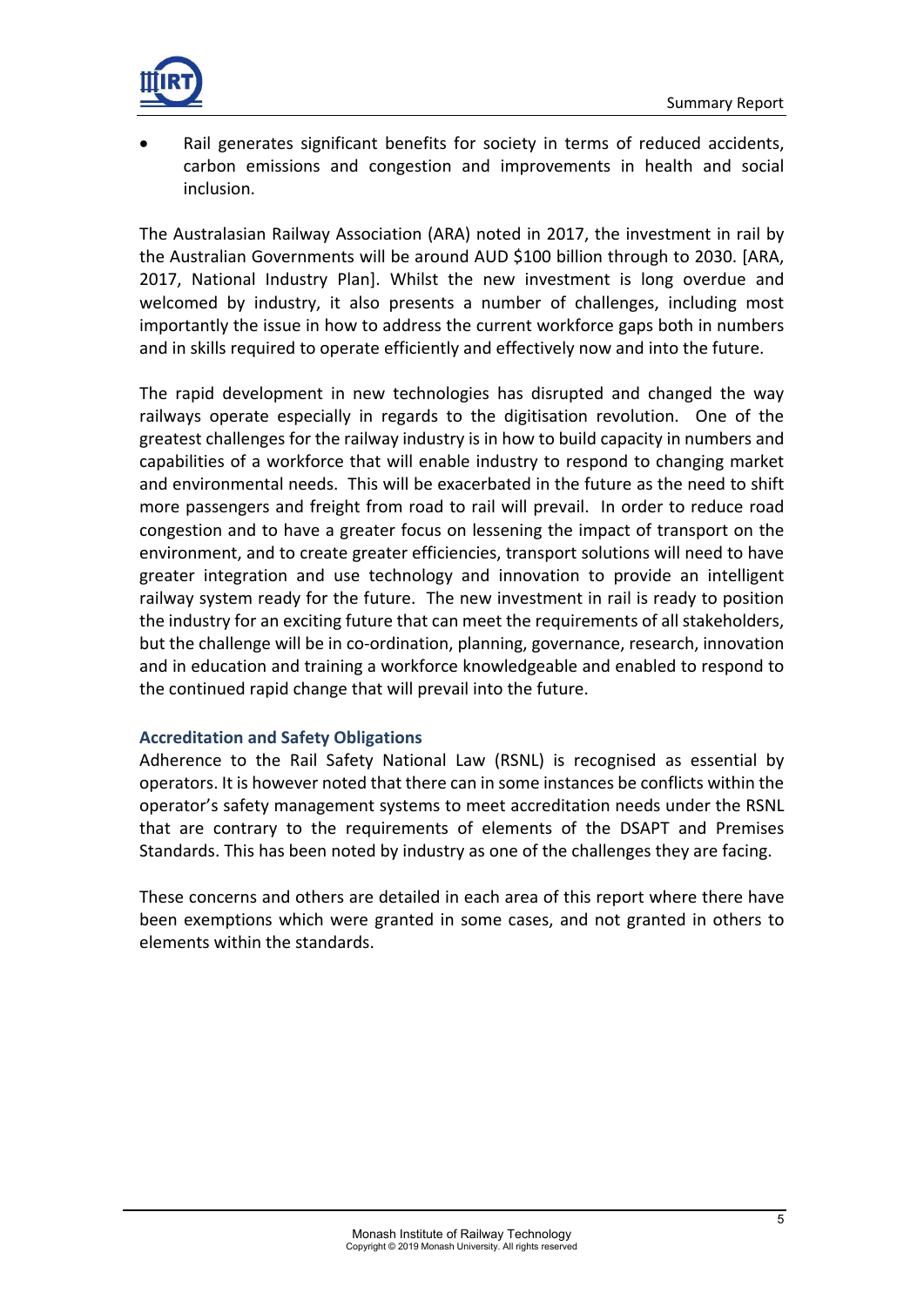

## **Executive Summary**

Monash University's Institute of Railway Technology (IRT) was engaged by the ARA to conduct an independent review of the following two Standards:

- DSAPT; and the
- Premises Standards.

The content of this report identifies where elements were drawn from in the standards, why they may be or may not be practical for rail from a compliance perspective and proposes outcome based alternative solutions for rail passengers with disabilities. Primarily the research focuses on the areas within the standards that the industry has identified as both challenging to comply with and that may not necessarily provide the best outcome for passengers.

The Australian Government is currently leading the modernisation of the DSAPT. This report provides recommendations that Monash University believes will benefit people with disability and rail operators and providers alike.

## Methodology

This project involved a desktop engineering-based review of the DSAPT and the Premises Standards, and a review of relevant global research to arrive at the recommendations. National and international data sets were also reviewed which included information from railway operators, organisations, governments and global agencies with relevance to standards and innovations aimed to improve accessibility for people with disability.

Of particular relevance to the study is the current Australian standards for design for access and mobility [AS 1428 Parts 1 to Parts 5], as per the following:

- AS 1428.1‐2009‐Design for access and mobility General requirements for access – New building work;
- AS 1428.1‐2009 Amendment 1 2010;
- AS 1428.2-1992-Design for access and mobility Enhanced and additional requirements – Buildings and facilities;
- AS 1428.3‐1992‐Design for access and mobility Requirements for children and adolescents with physical disabilities;
- AS/NZS 1428.4.1:2009‐Design for access and mobility Part 4.1: Means to assist the orientation of people with vision impairment: Tactile ground surface indicators; and
- AS 1428.5:2010‐Communication for people who are deaf or hearing impaired.

## Terminology

The following terminology is applied throughout this report to be consistent with the DSAPT and Premises Standards:

"People with disability" represents the user group under each of the Standards;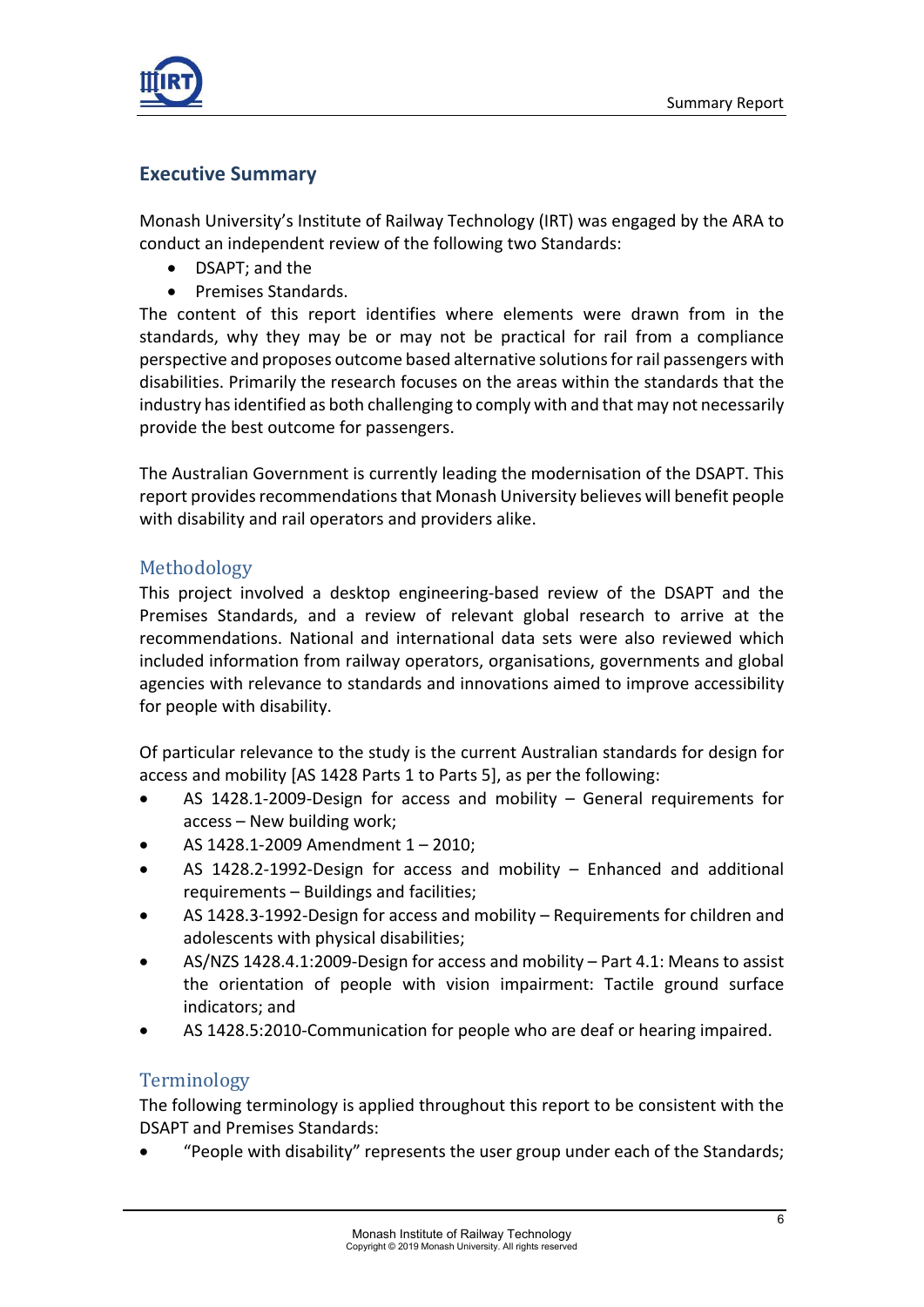

- "Conveyance" is used in replacement of train, tram and coaches throughout this report; and
- "Premises" and "Infrastructure" refer to both train or tram premises and infrastructure.

## Legislative Instruments

The following legislative instruments are relevant to people with disability to enable them to have seamless transition on rail conveyances and infrastructure.

- DDA;
- DSAPT; and
- Premises Standards.

This report acknowledges adherence to the Rail Safety National Law (RSNL) as fundamental in any of the recommendations put forward, identifying safety as paramount in each of the outcomes.<sup>1</sup> The recommendations provided also acknowledge the synergies, which exist between the DSAPT and the Premises Standards. There is also the need for a consistent approach across all states of Australia, duty holders and the Regulator, to future planning, highlighting the stipulated objective of the RSNL "is to develop a seamless and coordinated national approach to rail safety regulation."<sup>2</sup>

## Exemptions

The Commission may grant exemptions from compliance. The ARA has previously made application, on behalf of its members for temporary exemptions, which have been granted.

## Identified issues in reviewing the DSAPT and Premises Standards

How standards interact with each other is one of a number of overarching issues that have emerged as findings of this report, also noting the fundamental principles of *Universal Design* and the potential conflicts that may exist in determining what may be best for one group, if too prescriptive, may not be the best option for all.

It is also important to note a significant issue this research highlights is the difficulty of compliance for industry when infrastructure and conveyances pre‐date the DSAPT and Premises Standards. The conflict in some instances with heritage requirements and adjoining road and building infrastructure, makes compliance impractical. This is discussed further in this report in each of the areas of the standards where a request for exemption was made, and where compliance in the short term is not practical.

<sup>&</sup>lt;sup>1</sup> In December 2009, the COAG agreed to implement a national single rail safety regulator and develop a rail safety national law, which the regulator would administer. The National Transport Commission (NTC) was tasked with developing RSNL, based on the National Transport Commission Model Rail Safety Bill (2007) and Model Regulations (Model Law). The RSNL would also address areas where states and territories had varied from the model bill and regulations. Following an extensive consultation period with industry, governments and unions, a final version of the National Law was submitted to and subsequently approved by the Transport Ministers in November 2011. The RSNL was first enacted in South Australia in 2012 with the other states and territories to either replicate that law or pass a law explaining that the RSNL (being the schedule to the South Australian law) is the rail safety law in that state or territory. Retrieved from the National Transport Commission, https://www.ntc.gov.au/rail/safety/railsafety‐national‐law/

<sup>&</sup>lt;sup>2</sup> Ibid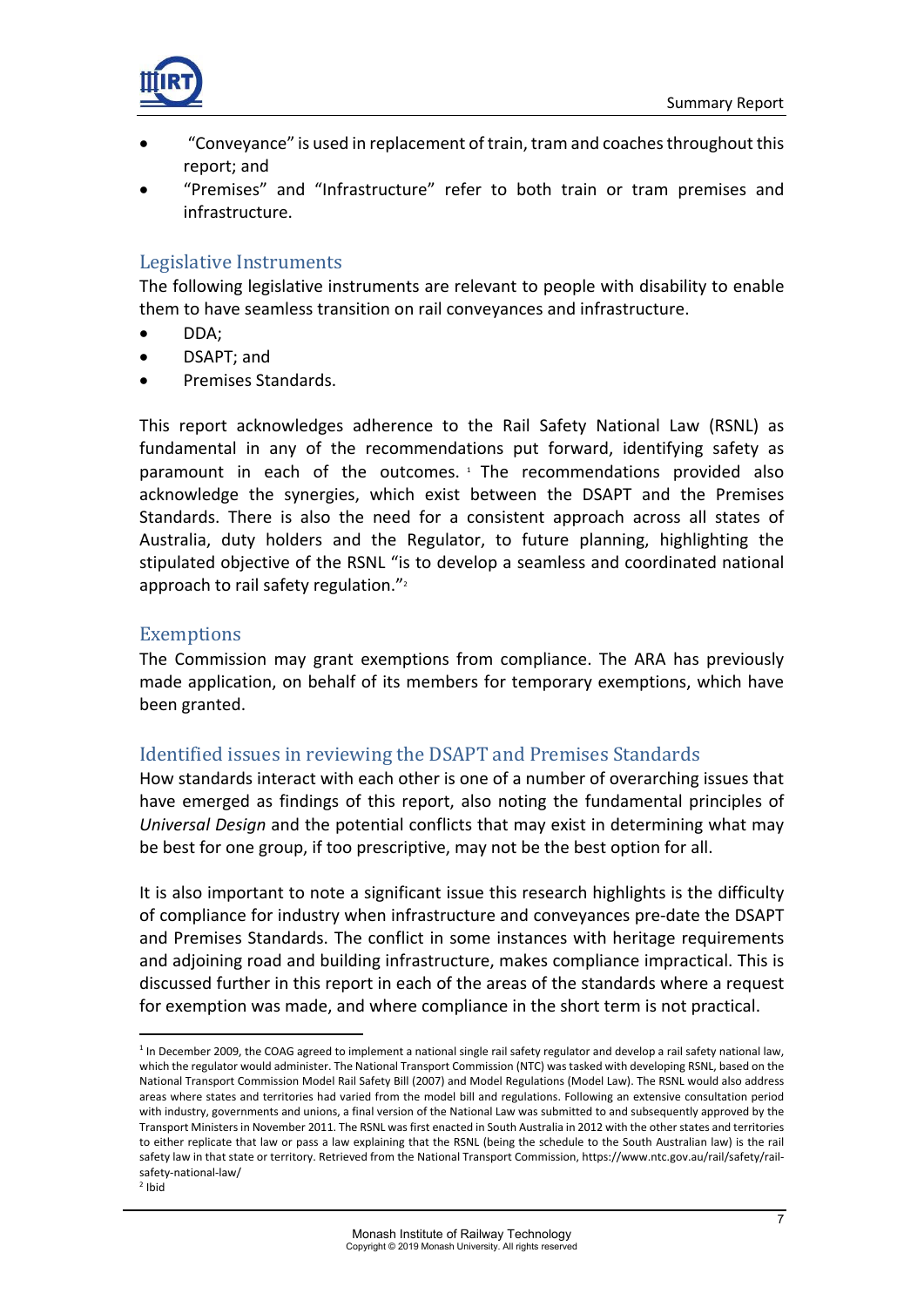

The following issues are identified as a result of the research, which require consideration:

## **Timelines for implementation**

The DSAPT has 120 sections containing requirements for compliance and there are currently 21 temporary exemptions in place for ARA members. Under part 32.1 of DSAPT, the standards apply to all new premises or infrastructure and conveyances entering service after the date the standards come into effect. Under part 32.2, the Legislation allows for progressive compliance to pre-existing infrastructure and conveyances and outlines target dates. They do not however distinguish the different target dates for infrastructure and conveyances, and there is no national measure to determine compliance with the standards which compares state against state.

The percentage completion requirement is different for each type of service (e.g. coaches, trains etc.). Table 1 below relates to trains and trams. Whilst there has been significant progress in meeting compliance targets, the restructuring of the calculation may have better outcomes for people with disability.

For example, Schedule 1 of the DSAPT stipulates:

- Requirement: Compliance with the relevant Standards by the nominated *percentage* of *each type of service* in relation to: e.g. resting points; and
- Application: Conveyances, premises, infrastructure.

It is interpreted that *the percentage* uses the *quantity of train stations* rather than the *number of people with disability using those stations* to determine compliance. The daily patronage (all users) of Metro train stations in Melbourne, for example, varies from less than 200 to over 90,000. People with disability would also broadly reflect the variation in use. This raises the questions of "*Are all stations considered of equal significance in calculating compliance*" or "*Should there be a mechanism to enable priorities to be established for better overall outcomes*?"

DSAPT Part 32 on adoption requires that premises, infrastructure or conveyances that have undergone substantial refurbishment or alteration are to adhere to the standards. "Substantial" could provide large variations in interpretation. The ADA standard defines disproportionate costs as those that exceed 20% of the cost of the alteration. In this situation, standards only need to be complied with to the extent of 20%, an effective ceiling on costs. Prescriptive definitions, whilst providing certainty for rail operators, also influence outcomes, which may not be in the best interests of people with disability.

Whilst it is accepted that all new infrastructure and conveyances are expected to comply with the DSAPT, it is not practical to expect all legacy infrastructure to be upgraded to meet this requirement without a multi‐billion dollar injection of funding per jurisdiction to support this. The upgrades, themselves, may require significant (temporary) network closures. Given these economic realities, the DSAPT should also include a timeline for implementation that is realistic and achievable with appropriate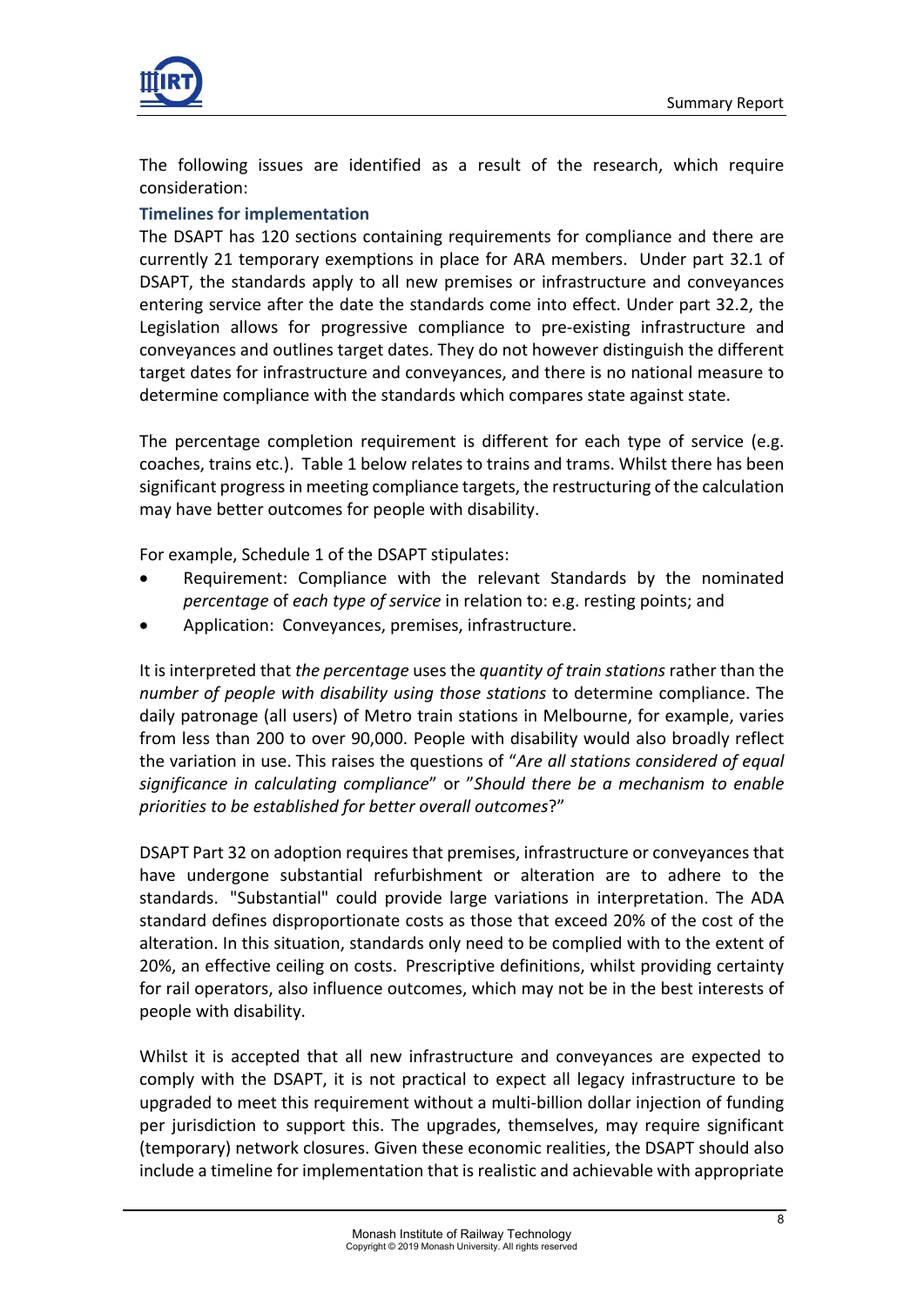

operational and financial considerations that stipulate principles to assist providers in appropriately prioritising upgrades.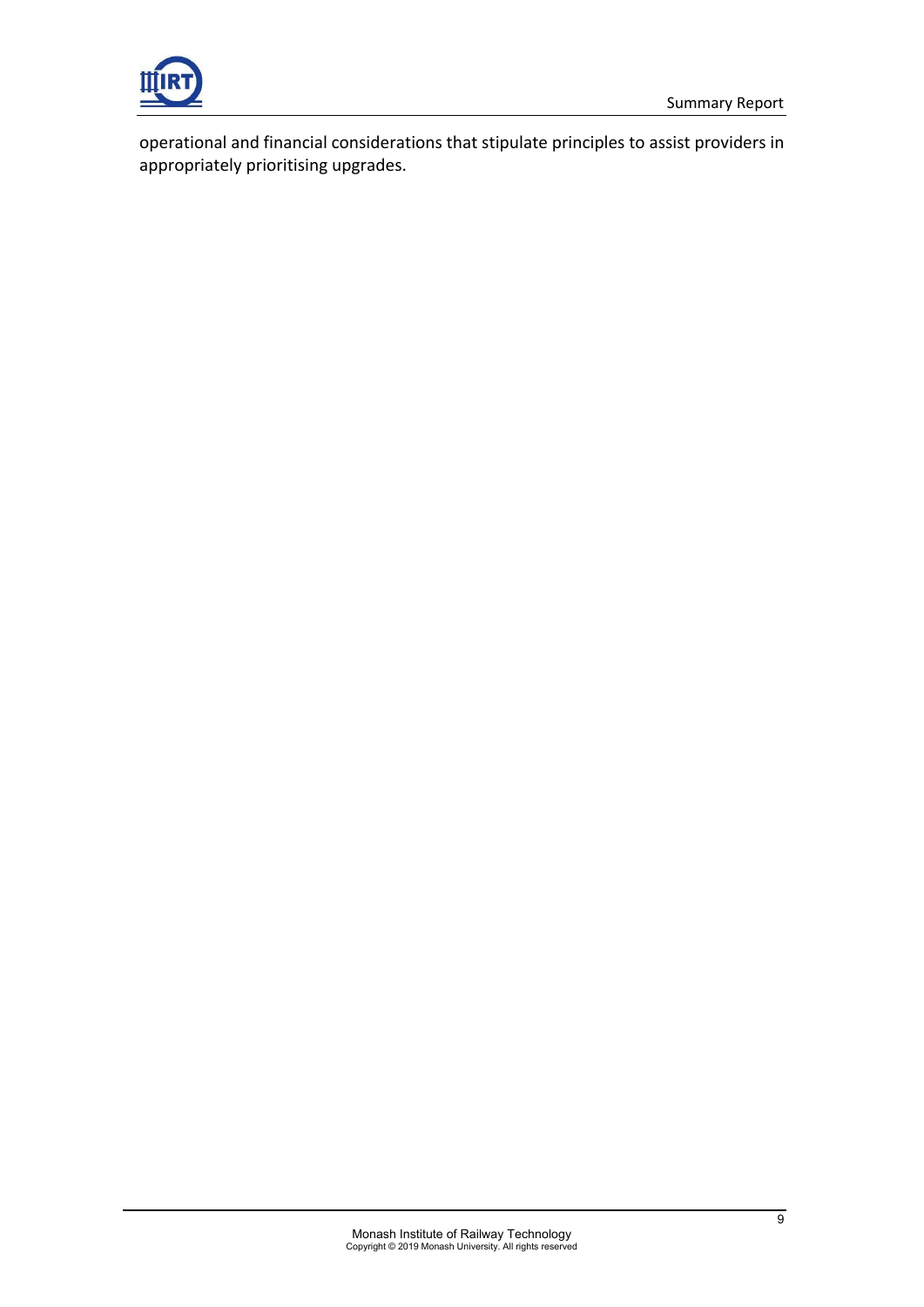

| <b>DSAPT</b>   |                                  |                    |                           |      | <b>Target Compliance level</b> |      |      |      |
|----------------|----------------------------------|--------------------|---------------------------|------|--------------------------------|------|------|------|
| Part           | Standard                         | No. of<br>sections | No. of<br>Temp<br>Exempt. | 2007 | 2012                           | 2017 | 2022 | 2032 |
| $\overline{2}$ | Access paths                     | 9                  | 3                         | 25%  | 55%                            | 90%  |      | 100% |
| $\overline{3}$ | Manoeuvring<br>areas             | $\overline{3}$     | $\overline{0}$            | 25%  | 55%                            | 90%  |      | 100% |
| 4              | Passing area                     | 3                  | $\mathbf{1}$              | 25%  | 55%                            | 90%  |      | 100% |
| 5              | Resting points                   | $\mathbf{1}$       | $\mathbf{1}$              | 25%  | 55%                            | 90%  |      | 100% |
| 6              | Ramps                            | 5                  | $\mathbf{1}$              | 25%  | 55%                            | 90%  |      | 100% |
| $\overline{7}$ | <b>Waiting areas</b>             | $\overline{2}$     | $\mathbf 0$               | 100% | 100%                           | 100% | 100% | 100% |
| 8              | <b>Boarding</b>                  | 8                  | $\overline{2}$            | 25%  | 55%                            | 90%  |      | 100% |
| 9              | Allocated space                  | 11                 | $\mathbf 0$               | 25%  | 55%                            | 90%  |      | 100% |
| 10             | <b>Surfaces</b>                  | $\mathbf{1}$       | $\mathbf 0$               |      | 100%                           | 100% | 100% | 100% |
| 11             | Handrails and<br>grabrails       | $\overline{7}$     | $\mathbf{1}$              |      | 100%                           | 100% | 100% | 100% |
| 12             | Doorways and<br>doors            | 6                  | $\overline{2}$            | 25%  | 55%                            | 90%  |      | 100% |
| 13             | Lifts                            | $\mathbf{1}$       | 0                         | 25%  | 55%                            | 90%  |      | 100% |
| 14             | <b>Stairs</b>                    | $\overline{4}$     | $\overline{1}$            | 25%  | 55%                            | 90%  |      | 100% |
| 15             | <b>Toilets</b>                   | 6                  | 3                         | 25%  | 55%                            | 90%  |      | 100% |
| 16             | Symbols                          | 5                  | $\overline{0}$            | 100% | 100%                           | 100% | 100% | 100% |
| 17             | <b>Signs</b>                     | $\overline{7}$     | $\mathbf 1$               | 100% | 100%                           | 100% | 100% | 100% |
| 18             | Tactile indicators               | 5                  | $\mathbf{1}$              | 25%  | 55%                            | 90%  |      | 100% |
| 19             | Alarms                           | $\mathbf{1}$       | 0                         | 100% | 100%                           | 100% | 100% | 100% |
| 20             | Lighting                         | 3                  | $\mathbf{1}$              | 100% | 100%                           | 100% | 100% | 100% |
| 21             | Controls                         | $\overline{4}$     | $\mathbf{1}$              | 25%  | 55%                            | 90%  |      | 100% |
| 22             | <b>Furniture and</b><br>fitments | 6                  | 0                         | 100% | 100%                           | 100% | 100% | 100% |
| 23             | Street furniture                 | 1                  | $\overline{0}$            | 25%  | 55%                            | 90%  |      | 100% |
| 24             | Gateways                         | $\mathbf{1}$       | 0                         |      | 100%                           | 100% | 100% | 100% |
| 25             | Payment of fares                 | $\overline{4}$     | $\pmb{0}$                 |      |                                |      |      | 100% |
| 26             | <b>Hearing</b><br>augmentation   | $\overline{2}$     | $\mathbf 0$               | 100% | 100%                           | 100% | 100% | 100% |
| 27             | Information                      | $\overline{4}$     | $\mathbf{1}$              | 100% | 100%                           | 100% | 100% | 100% |
| 28             | <b>Booked services</b>           | 4                  | $\mathbf{1}$              | 100% | 100%                           | 100% | 100% | 100% |
| 29             | Food and drink<br>services       | $\overline{3}$     | $\overline{0}$            | 100% | 100%                           | 100% | 100% | 100% |
| 30             | <b>Belongings</b>                | $\mathbf{1}$       | $\boldsymbol{0}$          | 100% | 100%                           | 100% | 100% | 100% |
| 31             | Priority                         | $\overline{2}$     | 0                         | 100% | 100%                           | 100% | 100% | 100% |
|                |                                  | 120                | 21                        |      |                                |      |      |      |

#### **Table 1 – DSAPT Compliance Targets Requirements**

*Source ‐ Target Compliance Level: DSAPT Schedule 1 (Parts 1‐5)*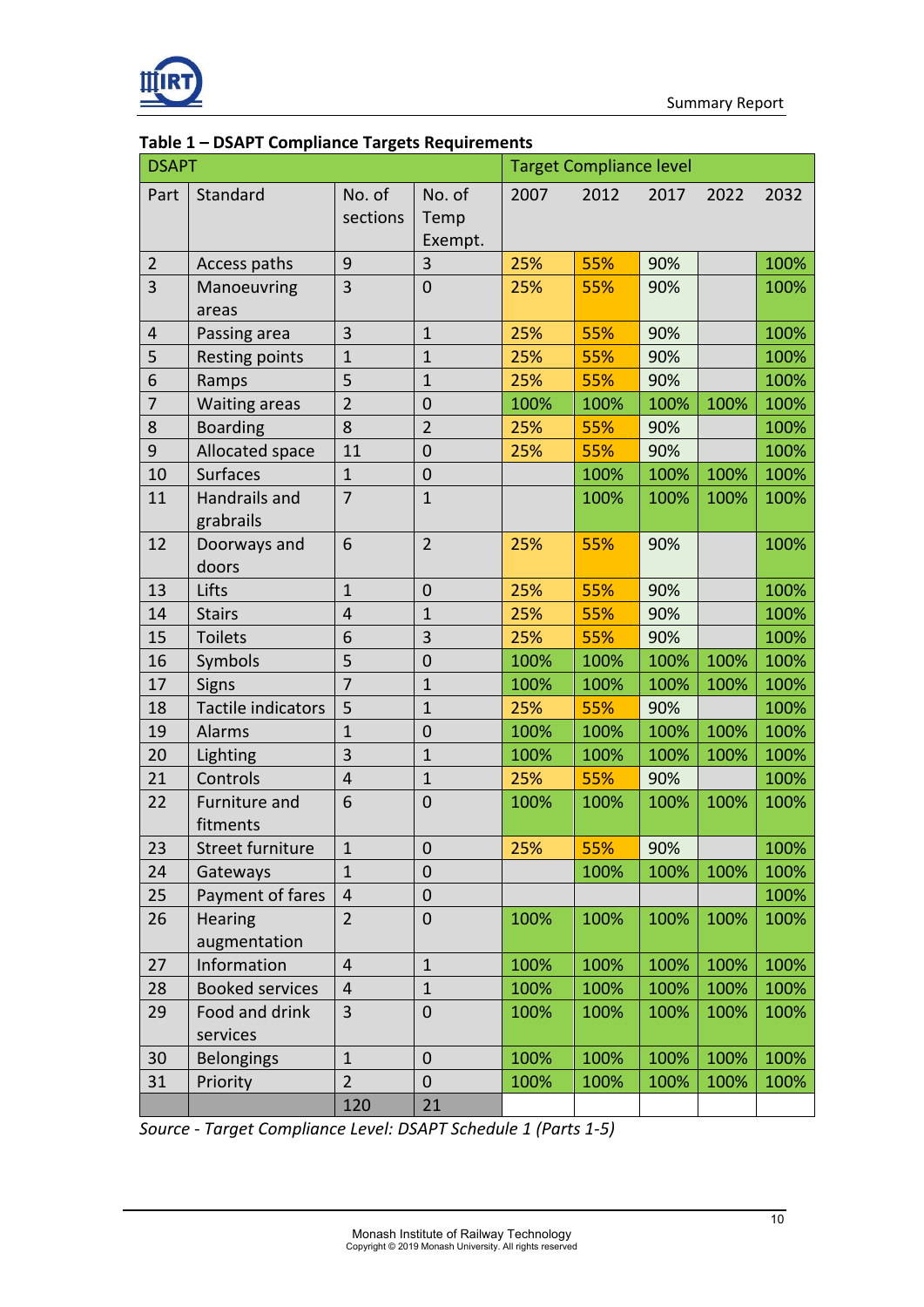



#### **Conflicts with other standards**

It was apparent when considering the DSAPT in some situations, that the requirements were not compatible with other regulations or standards. The dimensions of land currently available to the rail provider, for example, does not allow the layout changes to the station required by the DSAPT, unless the operator was able to acquire neighbouring properties. Revisions to the DSAPT need to clearly articulate how operators and providers are to proceed when requirements are in conflict. It is an industry view that often the best accessibility outcomes will be achieved by considering such cases on a site‐by‐site basis, rather than a rigid principle. It is noted that this is a point requiring further research and consultation with stakeholder groups.

#### **Gaps in Standards**

Reading the DSAPT alongside the Americans with Disability Act (ADA) and UK/EU standards it is clear that DSAPT fails to consider  $-$  or gives scant attention to  $-$  a number of areas discussed in depth in these other documents. These are identified throughout this report. DSAPT requires a holistic, rather than a line‐by‐line review, as there is a danger that these gaps will not be spotted or dealt with adequately and the opportunity for better outcomes will be missed.

The international standards cited in this report provide useful comparisons with the current DSAPT and Premises Standards requirements, and the examples listed can guide best practice for how to address certain issues. Those included for comparisons are from Singapore, the US, the UK and Europe, as it has been deemed that these countries offer some good practices and may provide useful guidelines in how they are responding to changing demographic needs and managing this in the context of the age, design and heritage value of infrastructure, including how they handle upgrading or replacement, or construction of new infrastructure.

In some areas we also encourage the review of the Standards to consider deeply the role of online technology in the provision of information to people with disability, which is not considered at all in the Standards - but is becoming increasingly prominent in daily life.

#### **Difference between mobility and informational accessibility issues**

In reviewing the DSAPT, a loose distinction emerges between requirements that address accessibility issues that relate to mobility (e.g. can a wheelchair user board this conveyance) and those that relate to information (e.g. can a blind person find out what stop this is?). Mobility requirements are generally well suited to being addressed through the principles of *Universal Design* and the same accessible environment can be effectively utilised by people with various disabilities. However, information requirements can be diametrically opposed. People who are blind or have low vision can access an announcement but not a scrolling notice while the reverse is true of people who are deaf or have hearing impairment.

People with different disabilities will often have very different requirements for text to be accessible. The best solution is often to provide information electronically, so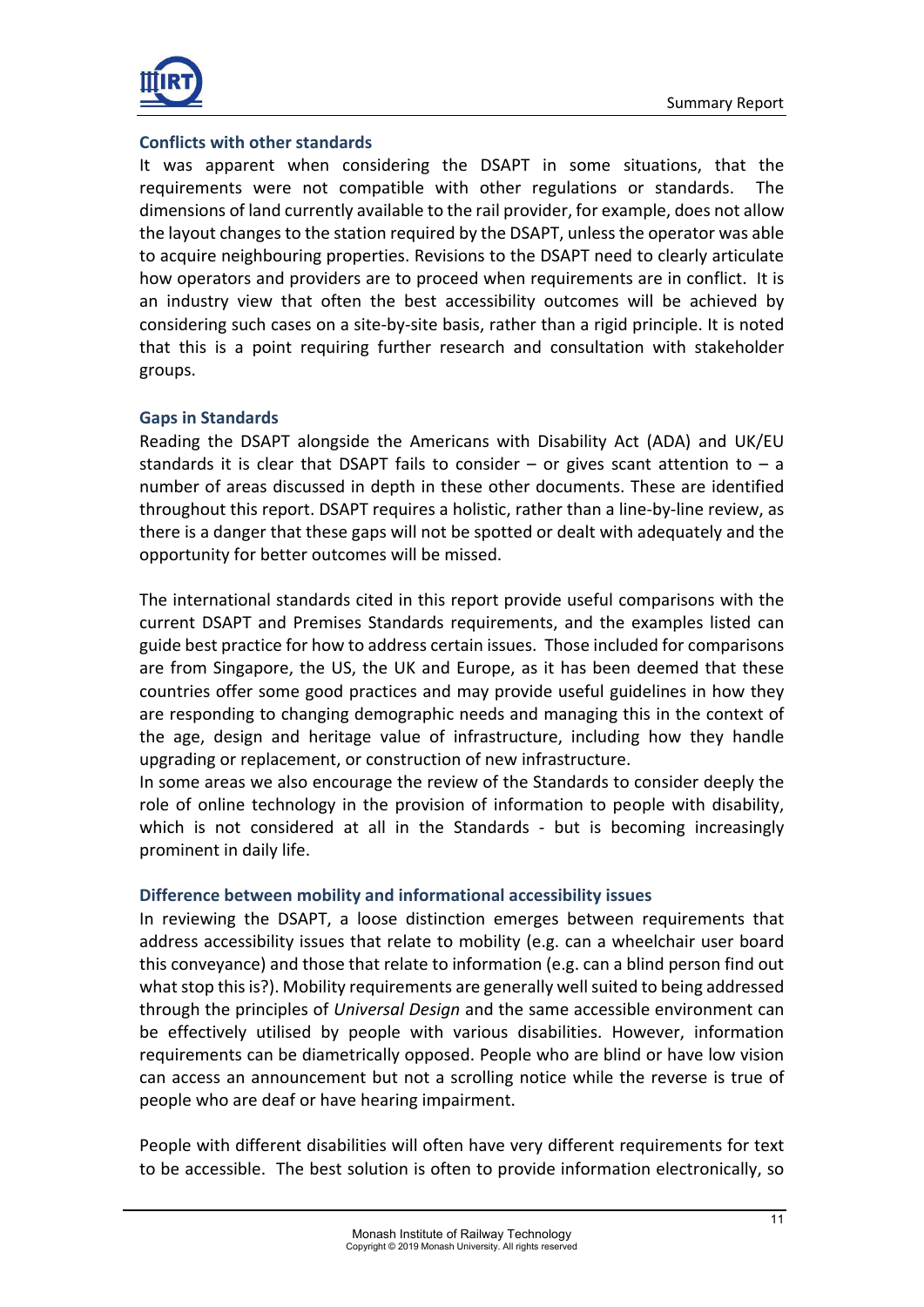

that the individual with various devices including magnifiers, screen readers or Braille displays can modify it. By extension, it is also good practice to provide information in a range of formats including spoken announcements, passenger information displays, smart phone apps and real‐time online updates on delays and conveyance location. These concerns also flow into the area of wayfinding, where the need for TGSI is in part a function of other environmental information that is also present ‐ such as sonic beacons.

The DSAPT should acknowledge that providers deliver information across a range of formats, and that not all formats will be (or should be) accessible to all passengers. For each format (e.g. fixed signage), it is appropriate to provide guidance around maximising accessibility, but ultimately whether providers are meeting accessibility requirements in this area needs to be assessed as a totality across all information channels. The DSAPT should provide guidelines around the accessible provision of information online.

Providers should also be required to express their spoken and written information in ways that are simple, clear and easy to follow for people with intellectual disabilities or from non‐English speaking backgrounds. The *UK Code of Practice for Operators* provides general tips around writing in plain English, which could serve as a model. While it is not possible to write prescriptive standards on what is or is not 'plain English' operators should remove jargon from their communications with passengers, to ensure that messages such as "this train is late or cancelled" can be understood by as many passengers as possible.

## **Parallel‐Services**

Parallel-transit<sup>3</sup> solutions are not widespread (particularly in some regional areas), but play an important role in improving accessibility in situations where legacy infrastructure is yet to receive capital upgrades. An obligation to provide parallelservices where accessibility requirements are not met underpins the American ADA and could serve as a model for implementation in Australia. This is another area where DSAPT would be better served with performance-based outcomes – on a site-by-site basis.

A major advantage of a parallel‐service obligation is that they provide immediate options to customers with a disability, rather than having to (potentially) wait years for upgrades to infrastructure or conveyances. It also means that providers have a clear understanding of demand and cost implications of inaccessible environments and may provide an incentive for upgrading legacy infrastructure in high use areas. A downside is naturally the increased cost that parallel‐services would incur as well as the need to carefully stipulate the conditions under which such services are available. Care also needs to be taken to ensure that the day‐to‐day cost of parallel‐services does not take away from money allocated to capital upgrades of inaccessible infrastructure.

<sup>&</sup>lt;sup>3</sup> Paratransit is alternative transport services provided at no extra cost to consumers when mainstream public transport is inaccessible ‐ e.g. taxi service; dedicated wheelchair mini‐buses.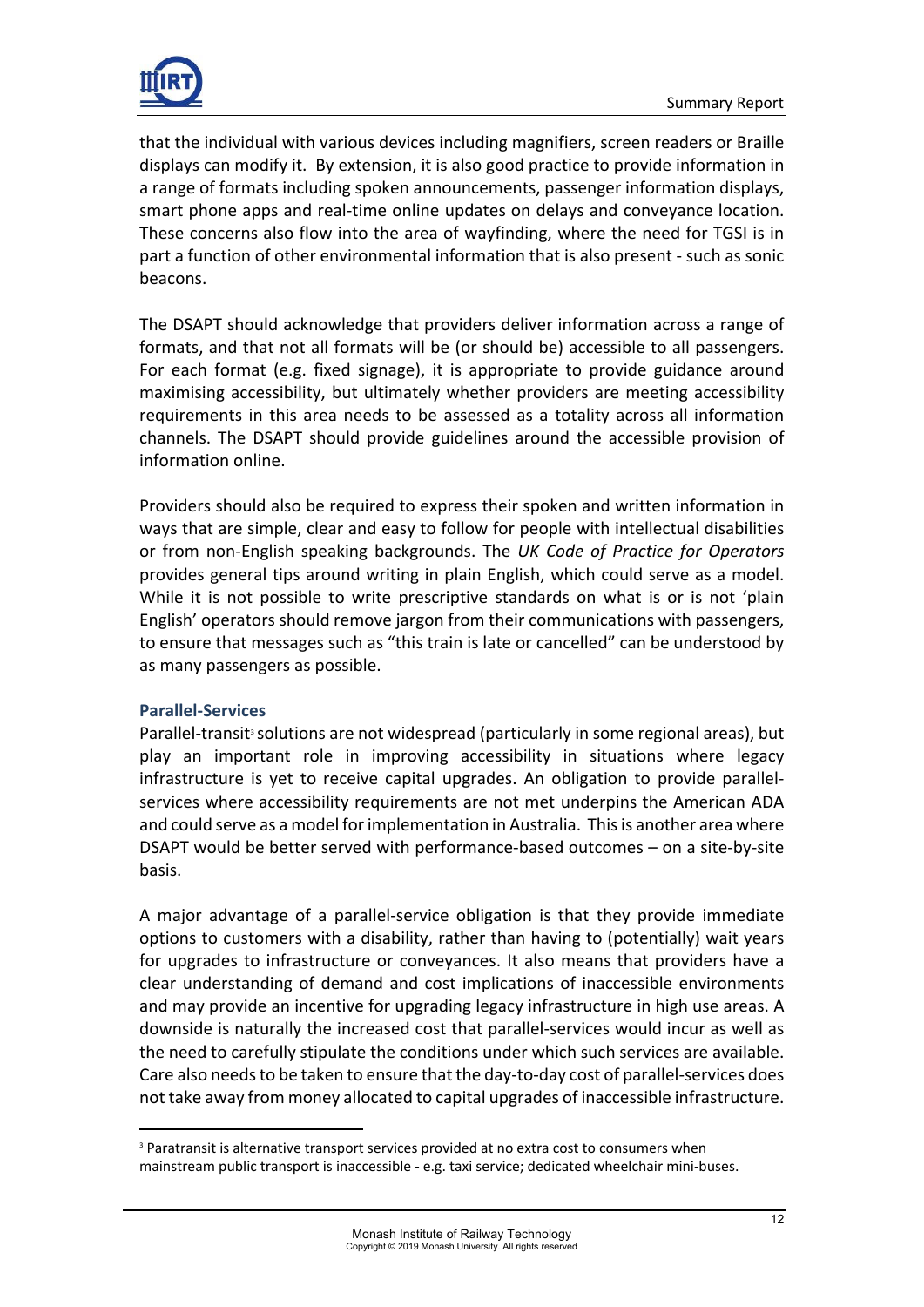

This report should not be read as advocating the widespread adoption of parallel‐ service solutions to accessibility issues, but invites the review of the DSAPT to consider the role that they might play, especially in situations like train and tram replacement coaches, tram stops in narrow environments or certain heritage‐listed stations where it is extremely difficult to overcome accessibility challenges.

## **Management of Heritage Requirements**

A number of DSAPT requirements conflict with statutory heritage requirements. These conflicts create significant challenges making some requirements impossible in their current form or requiring significant changes to the existing structures. Conducting these changes are cost prohibitive outside of a major works program. The methodologies utilised by the USA and UK in working with this constraint can provide guidance on ways to manage these restrictions.

The ADA standard [USA 2010, ADA, Standards for Accessible Design] has allowances for disproportional costs, which includes:

- Alterations made to provide an accessible path of travel to an altered area will be *deemed disproportionate* to the overall alteration when the *cost exceeds 20% of the cost of the alteration* to the primary function area.
- When the cost of alterations necessary to make the path of travel to the altered area fully accessible is disproportionate to the cost of the overall alteration, the path of travel shall be made accessible to the extent that it can be made accessible without incurring disproportionate costs as outlined above.

The UK Code of Practice (2015), *DoT, Design Standards for Accessible Railway Stations, Version 04* looks to focus on only bringing stations and other rail buildings up to the standard if they are undergoing major works, renewals, or replacements. The Code identifies European and national standards relevant for all passenger train and station operators in Great Britain. Licensed operators, including Network Rail, must follow the Code, a condition of their licence, whenever they install, renew or replace infrastructure or facilities. This includes the requirement to establish and comply with a *Disabled People's Protection Policy* (DPPP), paying due regard to this Code. The Code contains mandatory European Standards (from the Persons with Reduced Mobility Technical Specification for Interoperability) which must be applied when any "major work" is being undertaken; mandatory national standards, which must be applied to all other installations, renewals or replacements; and best practice guidance which should be applied wherever possible.

It can be interpreted that these documents intend to apply the standard in full as part of a general works program, to within a reasonable cost expectation. Neither document states a deadline for completion of these works, however it is well understood that whilst full compliance to the standard is the objective, alternative access options are suitable until upgrade programs are conducted. This looks to try and achieve a balance between providing accessibility and understanding practical and financial limitations on upgrading a major part of national infrastructure.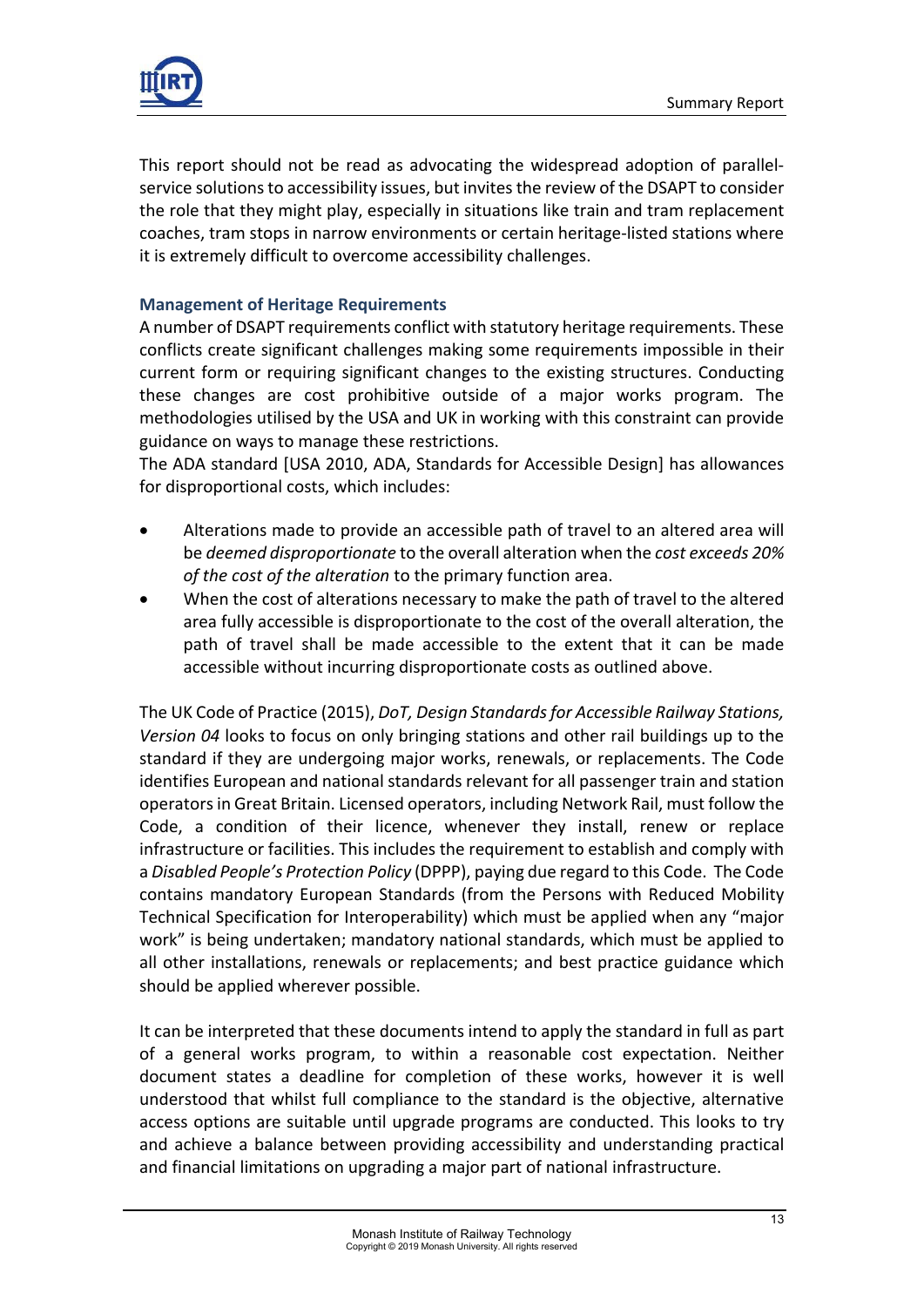

The issues associated with retrofitting are widespread. This is illustrated in the following case study:

*The London Underground opened in 1863 and now carries around 5 million passenger per day. Access for people with a disability was not considered when most of the system was built. The stations on the Jubilee line extension opened in 1999, were designed for accessibility, but retrofitting accessibility features to the older stations is a major investment that is planned to take over twenty years. In 2016, an extra £200m (AUD\$366m) was committed to help "fast‐track" a step‐free access on the Tube. This is envisaged to take the total number of step‐free Tube stations to over 100 – By 2024, 38% of the Tube network will be step‐free ‐ compared to 28% in 2018 – an increase of only 10%. Even with a considerable budget and modern engineering techniques, retrofitting takes time. [Transport for London, 2019]* 

## Key Findings

The research has identified there are two key approaches to standards development:

- Prescriptive; and
- Outcomes or functional based.

The former may allow greater mitigation of risk, but arguably will not deliver solutions relative to needs. The latter, an outcomes-based approach, will enable greater capacity for ongoing consultation and offers a much more inclusive, collaborative approach with user groups and key stakeholders such as the AHRC.

Where there are concerns about the extent of latitude on specifics, benchmarks could be built into standards that allow some flexibility in approach through indicative acceptable specification ranges. An expert panel could review functional solutions in a similar way to which surveyors assess performance‐based solutions under building codes. Outcomes based standards can also be solutions‐based which allow then for adaptation as new technologies become available such as Smart Phone Apps. In comparison prescriptive based standards reduce the capacity for innovation, and consideration of best practice solutions which become available in real-time, potentially providing a declining benefit over time.

## **Conclusions**

This report provides an independent analysis of the DSAPT and the Premises Standards relevant to people with disability. It considers the industry challenges as presented to the Consultants in what they have determined are some of the issues they are experiencing in their capacity to meet the compliance requirements outlaid for the future to provide accessible and inclusive transport to Australia's changing population needs. Compliance is a problem for the industry as both standards were reviewed or written quite some time ago, and the biggest concern is the way and rate in which the Standards are expected to be applied given the challenges which have been outlined in this section of the paper and which are detailed in the full report.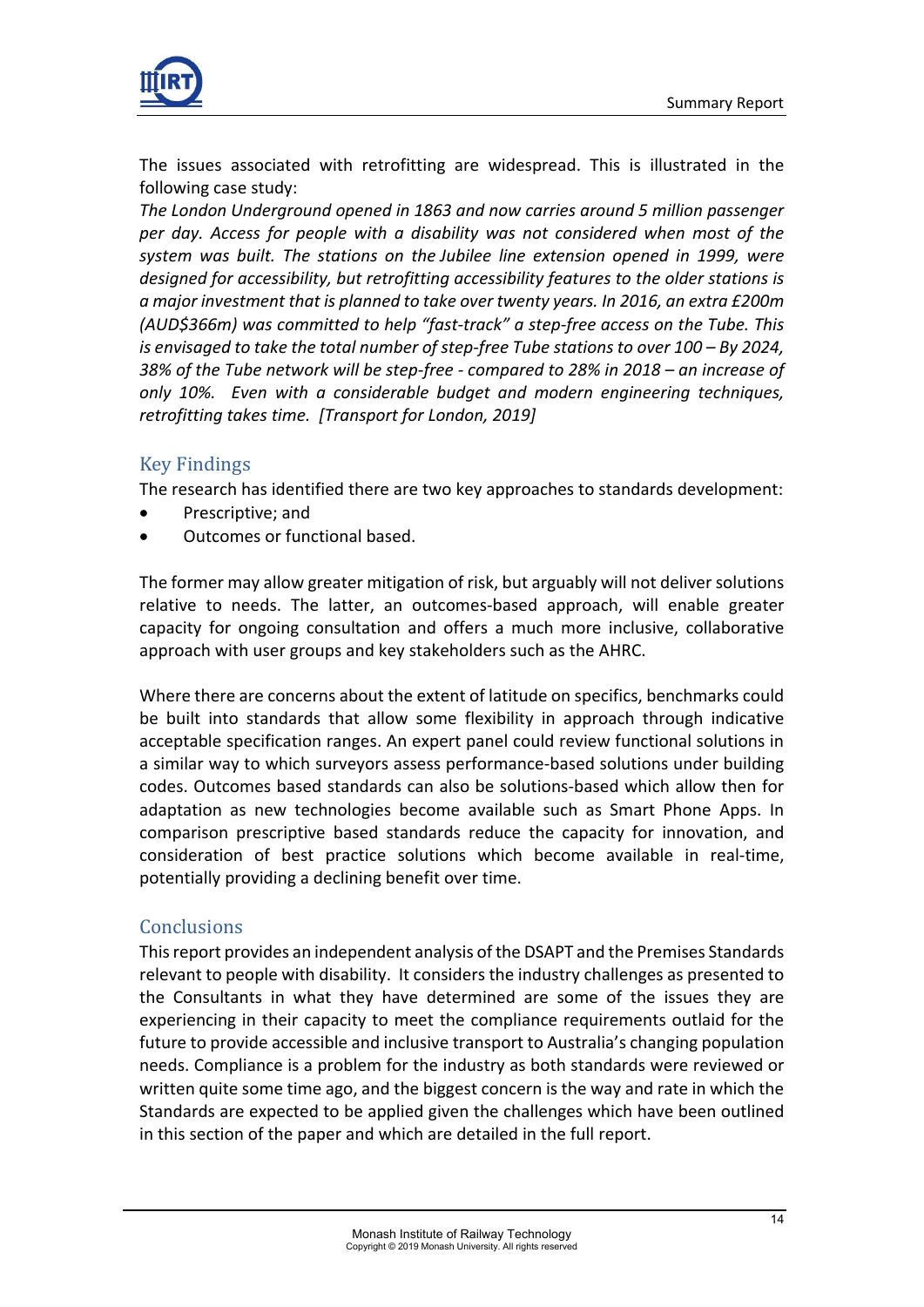

There have been significant changes in the way people move around, and how they manage and access facilities and information. This is likely to continue to change at a rapid rate due to technology and new innovative practices and having standards that are too prescriptive in nature will limit the industry's capacity to respond quickly taking consideration of the most easily and relevant 'best practice' mechanisms that support inclusive and accessibility to public transport to meet changing demographic needs. A significant issue for industry is also in how to manage standards that are prescriptive in infrastructure that has in most instances competing requirement in addressing heritage needs in protecting the history within the infrastructure.

This study was conducted through a review of literature without any specific research. The information provides some options that are practical for consideration, and some will require further research. The recommendations are provided in good faith using the available information that has been sourced from the public domain. It is the intention that the recommendations will be explored further with a range of stakeholder groups, to determine outcomes‐based approaches which will best meet the expectations of a range of users in the future who identify as having some form of disability or who are aging and require special considerations in how they access and use public transport.

Appendix 1 of this report provides a table of future opportunities that can be considered for further research.

## Recommendations

This review suggests an outcomes‐based approach in its recommendations. Table 2 following provides a summary of general outcomes‐based recommendations. Table 3 provides the recommendations put forward as a result of the research findings.

The recommendations provided take account of the application made by the ARA on behalf of its members for a number of temporary exemptions from the DDA, the DSAPT and the Premises Standards to the Australian Human Rights Commission.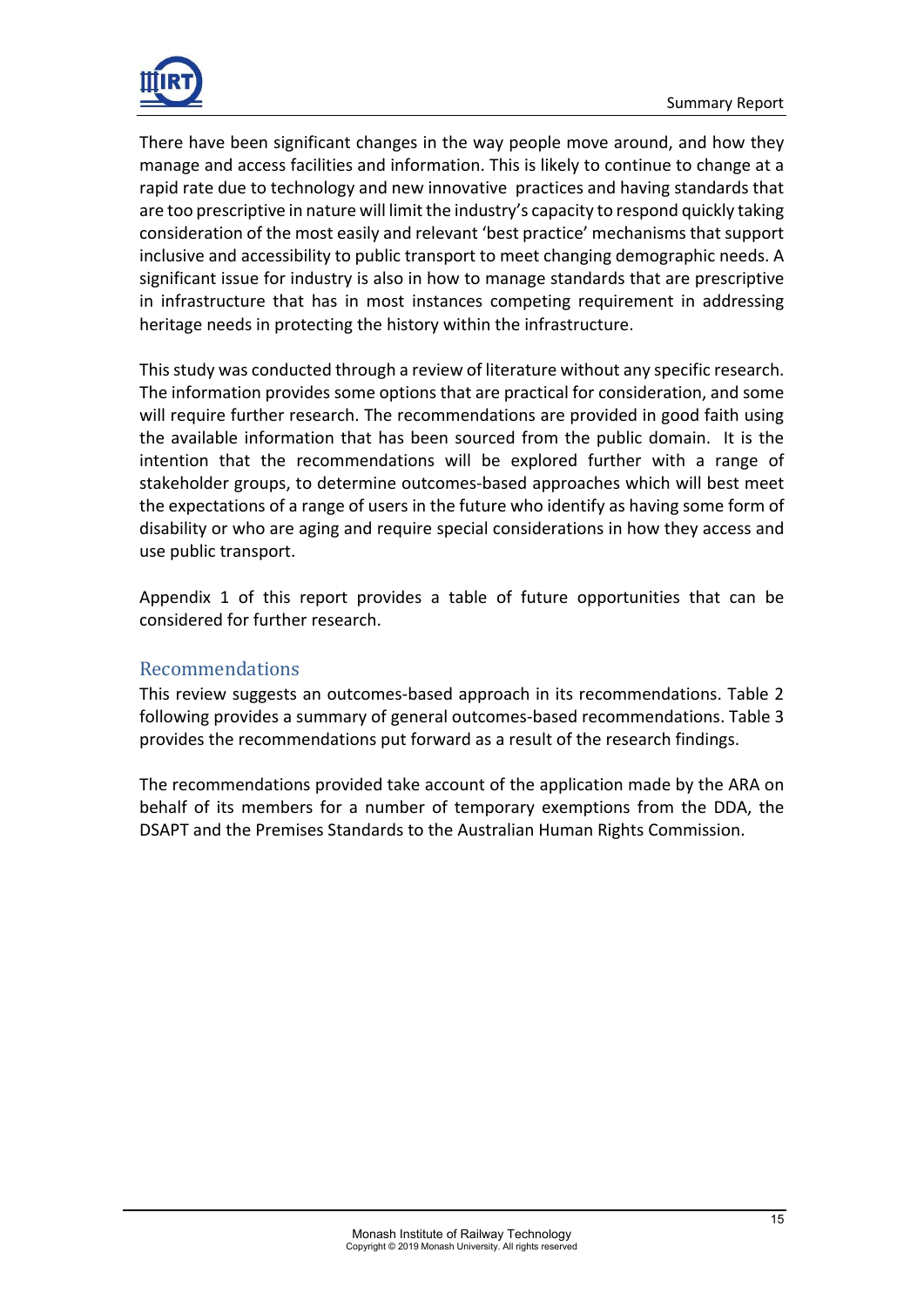

## **TABLE 2: GENERAL RECOMMENDATIONS**

| <b>R. NO.</b>   | <b>RECOMMENDATION</b>                                                     |
|-----------------|---------------------------------------------------------------------------|
| GR1             | An outcomes-based approach to Standards is developed and adopted,         |
|                 | in consultation with experts and disability support groups (with suitable |
|                 | benchmarking used, and/or a specified range determined and agreed         |
|                 | where prescription is required).                                          |
| GR <sub>2</sub> | Where prescription is required in the Standards compliance measures       |
|                 | should be clear and structured in a way that will improve outcomes for    |
|                 | people with disability.                                                   |
| GR <sub>3</sub> | Language used in the Standards should provide clear distinction on        |
|                 | expectations and definition on terminology.                               |
| GR4             | Flexibility should be allowed within the Standards for different types of |
|                 | structures, including some discretion for heritage sites, where on a case |
|                 | by case basis, a clear definition is offered.                             |
| GR5             | Clear distinction on requirements between different modes of              |
|                 | transport is provided in the revisions to the Standards.                  |
| GR <sub>6</sub> | Rail sector representation in any committees/working groups for           |
|                 | revisions to Standards should be considered (subject to Standards         |
|                 | Australia procedure for revising standards).                              |
| GR7             | The latest revision of any Standards should always be the most            |
|                 | applicable (unless by specification of exception).                        |

## **TABLE 3: SUMMARY STANDARDS RECOMMENDATIONS**

| No. | <b>REFERENCE</b>    | <b>R. NO.</b>    | <b>RECOMMENDATION</b>                           |
|-----|---------------------|------------------|-------------------------------------------------|
| A1  | $(2.1)$ ACCESS      | R1.1             | Provide a clear definition on the extent of the |
|     | <b>PATHS-</b>       |                  | accessible path and/or what constitutes an      |
|     | <b>UNHINDERED</b>   |                  | accessible path in terms of what operators      |
|     | PASSAGE             |                  | need to provide at different premises.          |
|     |                     | R <sub>1.2</sub> | Future revisions to the Standards to adopt a    |
|     |                     |                  | provision for flange gaps that is in line with  |
|     |                     |                  | EU Standards.                                   |
|     |                     | R1.3             | Focusing on a 'primary' access path should      |
|     |                     |                  | only apply to existing infrastructure/premises  |
|     |                     |                  | or sites that have restraints to allow full     |
|     |                     |                  | access. New infrastructure/                     |
|     |                     |                  | premises should have compliant accessible       |
|     |                     |                  | access paths as required.                       |
|     |                     | R1.4             | Provide detailed information about available    |
|     |                     |                  | access paths as part of the standard pre-       |
|     |                     |                  | planning/journey-planning tools.                |
| A2  | $(2.4)$ ACCESS      | R2.1             | Accessibility requirements for people with      |
|     | PATHS-MINIMUM       |                  | disability should provide an updated analysis   |
|     | <b>UNOBSTRUCTED</b> |                  | and data for the built environment in 2019.     |
|     | <b>WIDTH</b>        | R <sub>2.2</sub> | Incorporate the inclusion or exclusion of TGSI  |
|     |                     |                  | (where sufficient space is available) into the  |
|     |                     |                  | definition of an access path.                   |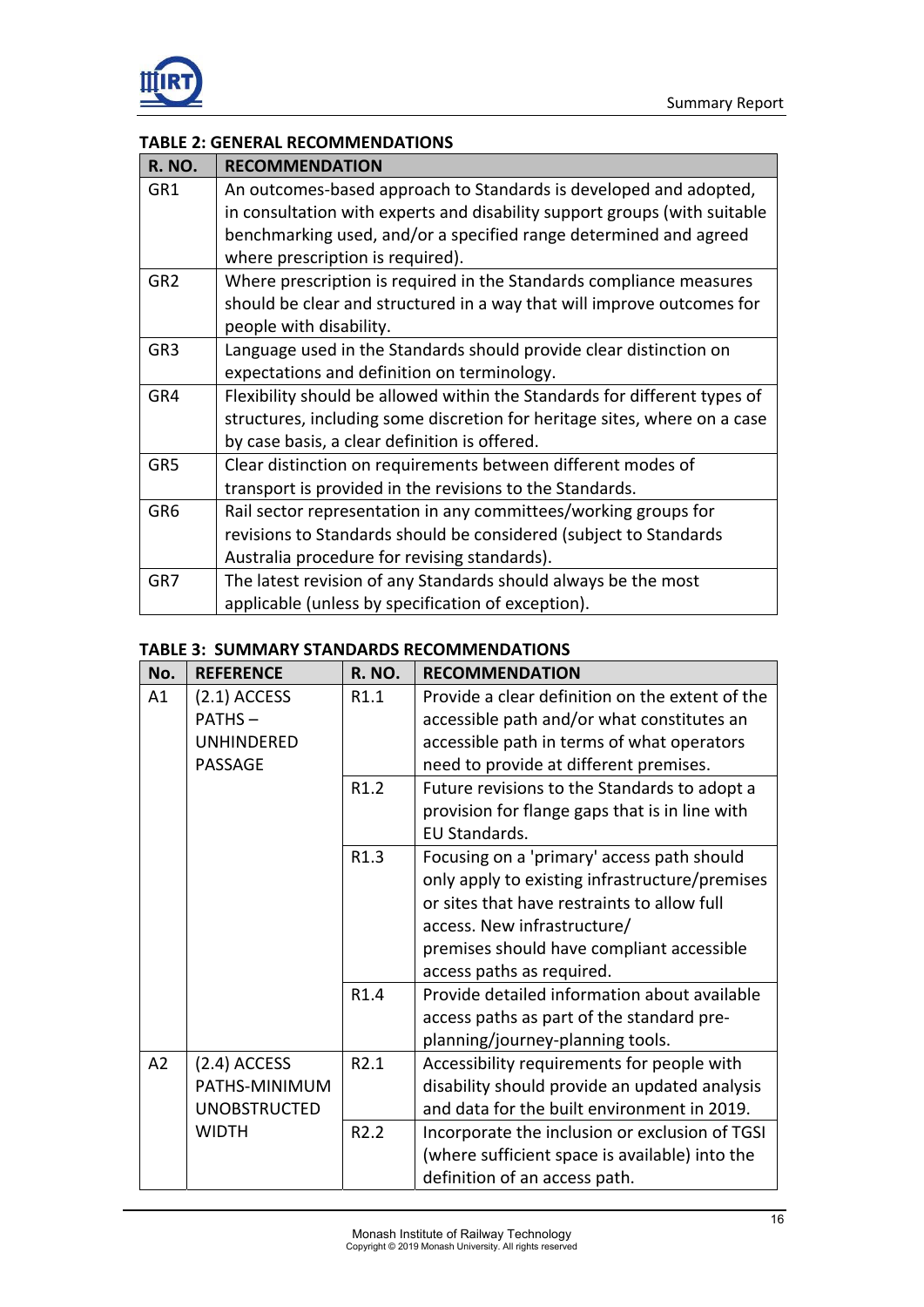

| No. | <b>REFERENCE</b>      | <b>R. NO.</b>    | <b>RECOMMENDATION</b>                           |
|-----|-----------------------|------------------|-------------------------------------------------|
|     |                       | R <sub>2.3</sub> | The provision of a clause in DSAPT that         |
|     |                       |                  | identifies and caters for different types of    |
|     |                       |                  | structures, that offers varying requirements    |
|     |                       |                  | for the minimum obstructed width of access      |
|     |                       |                  | paths suitable for each of these. Additionally, |
|     |                       |                  | offer a case-by-case basis definition for       |
|     |                       |                  | heritage buildings.                             |
|     |                       | R <sub>2.4</sub> | Where it is not feasible to provide equal       |
|     |                       |                  | access for all passengers, priority is given to |
|     |                       |                  | achieving required widths on a primary path     |
|     |                       |                  | of travel through premises where possible.      |
|     |                       | R <sub>2.5</sub> | The inclusion of a clause that outlines the     |
|     |                       |                  | frequency and requirements of passing           |
|     |                       |                  | locations along a primary accessible path as    |
|     |                       |                  | set out in equivalent international standards.  |
| A3  | $(2.6)$ ACCESS        | R3.1             | Clarify the context of when an accessible       |
|     | PATHS -               |                  | access path is required.                        |
|     | <b>CONVEYANCES</b>    | R3.2             | Identify establishing 'primary path/s of        |
|     |                       |                  | travel' from a whole of journey approach.       |
| A4  | (4.2) PASSING         | R4.1             | Include in the Standards provisions for         |
|     | <b>AREAS - TWO-</b>   |                  | upgrade of existing infrastructure (or new      |
|     | <b>WAY ACCESS</b>     |                  | infrastructure in developed areas) to           |
|     | <b>PATHS AND</b>      |                  | maximise access to a reasonable scope and       |
|     | <b>AEROBRIDGES</b>    |                  | cost for development works.                     |
|     |                       | R4.2             | Outcomes-based standards be developed in        |
|     |                       |                  | consultation with disability support groups     |
|     |                       |                  | (and potentially with suitable benchmarking),   |
|     |                       |                  | taking into consideration the constraints       |
|     |                       |                  | associated with existing infrastructure and     |
|     |                       |                  | opportunities that arise with new               |
|     |                       |                  | infrastructure (where prescriptive standard     |
|     |                       |                  | may apply).                                     |
|     |                       | R4.3             | Railways to provide improved access             |
|     |                       |                  | information on pathing for passengers with      |
|     |                       |                  | limited mobility.                               |
| A5  | (5.1) RESTING         | R5.1             | Determine the appropriate distance required     |
|     | <b>POINTS - WHEN</b>  |                  | between resting points through further          |
|     | <b>RESTING POINTS</b> |                  | research.                                       |
|     | <b>MUST BE</b>        | R5.2             | Further consultation undertaken to              |
|     | <b>PROVIDED</b>       |                  | determine the best functional outcomes for      |
|     |                       |                  | all passengers when identifying locations for   |
|     |                       |                  | resting points.                                 |
| A6  | (6.4) SLOPE OF        | R6.1             | Industry upgrades                               |
|     | <b>EXTERNAL</b>       |                  | infrastructure/conveyances to limit the         |
|     |                       |                  | occurrence of external ramp deployment          |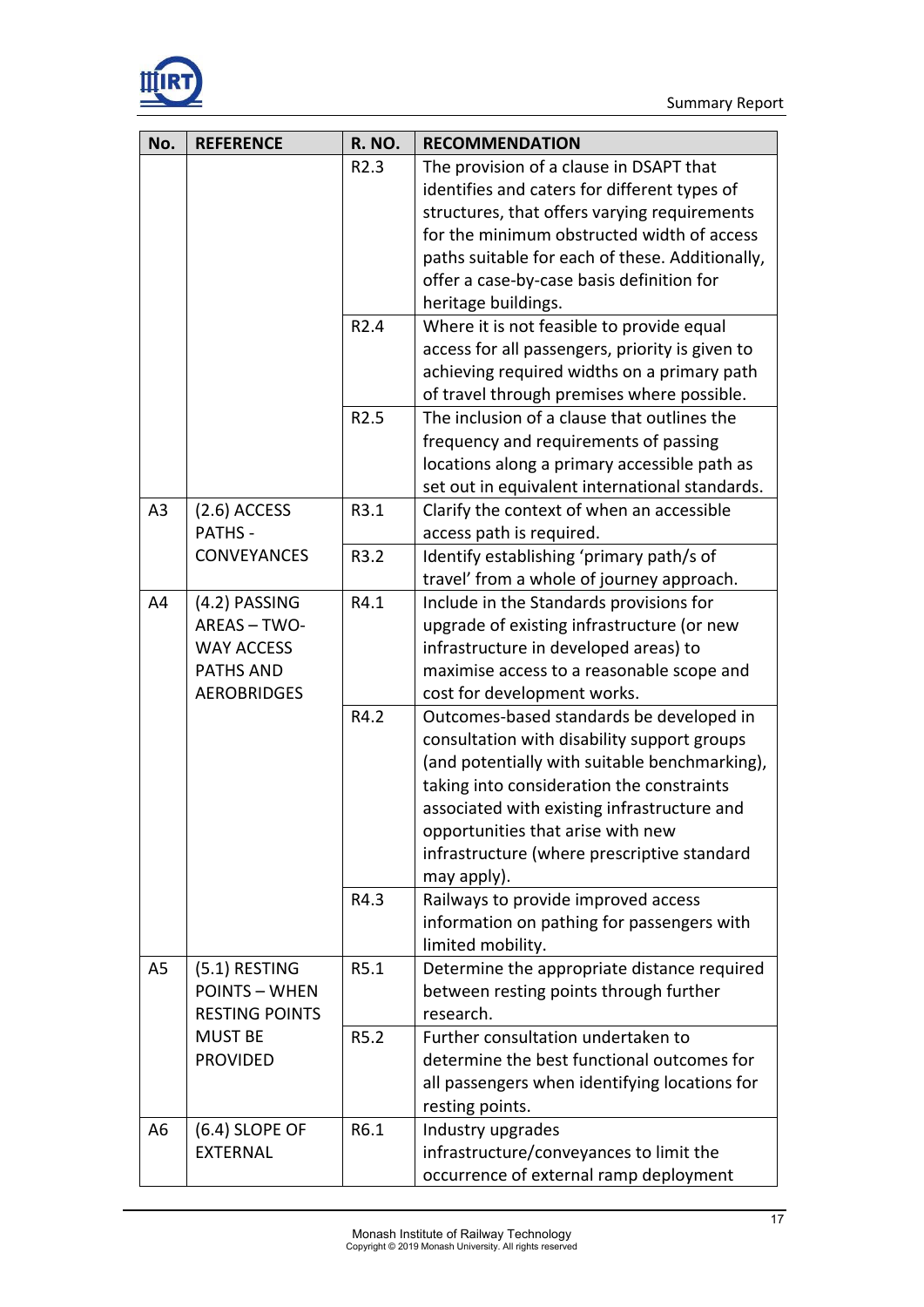

| No.            | <b>REFERENCE</b>                     | R. NO. | <b>RECOMMENDATION</b>                             |
|----------------|--------------------------------------|--------|---------------------------------------------------|
|                | <b>BOARDING</b>                      |        | and/or reduce the slope of external boarding      |
|                | <b>RAMPS</b>                         |        | ramps.                                            |
|                |                                      | R6.2   | Review of industry performance penalties to       |
|                |                                      |        | acknowledge impact of extended dwell times        |
|                |                                      |        | to safely assist people with disabilities.        |
| A7             | $(8.2)$ BOARDING -                   | R7.1   | Undertake progressive upgrades to                 |
|                | <b>WHEN BOARDING</b>                 |        | infrastructure through platform renewals to       |
|                | <b>DEVICES MUST BE</b>               |        | set a consistent platform coping height           |
|                | <b>PROVIDED</b>                      |        | within each network limiting vertical step        |
|                |                                      |        | height variability. Predominant rolling stock     |
|                |                                      |        | to inform coping height and include this as a     |
|                |                                      |        | critical design specification for vestibule floor |
|                |                                      |        | height of future rolling stock tenders.           |
|                |                                      | R7.2   | Continue to investigate dynamic                   |
|                |                                      |        | boarding/alighting systems.                       |
|                |                                      | R7.3   | Review and provide further clarity, identify      |
|                |                                      |        | implications for industry/people with             |
|                |                                      |        | disabilities and those who represent them,        |
|                |                                      |        | on the phrase 'any accessible entrance'           |
|                |                                      |        | within clause 8.2.                                |
| A8             | $(8.7)$ BOARDING -<br><b>SIGNALS</b> | R8.1   | Standard to remain unchanged.                     |
|                | <b>REQUESTING USE</b>                |        |                                                   |
|                | OF BOARDING                          |        |                                                   |
|                | <b>DEVICE</b>                        |        |                                                   |
| A <sub>9</sub> | (11.2) HANDRAILS                     | R9.1   | Provide handrails on graded walkways and          |
|                | AND GRABRAILS-                       |        | ramps where people with disabilities may          |
|                | <b>HANDRAILS TO BE</b>               |        | require additional support.                       |
|                | PROVIDED ON                          | R9.2   | Consult with disability access groups             |
|                | <b>ACCESS PATHS</b>                  |        | regarding handrail needs on graded                |
|                |                                      |        | walkways and ramps.                               |
|                |                                      | R9.3   | Provide alternate passive guidance using          |
|                |                                      |        | wayfinding, signage and directional TGSI.         |
| A10            | (12.2)                               | R10.1  | Update references to the latest AS 1428.1         |
|                | <b>DOORWAYS AND</b>                  |        | within the DSAPT.                                 |
|                | DOORS-                               |        |                                                   |
|                | <b>COMPLIANCE</b>                    |        |                                                   |
|                | <b>WITH</b>                          |        |                                                   |
|                | <b>AUSTRALIAN</b>                    |        |                                                   |
|                | STANDARD-<br>PREMISES AND            |        |                                                   |
|                | <b>INFRASTRUCTURE</b>                |        |                                                   |
| A11            | (12.4)                               | R11.1  | Standard to remain unchanged.                     |
|                | <b>DOORWAYS AND</b>                  | R11.2  | Update AS references to more recent and           |
|                | DOORS-CLEAR                          |        | accessible anthropometric data sources.           |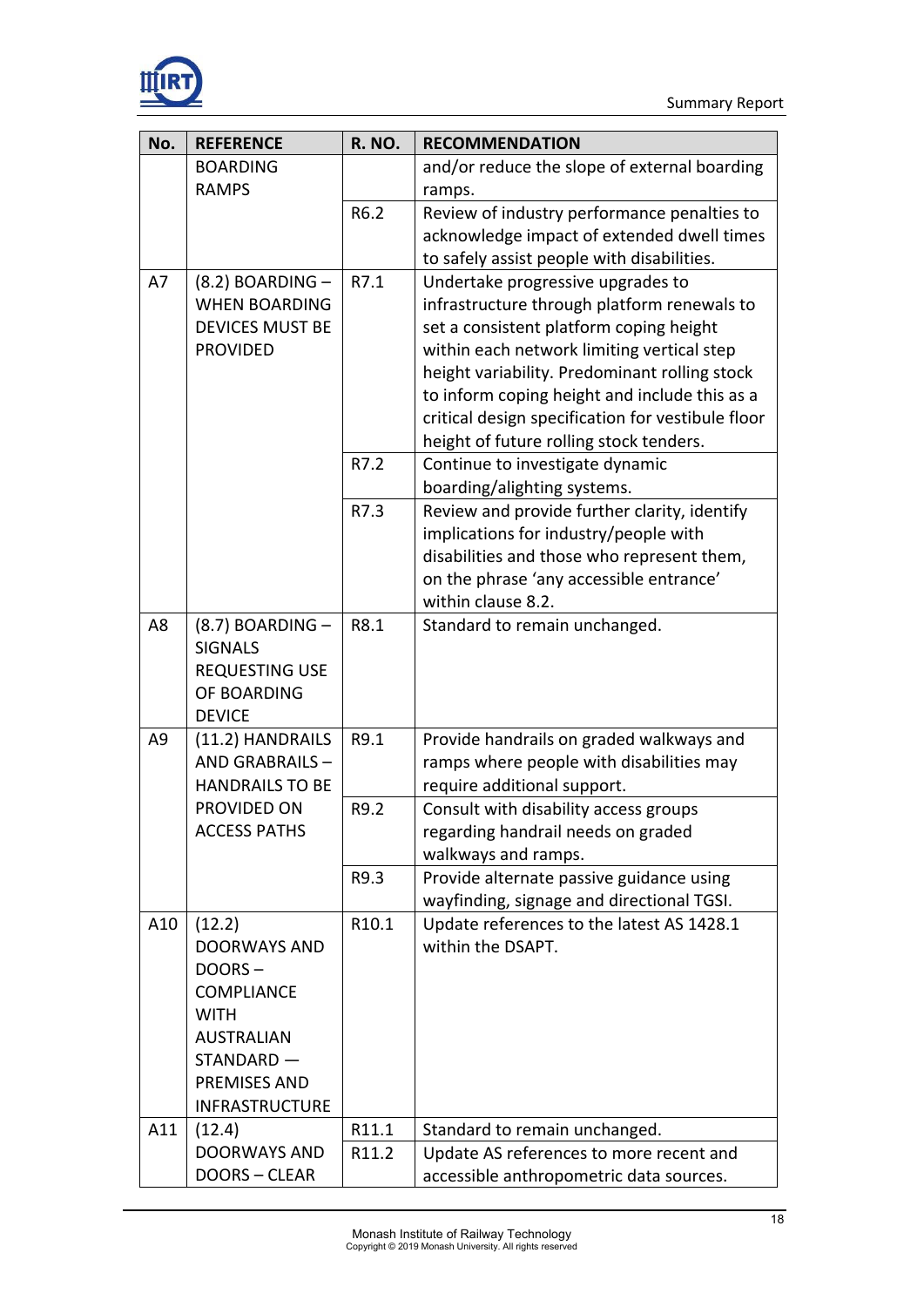

| No. | <b>REFERENCE</b>        | <b>R. NO.</b> | <b>RECOMMENDATION</b>                         |
|-----|-------------------------|---------------|-----------------------------------------------|
|     | <b>OPENING OF</b>       | R11.3         | A retrospective consideration clause          |
|     | <b>DOORWAYS</b>         |               | (particularly relevant for narrow gauge       |
|     |                         |               | operators and existing operational            |
|     |                         |               | conveyance designs) accommodated in           |
|     |                         |               | DSAPT modernisation.                          |
| A12 | $(14.3)$ STAIRS -       | R12.1         | Provide priority seating for less mobile      |
|     | <b>COMPLIANCE</b>       |               | passengers.                                   |
|     | <b>WITH</b>             | R12.2         | Consult with disability access groups to      |
|     | <b>AUSTRALIAN</b>       |               | identify improved seating options for multi-  |
|     | STANDARDS-              |               | level conveyances.                            |
|     | <b>CONVEYANCES</b>      |               |                                               |
| A13 | 15.2) TOILETS -         | R13.1         | When undertaking an access upgrade, the       |
|     | <b>LOCATION OF</b>      |               | scope of work should focus on providing the   |
|     | <b>ACCESSIBLE</b>       |               | best possible outcomes for passengers,        |
|     | <b>TOILETS</b>          |               | which includes providing adequate numbers     |
|     |                         |               | and accessible toilets in each station        |
|     |                         |               | precinct.                                     |
|     |                         | R13.2         | Utilise current technology, localization, and |
|     |                         |               | mapping services to map accessible toilets as |
|     |                         |               | part of standard journey planning.            |
| A14 | $(15.3)$ TOILETS -      | R14.1         | Develop an assessment method between          |
|     | <b>UNISEX</b>           |               | industry/key stakeholders to determine        |
|     | <b>ACCESSIBLE</b>       |               | hierarchy of needs in relation to new         |
|     | <b>TOILET - FERRIES</b> |               | conveyances and retrospectively (if           |
|     | AND ACCESSIBLE          |               | applicable).                                  |
|     | <b>RAIL CARS</b>        | R14.2         | A comprehensive stakeholder engagement        |
|     |                         |               | (people with disability) undertaken to        |
|     |                         |               | evaluate AS 1428.1, both 2001 & 2009.         |
|     |                         | R14.3         | With acknowledged constraints on the          |
|     |                         |               | dimension of conveyances, a rail-based        |
|     |                         |               | standard drawing upon the previous study      |
|     |                         |               | developed as an industry benchmark.           |
|     |                         |               | Stakeholder agreed design amendments for      |
|     |                         |               | existing conveyances appended to the rail-    |
|     |                         |               | based standard.                               |
| A15 | $(15.4)$ TOILETS -      | A15.1         | Adopt Recommendation 14.2 and 14.3.           |
|     | <b>REQUIREMENTS</b>     |               |                                               |
|     | FOR ACCESSIBLE          |               |                                               |
|     | TOILETS -               |               |                                               |
|     | <b>FERRIES AND</b>      |               |                                               |
|     | <b>ACCESSIBLE RAIL</b>  |               |                                               |
|     | <b>CARS</b>             |               |                                               |
| A16 | $(17.5)$ SIGNS -        | R16.1         | Minimum display times be allowed to vary      |
|     |                         |               | depending on the number of words being        |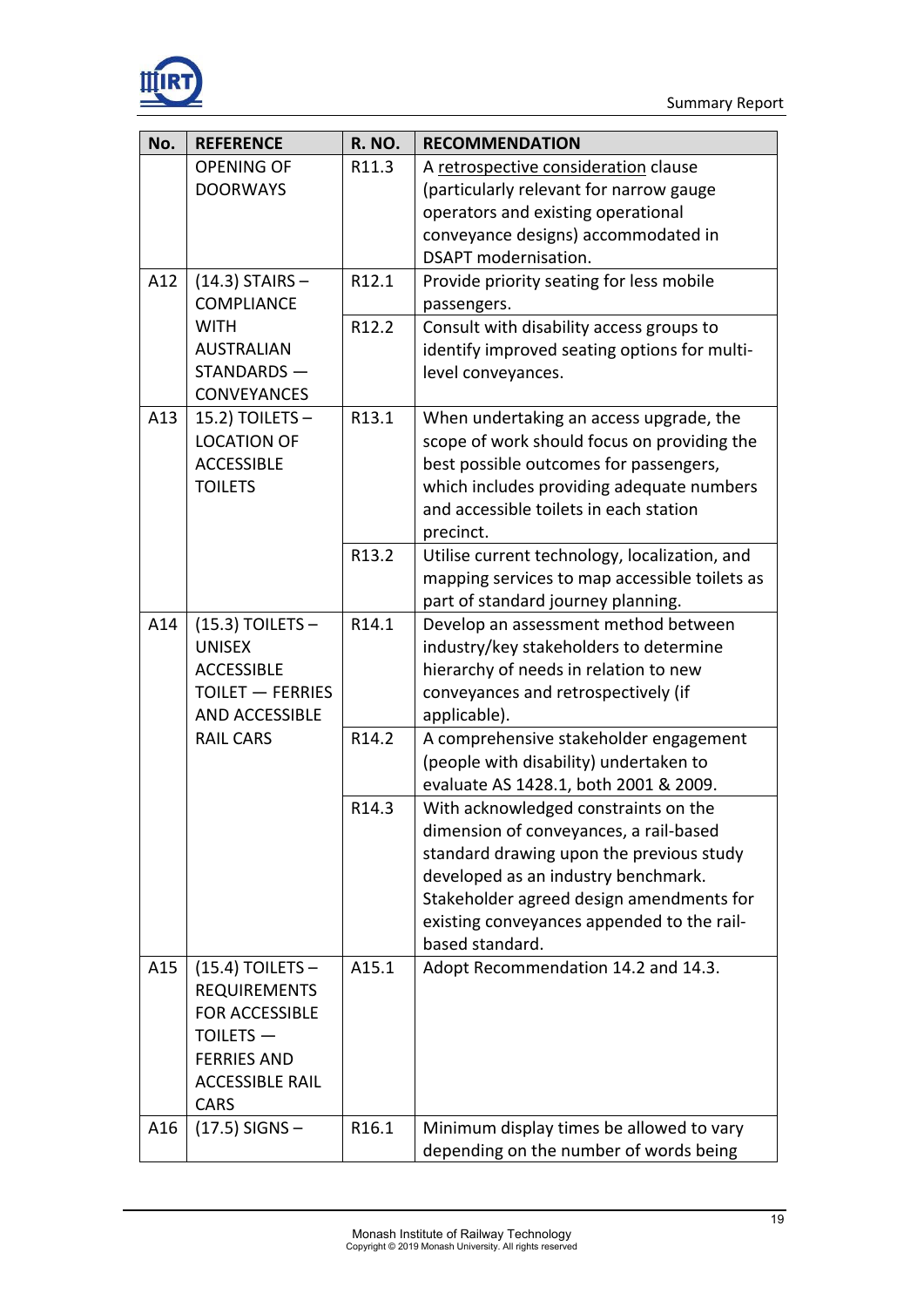

| No. |                       | <b>R. NO.</b>     | <b>RECOMMENDATION</b>                          |
|-----|-----------------------|-------------------|------------------------------------------------|
|     | <b>REFERENCE</b>      |                   |                                                |
|     | <b>ELECTRONIC</b>     |                   | displayed (as per UK standards) - allowing a   |
|     | <b>NOTICES</b>        |                   | minimum of 2 seconds display time per word.    |
|     |                       | R16.2             | Changes to this standard be made in            |
|     |                       |                   | conjunction with more general revisions to     |
|     |                       |                   | A20 (27.3) Information $-$ size and format of  |
|     |                       |                   | printing.                                      |
| A17 | $(18.1)$ TACTILE      | R17.1             | The DSAPT must clearly distinguish between     |
|     | <b>GROUND</b>         |                   | hazard and directional TGSI and provide        |
|     | <b>SURFACE</b>        |                   | different requirements for each.               |
|     | INDICATORS-           | R17.2             | Hazard TGSI requirements taken from AS         |
|     | <b>LOCATION</b>       |                   | 1428.4 (2009).                                 |
|     |                       | R17.3             | In addition to AS 1428.4 (2009), there should  |
|     |                       |                   | be a note that Hazard TGSI are not required    |
|     |                       |                   | where physical barriers make the edge of the   |
|     |                       |                   | platform not directly accessible to            |
|     |                       |                   | passengers.                                    |
|     |                       | R17.4             | Further research is required on if/ how        |
|     |                       |                   | directional TGSIs should interact with passive |
|     |                       |                   | wayfinding cues to guide blind/low vision      |
|     |                       |                   | consumers through complex rail                 |
|     |                       |                   | environments to inform the practice in the     |
|     |                       |                   | installation of directional TGSIs.             |
| A18 | (20.1) LIGHTING -     | R18.1             | Revised standards should include a rider       |
|     | ILLUMINATION          |                   | clause that allows for the use of motion-      |
|     | $LEVELS$ -            |                   | activated lighting.                            |
|     | PREMISES AND          | R18.2             | Providers should consider ambient lighting in  |
|     | <b>INFRASTRUCTURE</b> |                   | determining overall lighting levels.           |
|     |                       | R18.3             | UK Standards and Code of Practice serve as a   |
|     |                       |                   | model for revising the DSAPT treatment of      |
|     |                       |                   | lighting, but there is a need to consider      |
|     |                       |                   | different types of rail environments           |
|     |                       |                   | encountered in Australia.                      |
|     |                       | R <sub>18.4</sub> | Clear guidance on specific lighting            |
|     |                       |                   | requirements is required on how to manage      |
|     |                       |                   | any conflicts between lighting standards and   |
|     |                       |                   | applicable technical standards around          |
|     |                       |                   | signalling.                                    |
| A19 | (21.1) CONTROLS       | R19.1             | Align DSAPT with current Australian Standard   |
|     | - COMPLIANCE          |                   | $(AS 1428-1 - 2009).$                          |
|     | <b>WITH</b>           |                   |                                                |
|     | <b>AUSTRALIAN</b>     |                   |                                                |
|     | STANDARD-             |                   |                                                |
|     | PREMISES AND          |                   |                                                |
|     | <b>INFRASTRUCTURE</b> |                   |                                                |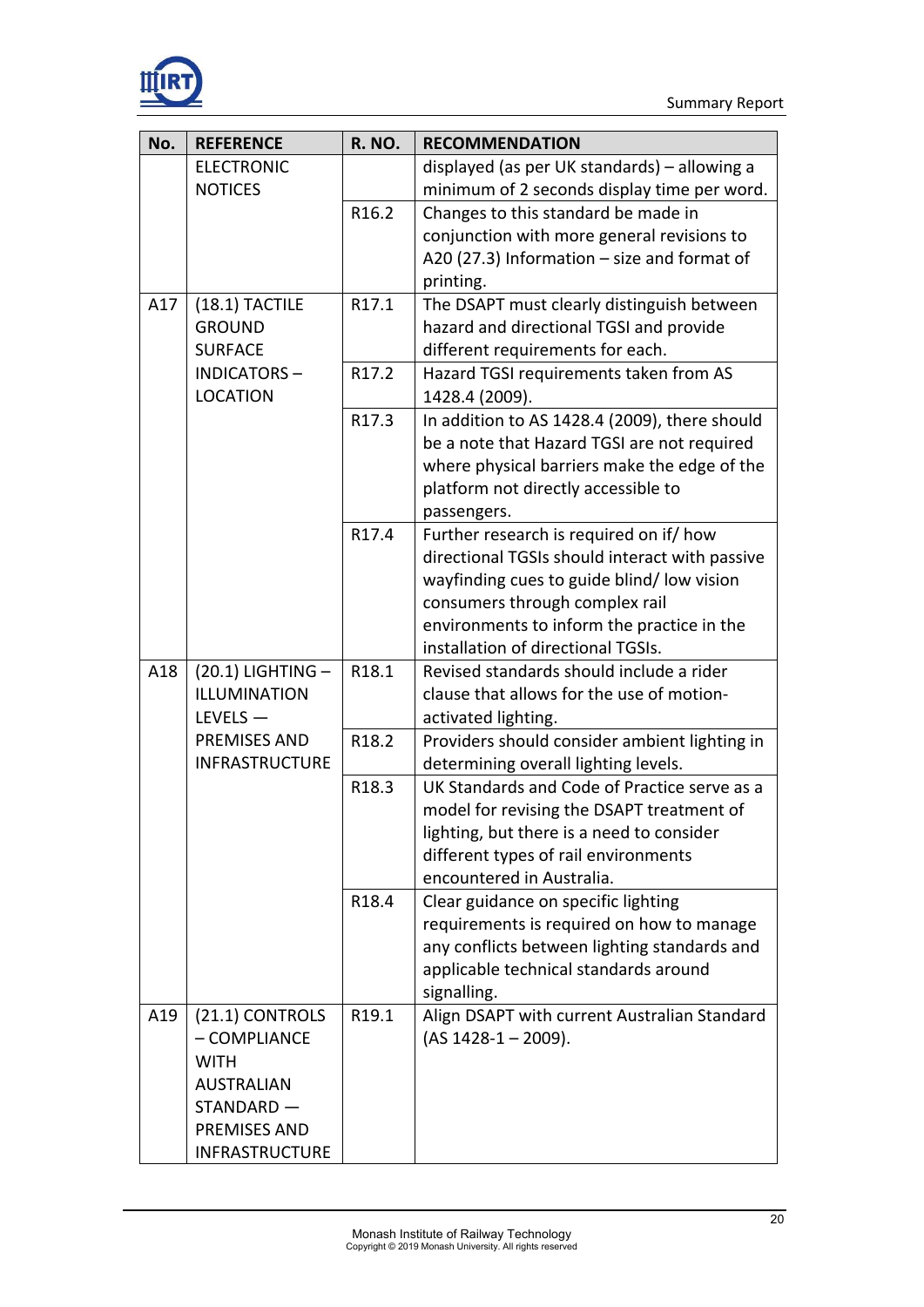

| No. | <b>REFERENCE</b>      | <b>R. NO.</b> | <b>RECOMMENDATION</b>                          |
|-----|-----------------------|---------------|------------------------------------------------|
| A20 | (27.3)                | R20.1         | Revised standards must distinguish between     |
|     | INFORMATION-          |               | fixed signage and other text types.            |
|     | <b>SIZE AND</b>       | R20.2         | Standards for printed signage need to give     |
|     | <b>FORMAT OF</b>      |               | much more information about graphic design     |
|     | <b>PRINTING</b>       |               | details - including size relative to reading   |
|     |                       |               | distance; colour/ luminance contrast and       |
|     |                       |               | glare. The US, Singaporean and UK standards    |
|     |                       |               | all provide potential model texts that could   |
|     |                       |               | be used to this end.                           |
|     |                       | R20.3         | Develop separate standards for electronic      |
|     |                       |               | signs/ notices and touch-screens. This is an   |
|     |                       |               | emerging area internationally - the UK         |
|     |                       |               | standards cited above provide some             |
|     |                       |               | guidance, but will need further development.   |
|     |                       | R20.4         | Develop minimum requirements for the           |
|     |                       |               | presentation of information online in          |
|     |                       |               | consultation with consumer groups. At a        |
|     |                       |               | minimum this should require online             |
|     |                       |               | information to be provided through at least    |
|     |                       |               | one channel that meets at least level A Web    |
|     |                       |               | Content Accessibility Guidelines (WCAG) 2.1    |
|     |                       |               | standards; or through a range of               |
|     |                       |               | complementary channels that collectively       |
|     |                       |               | offer an equivalently accessible experience.   |
|     |                       | R20.5         | A means of initiating contact with a member    |
|     |                       |               | of railway staff (for example help button,     |
|     |                       |               | station staff, contact phone number, twitter   |
|     |                       |               | handle) at all stations must be provided.      |
| A21 | (28.2) BOOKED         | R21.1         | Develop guidelines on what obligations         |
|     | SERVICES-             |               | providers have to offer assistance to          |
|     | PERIOD OF             |               | passengers with disabilities, and how these    |
|     | <b>NOTICE OF</b>      |               | interface with other operational               |
|     | <b>REQUIREMENT</b>    |               | requirements and conditions (e.g. unmanned     |
|     | <b>FOR ACCESSIBLE</b> |               | stations). EU regulations cited above provide  |
|     | <b>TRAVEL</b>         |               | a potential model text for this area, but need |
|     |                       |               | to be adapted to Australian operating          |
|     |                       |               | conditions in consultation with consumer       |
|     |                       |               | groups.                                        |
|     |                       | R21.2         | Passengers who require complex assistance      |
|     |                       |               | be encouraged, but not required, to pre-book   |
|     |                       |               | their assistance requests in order to ensure   |
|     |                       |               | someone is available to help them. Leave the   |
|     |                       |               | length of notice periods for pre-booking to    |
|     |                       |               | providers to determine, with a 48 hour         |
|     |                       |               | maximum.                                       |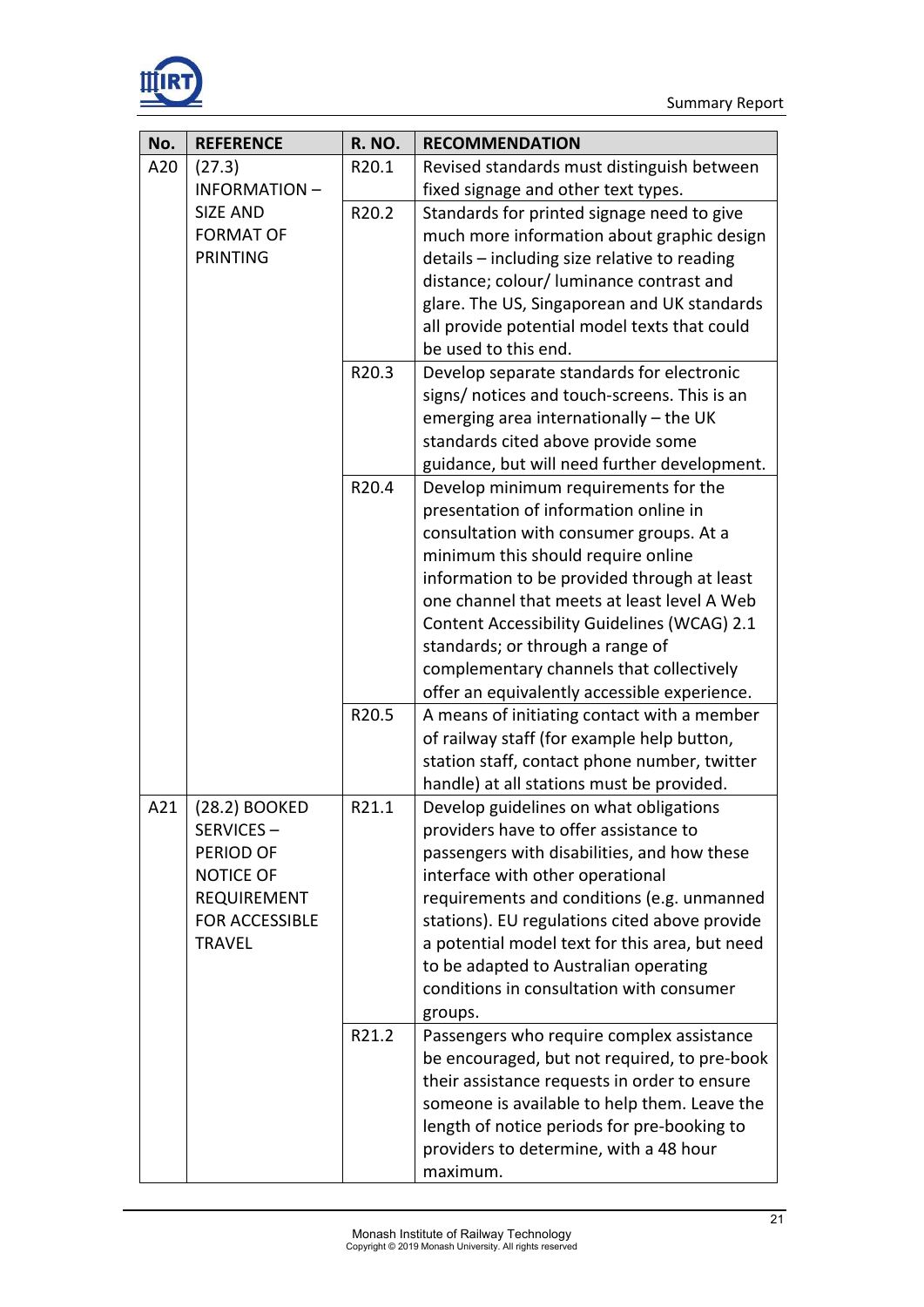

| No. | <b>REFERENCE</b> | <b>R. NO.</b> | <b>RECOMMENDATION</b>                           |
|-----|------------------|---------------|-------------------------------------------------|
|     |                  | R21.3         | The review should consult widely with           |
|     |                  |               | consumer groups around if, when and how         |
|     |                  |               | parallel-services might be used to provide      |
|     |                  |               | alternative transport when legacy or            |
|     |                  |               | replacement infrastructure is inaccessible.     |
|     |                  | R21.4         | Accessible seating be fully integrated into the |
|     |                  |               | dynamic ticketing marketplace negating the      |
|     |                  |               | need for a different notice period for the sale |
|     |                  |               | of accessible seating.                          |

#### **EXEMPTIONS NOT GRANTED**

| No. | <b>REFERENCE</b>      | R. NO. | <b>RECOMMENDATION</b>                           |
|-----|-----------------------|--------|-------------------------------------------------|
| A22 | (3.1)                 | R22.1  | Standard to remain unchanged.                   |
|     | <b>CIRCULATION</b>    | R22.2  | Industry to quantify within rail networks       |
|     | <b>SPACE FOR</b>      |        | instances where limited circulation space       |
|     | <b>WHEELCHAIRS</b>    |        | impacts on meeting compliance and/or            |
|     | <b>TO TURN IN</b>     |        | operational performance and address through     |
|     |                       |        | DSAPT provided discretionary clauses.           |
| A23 | (11.2)                | R23.1  | Provide handrails where passengers may          |
|     | <b>HANDRAILS AND</b>  |        | require additional support.                     |
|     | <b>GRABRAILS</b>      | R23.2  | Consult with users regarding handrail needs.    |
| A24 | (21.2)                | R24.1  | Standard to remain unchanged.                   |
|     | <b>PASSENGER</b>      |        |                                                 |
|     | <b>OPERATED</b>       |        |                                                 |
|     | <b>DEVICES FOR</b>    |        |                                                 |
|     | <b>OPENING AND</b>    |        |                                                 |
|     | <b>CLOSING DOORS</b>  |        |                                                 |
| A25 | (21.3) LOCATION       | R25.1  | Standard to remain unchanged.                   |
|     | OF PASSENGER          |        |                                                 |
|     | <b>OPERATED</b>       |        |                                                 |
|     | <b>CONTROLS FOR</b>   |        |                                                 |
|     | <b>OPENING AND</b>    |        |                                                 |
|     | <b>LOCKING DOORS</b>  |        |                                                 |
| A26 | (26.2) HEARING        | R26.1  | Remove reference to AS 1428.2 (1992) and        |
|     | <b>AUGMENTATION</b>   |        | replace with the current standard (AS 1428.5,   |
|     | - LISTENING           |        | $2010$ ).                                       |
|     | SYSTEMS-              | R26.2  | Allow where it proves impractical to install    |
|     | <b>PUBLIC ADDRESS</b> |        | assisted listening devices on conveyances to    |
|     | SYSTEMS-              |        | the standards outlined in AS 1428.5 (2010),     |
|     | <b>CONVEYANCES</b>    |        | providers to provide equivalent access to real- |
|     |                       |        | time information via non-aural channels (e.g.   |
|     |                       |        | PIDs).                                          |
|     |                       | R26.3  | Clarify when hearing augmentation is            |
|     |                       |        | provided operators still have an obligation to  |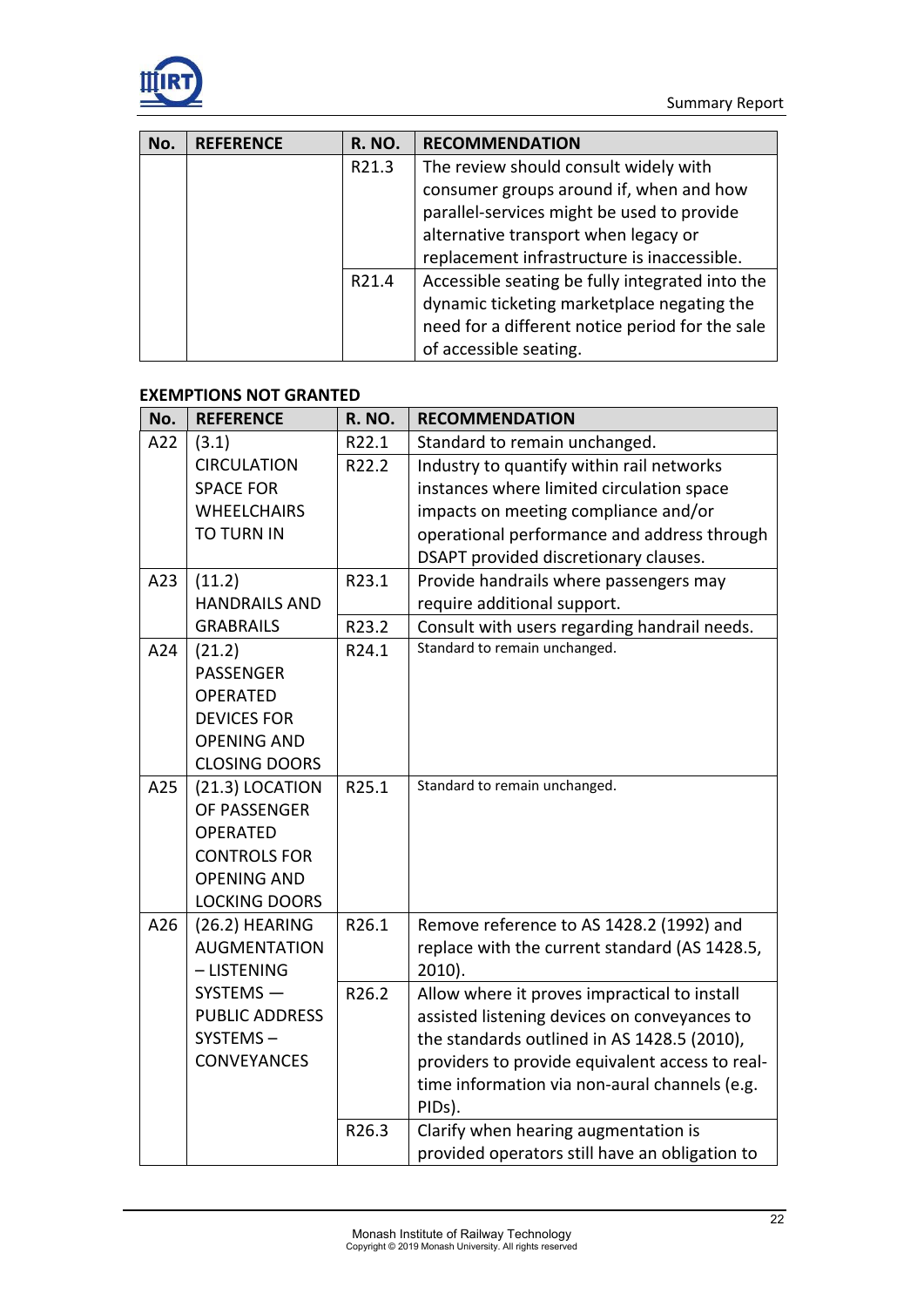



| $'$ No. | <b>REFERENCE</b> | <b>R. NO.</b> | <b>RECOMMENDATION</b>                       |
|---------|------------------|---------------|---------------------------------------------|
|         |                  |               | provide access to real-time information via |
|         |                  |               | non-aural channels (e.g. PIDs).             |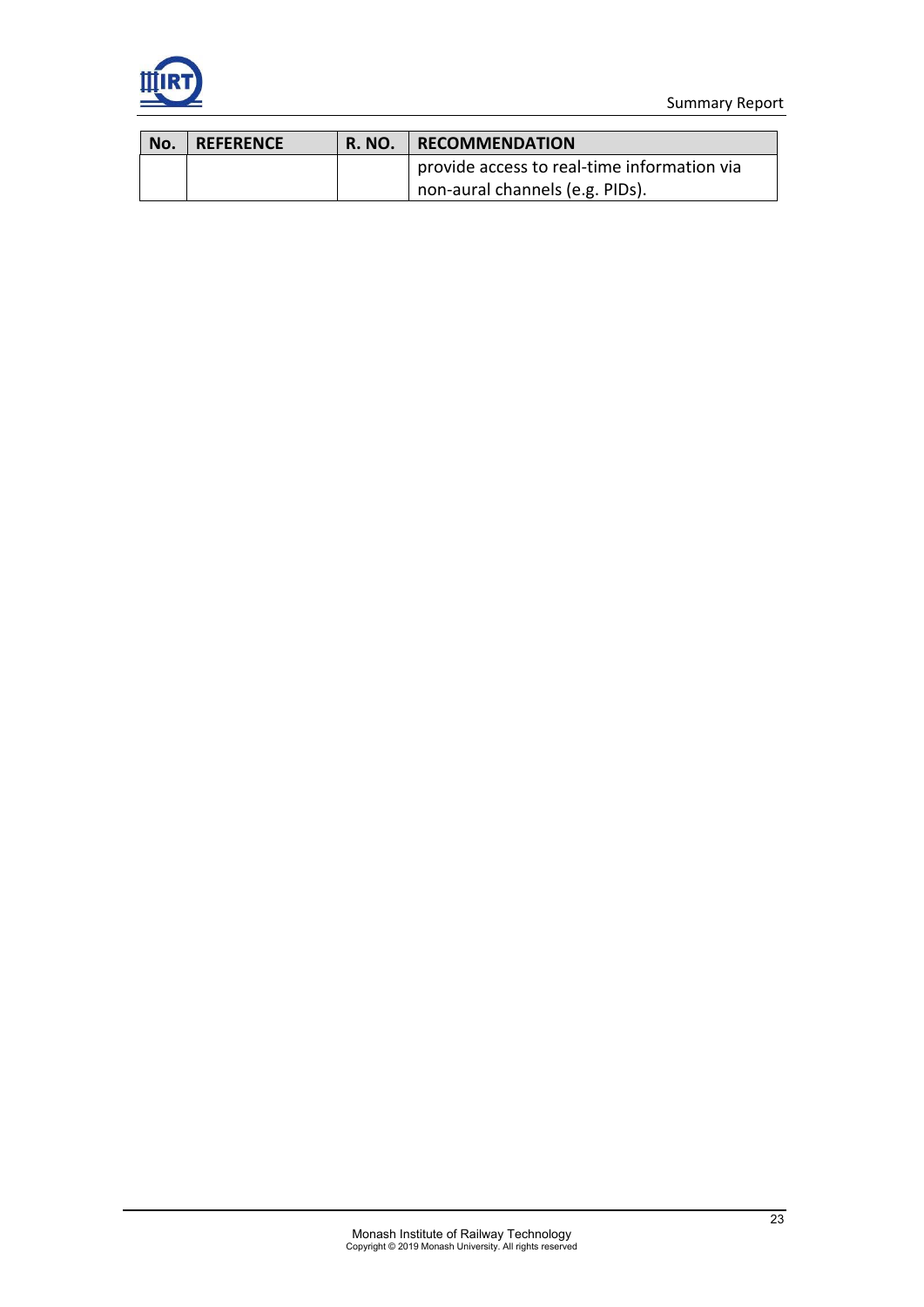

## **REFERENCE LIST**

Access Economics (2006), Listen hear! The economic impact and cost of hearing loss in Australia website https://apo.org.au/node/2755

A Web Content Accessibility Guidelines (WCAG) 2.1 standards, W3C Recommendation 05 June 2018 website https://www.w3.org/TR/WCAG21/

Australian Bureau of Statistics (ABS) 2014. Australian historical population statistics, 2014. ABS cat. no. 3105.0.65.001. Canberra: ABS website https://www.aihw.gov.au/reports/older‐people/older‐australia‐at‐a‐ glance/contents/demographics‐of‐older‐australians/australia‐s‐changing‐age‐and‐ gender‐profile

Australian Government, Australian Institute of Family Studies website https://aifs.gov.au/

Australian Government, Australian Institute of Health and Welfare website https://www.aihw.gov.au/reports/biomedical-risk-factors/risk-factors-tohealth/contents/overweight‐and‐obesity,

Australian Government, Department of Infrastructure, Regional Development and Cities, The National Rail Program: Investing in Rail Networks for our Cities and Regions website

https://investment.infrastructure.gov.au/files/national\_rail\_program/national\_rail\_p rogram\_booklet.pdf

Australian Government, Department of Social Services, National Disability Strategy 2010‐2020 website https://www.dss.gov.au/our‐responsibilities/disability‐and‐ carers/publications‐articles/policy‐research/national‐disability‐strategy‐2010‐2020,

Australian Government, Federal Register of Legislation, DDA website https://www.legislation.gov.au/Series/C2004A04426

Australian Government, Federal Register of Legislation, DSAPT as amended made under subsection 31 (1) of the DDA. Compilation was prepared on 1 May 2011. website https://www.legislation.gov.au/Details/F2011C00213

Australian Government, Federal Register of Legislation, Disability (Access to Premises — Buildings) Standards 2010 DDA website https://www.legislation.gov.au/Details/F2010L00668

Australian Government, Federal Register of Legislation, DSAPT website https://www.legislation.gov.au/Details/F2011C00213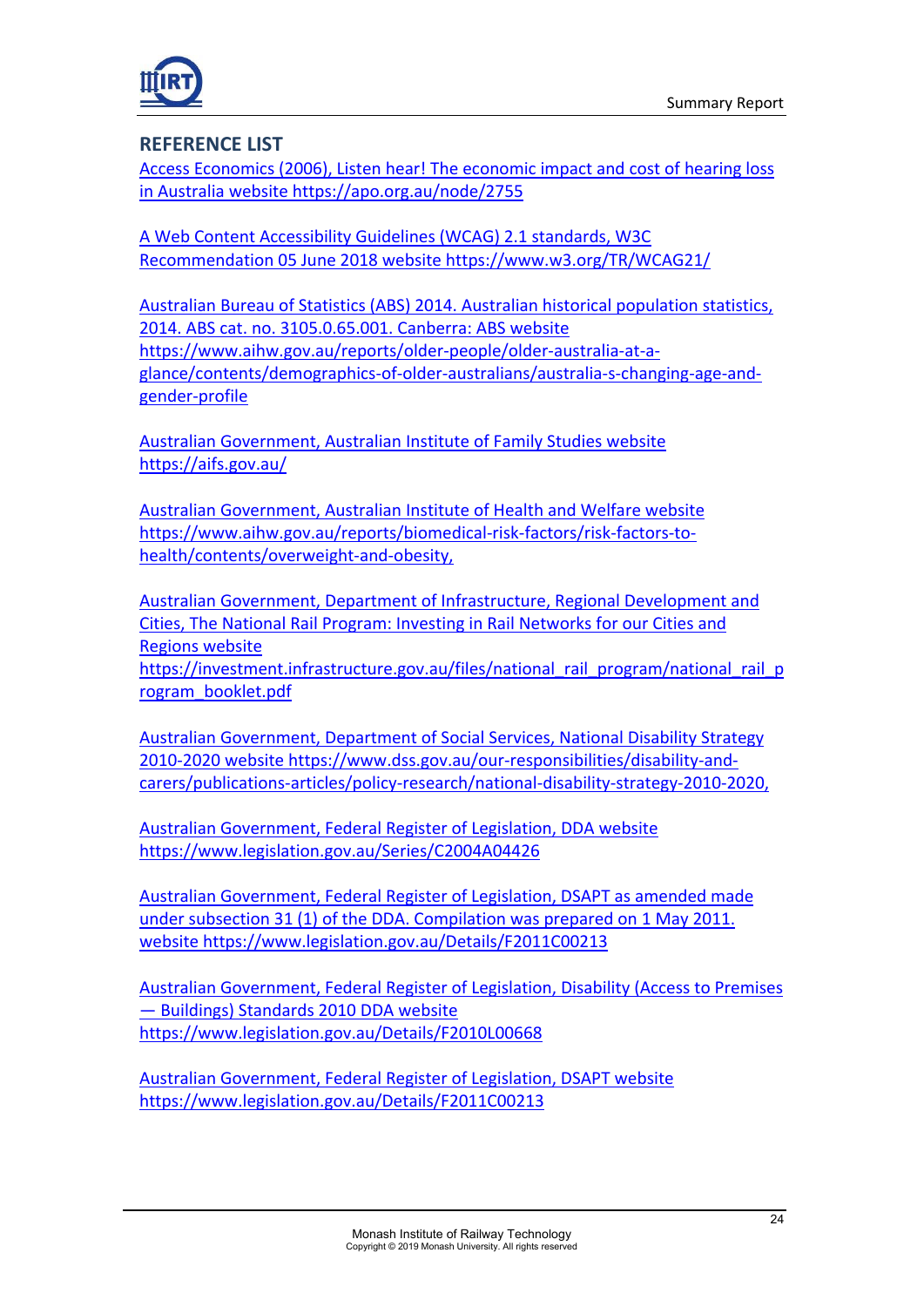



Australian Government, Future Cities Planning for our growing population, February 2018 website https://infrastructureaustralia.gov.au/policy‐ publications/publications/future‐cities.aspx

Australian Government, National Construction Code, Australian Building Codes Board, "How it works" website https://ncc.abcb.gov.au/ncc‐online/How‐it‐works

Australian Government, National Transport Commission, (August 2016), Who Moves What Where, Freight and Passenger Transport in Australia website https://www.ntc.gov.au/Media/Reports/(D62E6EFC‐36C7‐48B1‐66A7‐ DDEF3B04CCAE).pdf

Australasian Railway Association (2017), A National Rail Industry Plan For the Benefit of Australia website

https://ara.net.au/sites/default/files/National%20Rail%20Industry%20Plan\_full%20r eport.pdf

Australasian Railway Association (Nov. 2018), Skills Capability Study Skills Crisis: A Call to Action website https://ara.net.au/sites/default/files/18‐11‐ 26%20BOE%20Report%20Final.pdf

Australian Human Rights Commission website with ARA Submission website https://www.humanrights.gov.au/australasian‐railway‐association‐ara,

Bails J. H. (1983). Field testing of Commonwealth standard furniture by disabled persons: A research project undertaken by the Public Buildings Department of South Australia for the Commonwealth Department of Transport and Construction, Public Buildings Department South Australia.

Brizs, S., Carpenter, S., Davey, A., Davies, L., Eickhoff, B., Flint, T. Pullinger, J. (2015). Platform train interface strategy website https://www.rssb.co.uk/Library/improving‐ industry‐ performance/2015‐01‐platform‐train‐interface‐strategy.pdf

Deloitte Mobile Consumer Survey 2018, Behaviour Unlimited website https://www2.deloitte.com/au/mobile‐consumer‐survey

Deloitte Access Economics (2017), Value of Rail ‐The Contribution of Rail in Australia, commissioned by the ARA released 2017 website https://www2.deloitte.com/au/en/pages/economics/articles/value‐rail.html

Department of Transport (UK) Guidance on the use of Tactile Paving Surfaces (2007) website https://www.gov.uk/government/publications/guidance-on-the-use-oftactile‐paving‐surfaces

Devadoss, R., Ahmad, S., & Dhamodharan, D. R. (2012). *Station Platform ‐Train Interface for Rail passengers - A Technology review.* CRC for Rail Innovation.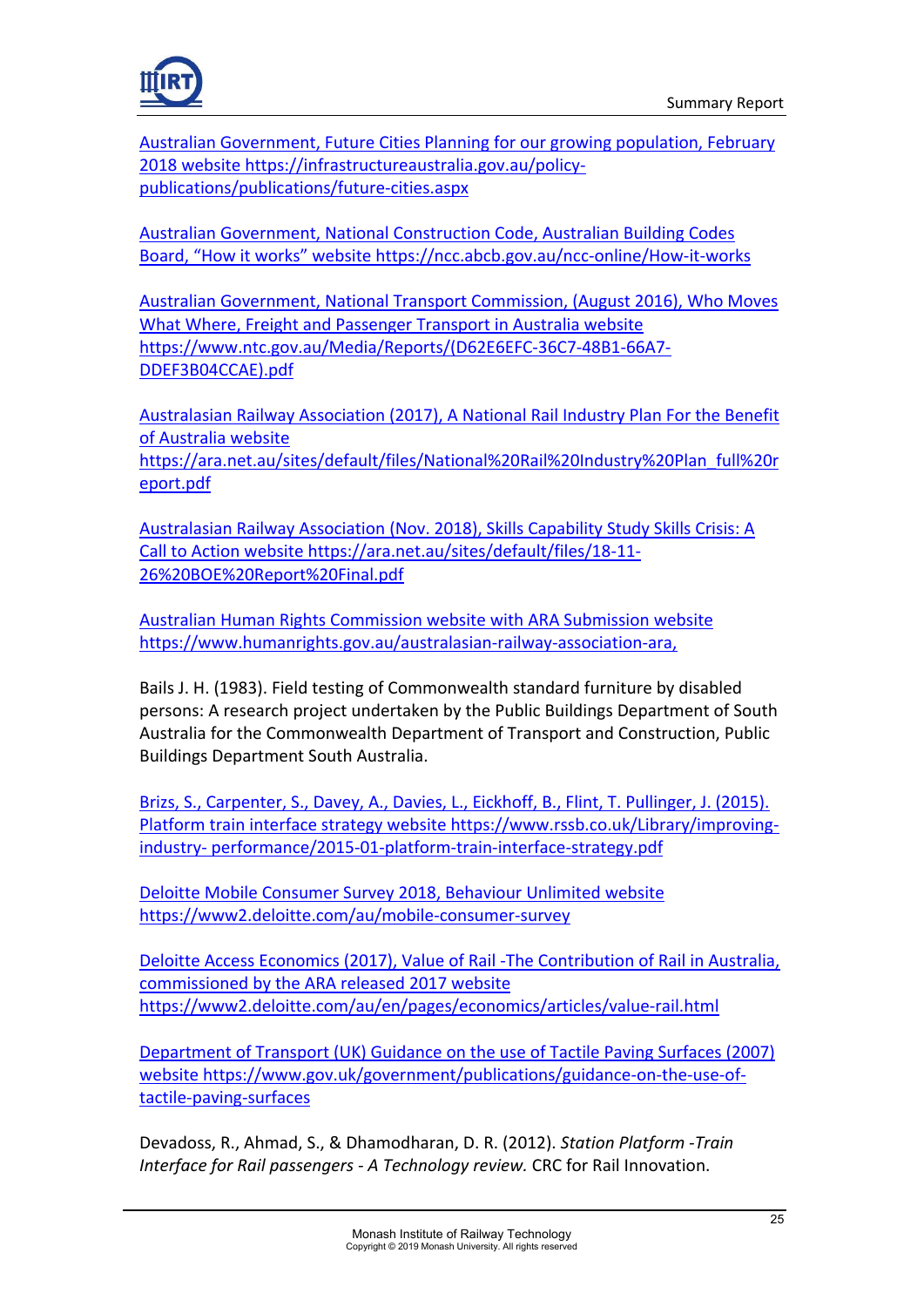

Disability Horizons, The London Underground – An accessible future? (2011) website http://disabilityhorizons.com/2011/07/the-london-underground-an-accessiblefuture/

Eizmendi, G. (2007). Measurement of luminance contrast sensitivity of persons with low visual capability in order to secure the visibility of tactile walking surface indicators. Challenges for Assistive Technology: AAATE 07, 20, 326.

eLife, quoted by Sydney Morning Herald, Global study of tallest people shows Australians are going up in the world website https://www.smh.com.au/national/global‐study‐of‐tallest‐people‐shows‐australians‐ are‐going‐up‐in‐the‐world‐20160729‐gqg8v4.html

EUROPA Commission Regulation (EU) No 1300/2014 of 18 November 2014 on the technical specifications for interoperability relating to accessibility of the Union's rail system for persons with disabilities and persons with reduced mobility website https://publications.europa.eu/en/publication-detail/-/publication/2a0f1ad4-81c9-11e4‐89f7‐01aa75ed71a1

EU Agency for Railways, Persons with Reduced Mobility Technical Specification for Interoperability website, https://www.era.europa.eu/activities/technical‐ specifications-interoperability\_en

EUR‐EX, Access to European Law, Regulation (EC) No 1371/2007 of the European Parliament and of the Council of 23 October 2007 on rail passengers' rights and obligations website, https://eur‐lex.europa.eu/legal‐ content/EN/ALL/?uri=CELEX%3A32007R1371

Casey C. Grant, P.E., National Fire Protection Association, "A Look from Yesterday to Tomorrow on the Building of Our Safety Infrastructure," Presented at NIST Centennial Standards Symposium, March 7, 2001 website https://www.ansi.org/consumer\_affairs/history\_standards

Grönvik, L. (2009). Defining disability: Effects of disability concepts on research outcomes. *International Journal of Social Research Methodology,* 12(1), 1–18. doi:10.1080/13645570701621977

Hashizume, T., Yoneda, I., Kitagawa, H., Fujisawa, S., & Sueda, O. (2009). Accessibilities of wheelchair users to cross the gaps and steps between platforms and trains. *SICE Journal of Control, Measurement, and System Integration, 2*(4), 199– 205

Hughes, B., & Paterson, K. (1997). The social model of disability and the disappearing body: Towards a sociology of impairment. *Disability & Society, 12*(3), 325–340.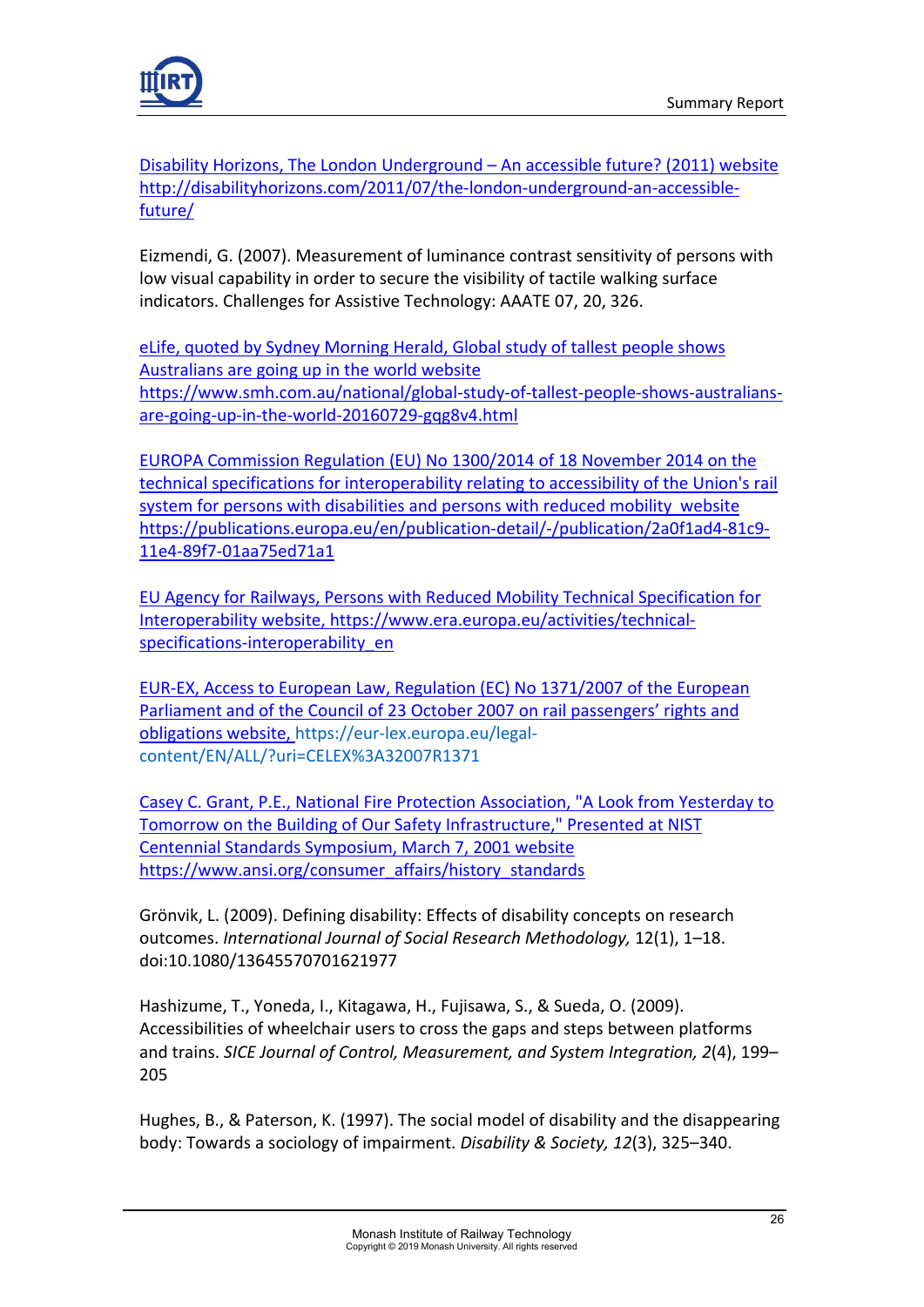

Kiuru, T., Metso, M., Utriainen, M., Metsävainio, K., Jauhonen, H.‐M., Rajala, R. Juntunen, R. (2018). Assistive device for orientation and mobility of the visually impaired based on millimeter wave radar technology—Clinical investigation results. Cogent Engineering, 5(1), 1450322.

Morlok, E. (2002). Need for a new commuter car entranceway design for mixed high‐ and low‐level platforms. Transportation Research Record: Journal of the Transportation Research Board (1793), 40–46.

National Standards Authority of Ireland (2017). IS EN 16585‐1:2017 Railway Applications Design for PRM Use, Equipment and components on board rolling stock. Toilets website http://www.standards.ie/

National Standards Authority of Ireland (2011) IS EN 12464‐1:2011: Light and Lighting ‐ Lighting of Work Places ‐ Part 1: Indoor Work Places website http://www.standards.ie/

National Standards Authority of Ireland (2011) IS EN12464‐2:2014 Light and Lighting – Lighting of work places – Part 2: Outdoor Work Places website http://www.standards.ie/

National Transport Commission, Rail Safety National Law website https://www.ntc.gov.au/rail/safety/rail‐safety‐national‐law/

Office of the National Rail Safety Regulator website https://www.onrsr.com.au/about‐onrsr/legislation

Ohno, H., Suzuki, A., & Akiu, N. (2017). Measuring Methods of Luminance Contrast between Tactile Walking Surface Indicators and Their Surrounding or Adjacent Surfaces at Railway Stations. Quarterly Report of RTRI, 58(2), 145–152.

Padzi, F. A., Ibrahim, F., & Karim, N. A. (2013). Incongruent Installation of Tactile Ground Surface Indicator Toward Visual Impaired People's Need: Masjid Jamek Station. Procedia ‐ Social and Behavioural Sciences, 101, 130–139. website https://doi.org/10.1016/j.sbspro.2013.07.186

Palmer‐Cannon, L. P., & Gloster, J. L. (2016). Providing unassisted access at train platforms for passengers with mobility restrictions. CORE 2016: Maintaining the Momentum, 550.

People with Disability Australia, History of Disability Rights Movement in Australia website https://pwd.org.au/about-us/our-history/history-of-disability-rightsmovement‐in‐australia/

Price Waterhouse Coopers, Disability Investment Group: National Disability Insurance Scheme Final Report, Commonwealth of Australia, 2009 website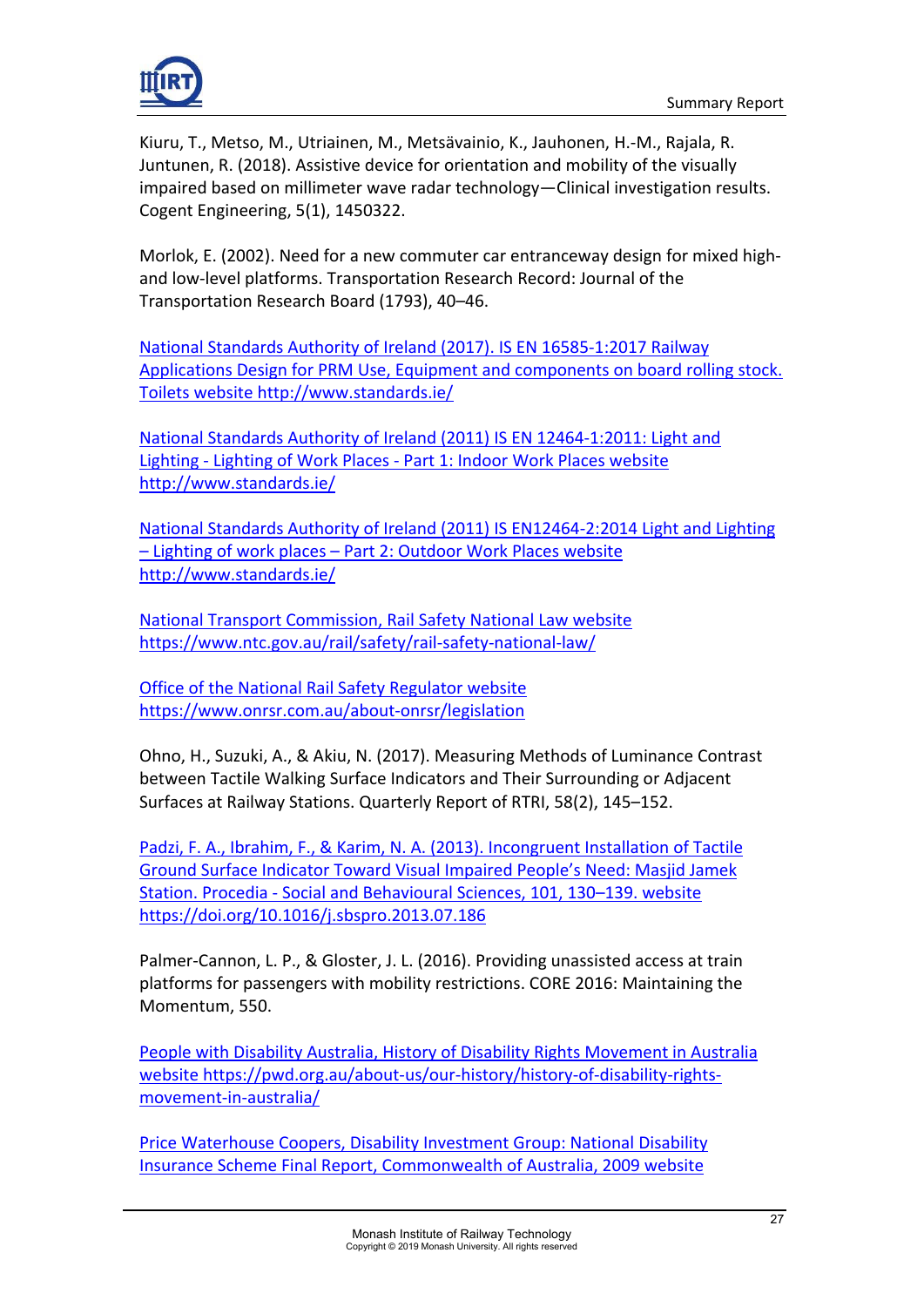

https://www.dss.gov.au/our-responsibilities/disability-and-carers/programservices/for‐people‐with‐disability/disability‐investment‐ group/pricewaterhousecoopers‐national‐disability‐insurance‐scheme‐final‐report

ReWalk exosketleton website https://rewalk.com/rewalk‐exoskeleton‐puts‐disabled‐ back‐on‐their‐feet/

Rueger, B. (2011b). *Platform‐based devices for accessible railway boarding.* Paper presented at Railway Terminal World – Design and Technology Conference 2011, Bella Center, Copenhagen, Denmark.

Shakespeare, T. (2013). Disability rights and wrongs revisited. Abingdon, Oxon: Routledge.

Singapore Building and Construction Authority, Code of Accessibility in the Built Environment, 2013 pp.1-254 website https://www.bca.gov.sg/BarrierFree/others/ACCESSIBILITY\_CODE\_2013.pdf

Singapore Government, Land Transport Authority, Architectural Standards website https://www.lta.gov.sg/content/ltaweb/en/industry-matters/development-andbuilding‐and‐construction‐and‐utility‐works/architectural‐standards.html

Steinfeld E, Maisel J, Feathers D, D'Souza C. (2010), Anthropometry and standards for wheeled mobility: an international comparison, Center for Inclusive Design and Environmental Analysis, School of Architecture and Planning, State University of New York at Buffalo, New York 14214‐3087, USA website https://www.ncbi.nlm.nih.gov/pubmed/20402047

Steinfeld E., et al. (1979). Accessible Buildings for People with Walking and Reaching Limitations

Standards Australia (2009), Design for access and mobility – General requirements for access – New building work, AS 14281‐2009 website https://www.disabilityaccessconsultants.com.au/australian‐standards‐as1428‐suite/

The Global Economy, Railroad Infrastructure Quality – Country Rankings, 2015 website https://www.theglobaleconomy.com/rankings/railroad\_quality/

The Rail Vehicle Accessibility Regulations 1998 website http://www.legislation.gov.uk/uksi/1998/2456/contents/made

Thomas, C. (2004). How is disability understood? An examination of sociological approaches. *Disability & Society, 19(*6), 569–583.

Transport for London, London Underground website https://tfl.gov.uk/corporate/about‐tfl/what‐we‐do/london‐underground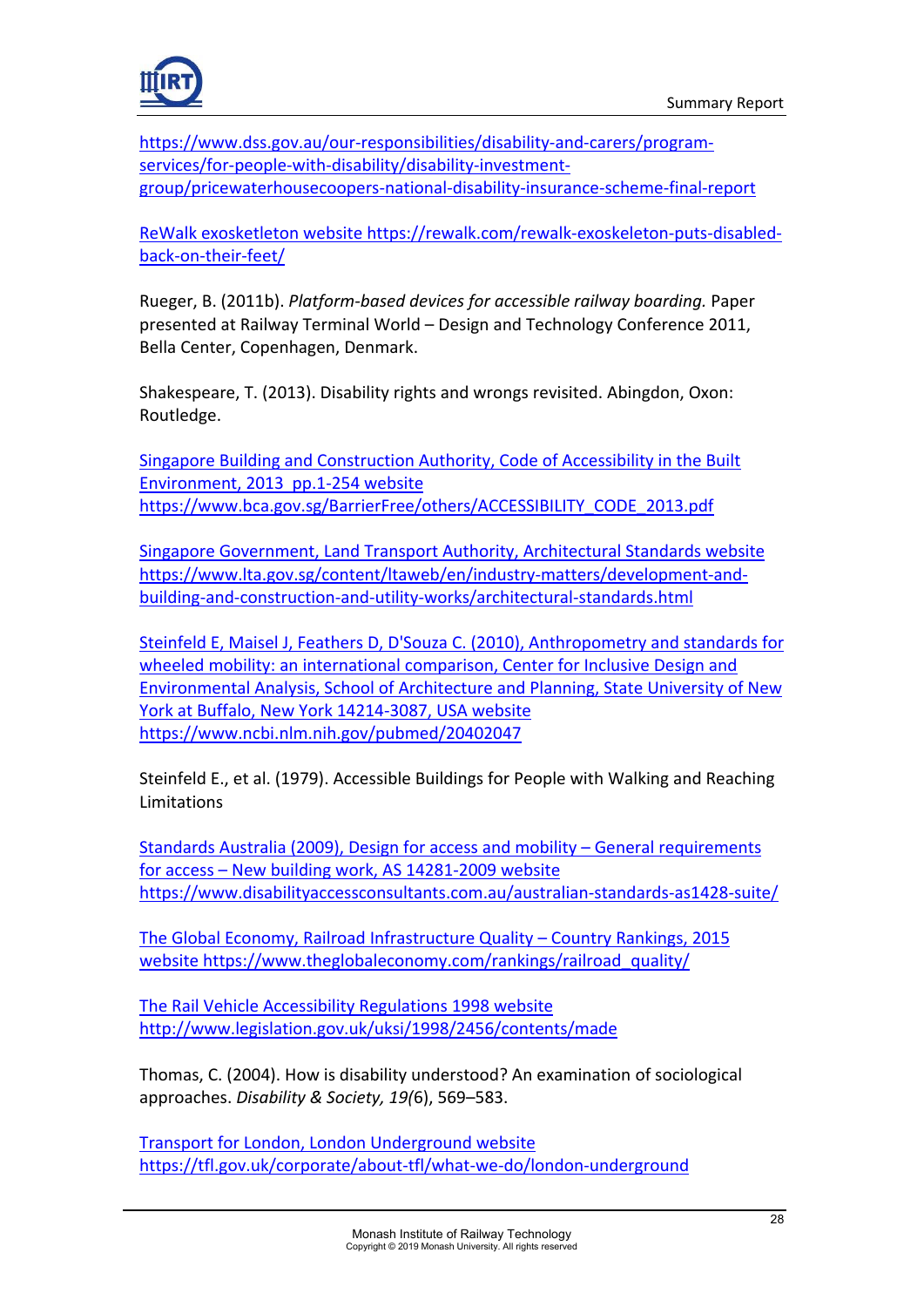

Transport for London, London for Transport, Step‐free access website https://tfl.gov.uk/travel-information/improvements-and-projects/step-freeaccess?intcmp=1954

Transport Scotland, Department of Transport, Design Standards for Accessible Railway Stations website https://assets.publishing.service.gov.uk/government/uploads/system/uploads/attac hment\_data/file/425977/design-standards-accessible-stations.pdf

UK Government, Department of Environment, Transport and Regions (DETR) Guidance on the use of Tactile Paving Surfaces (2007) website https://assets.publishing.service.gov.uk/government/uploads/system/uploads/attac hment\_data/file/289245/tactile-paving-surfaces.pdf

UK Government, Design Standards for Accessible Railway Stations website https://www.gov.uk/government/publications/accessible-railway-stations-designstandards

 United States Access Board, Advancing Full Access and Inclusion for All, Chapter 5 Toilet and Bathing website https://www.access‐board.gov/guidelines‐and‐ standards/transportation/passenger‐vessels/background/recommendations‐for‐ accessibility‐guidelines‐for‐passenger‐vessels‐final‐report/chapter‐5‐toilet‐and‐ bathing

United States Access Board ‐ Chapter R3: Technical Requirements website https://www.access-board.gov/guidelines-and-standards/streets-sidewalks/publicrights‐of‐way/proposed‐rights‐of‐way‐guidelines/chapter‐r3‐technical‐requirements

United States Department of Justice, Civil Rights Division, Disability Rights Section, ADA, updated, requirements, including the 2010 Standards for Accessible Design (2010 Standards) website https://www.ada.gov/ticketing\_2010.htm

United States Department of Transportation, Federal Transit Administration, ADA Regulations website https://www.transit.dot.gov/regulations‐and‐guidance/civil‐ rights‐ada/ada‐regulations

United States Access Board, Guides on ADAAG for Transportation Vehicles: Subpart C ‐ Rapid Rail Vehicles and Systems website https://www.access‐board.gov/guidelines‐ and‐standards/transportation/vehicles/adaag‐for‐transportation‐vehicles

United States Access Board, US Access Board, Rail Vehicles Access Advisory Committee July 29, 2015,

United States Access Board, US Access Board, Rail Vehicles Access Advisory Committee July 29, 2015 website https://www.access‐board.gov/guidelines‐and‐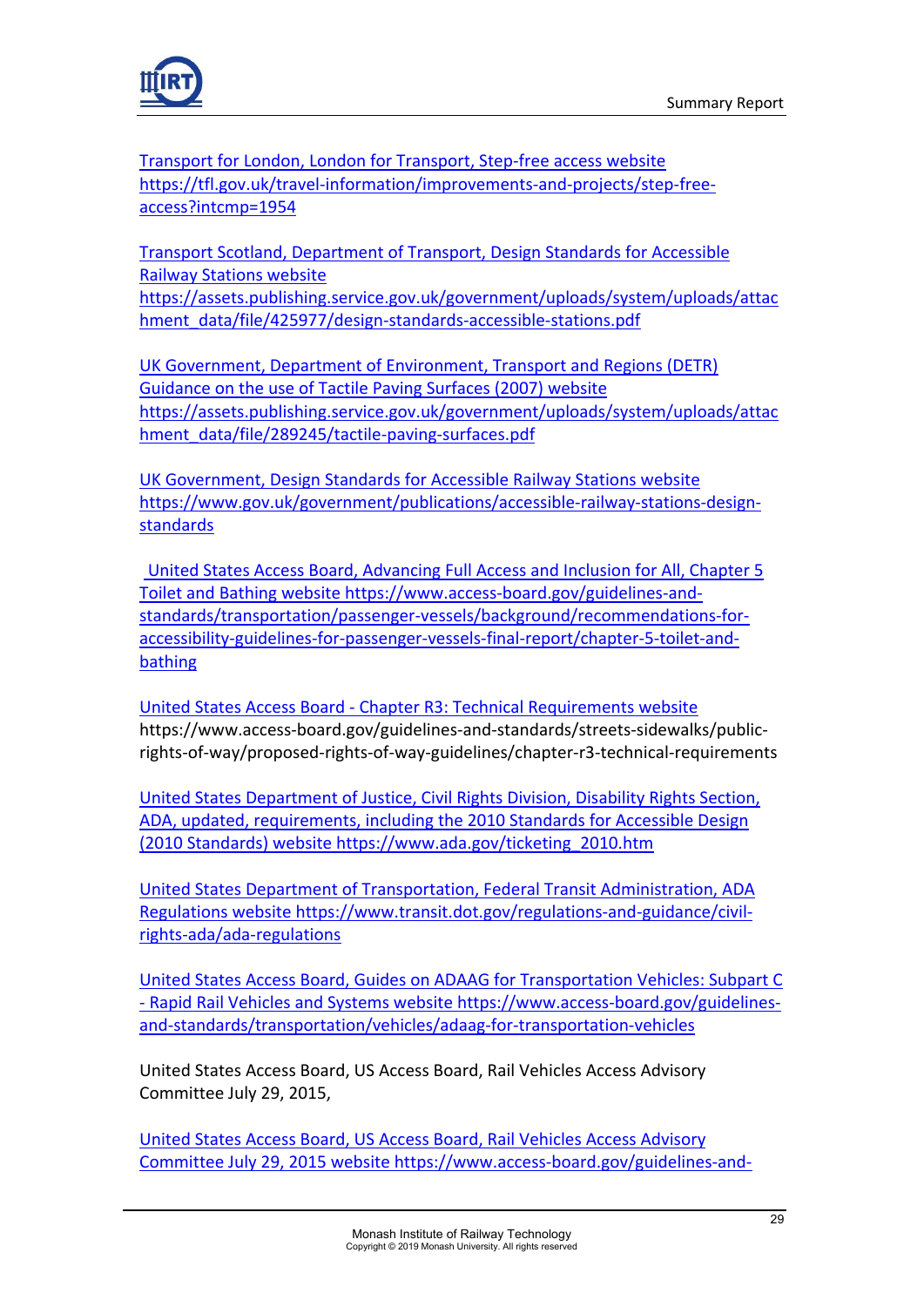

standards/transportation/vehicles/rail‐vehicles‐access‐advisory‐committee/final‐ report

Veeck, Gregory. Pannell, Clifton W. (2007). China's Geography: Globalization and the Dynamics of Political, Economic, and Social Change website https://www.researchgate.net/publication/298793564 China's Geography Globaliz ation and the Dynamics of Political Economic and Social Change

Webb, Queensland (2004) Lighting of Station Environment to Comply With Disability Standards for Accessible Public Transport. Report prepared for the Australasian Rail Association

Wiggenraad, P., Lee, Y.‐C., & Daamen, W. (2008). Boarding and alighting experiments: overview of setup and performance and some preliminary results. Transportation Research Record: *Journal of the Transportation Research Board, 2042*(‐1), 71–81. doi:10.3141/2042‐08

William of Malmesbury's and John A. Giles, (2004) Chronicle of the Kings of England 12th Century

Wood, Frances. (2008). China's First Emperor and His Terracotta Warriors, Macmillan Publishing, 2008

World Health Organization, Health Topics, Obesity website https://www.who.int/topics/obesity/en/

World Health Organization. World report on disability website http://www.who.int/disabilities/world\_ report/2011/en/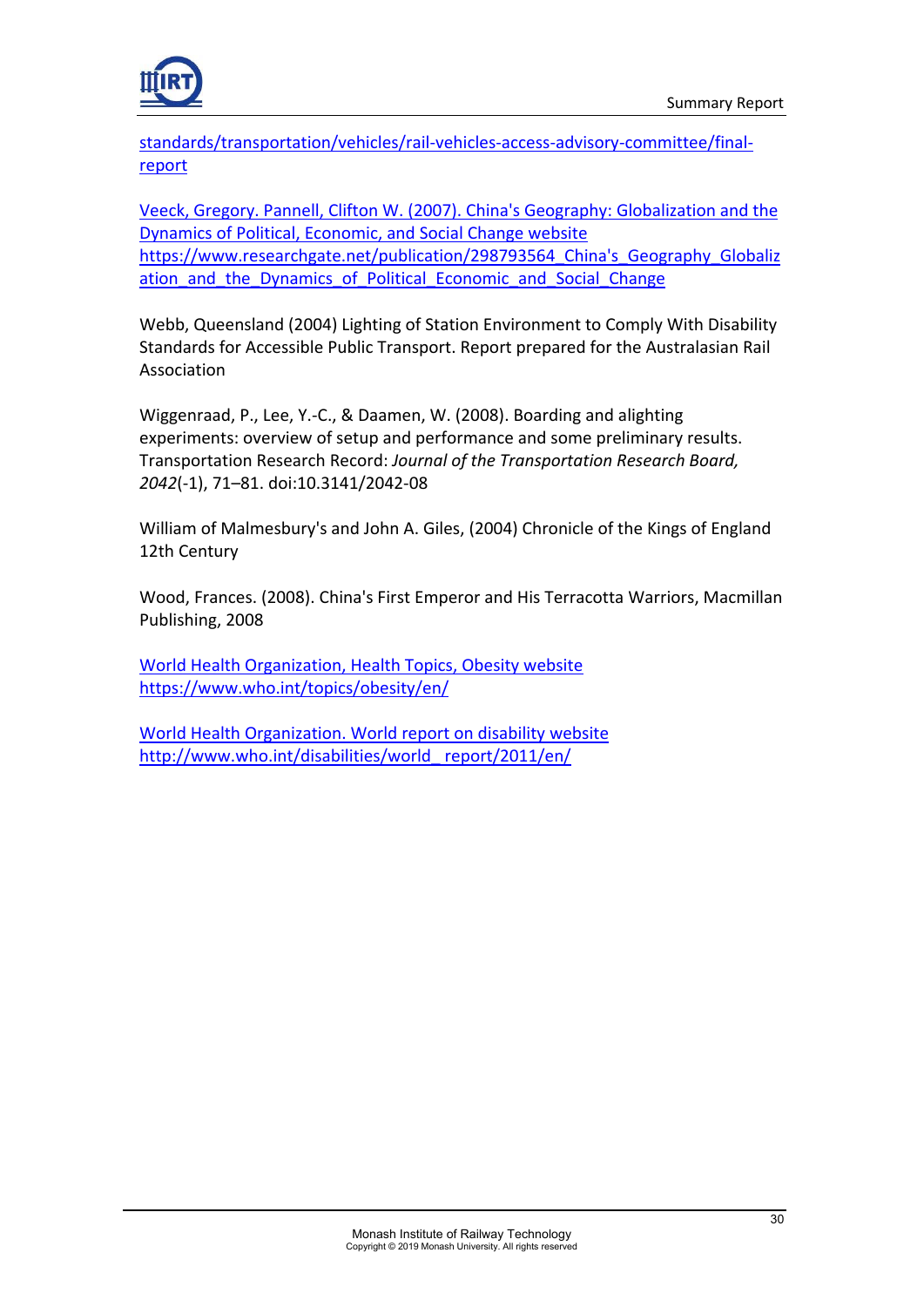

#### **APPENDIX 1: FUTURE OPPORTUNITIES**

|    | <b>DSAPT AND PREMISES STANDARDS</b>                  |                        |                                                                                                                                                                                                                                                                                                                                                                                                                                                                                                                                                                                                                                                                                                                                                                                                                                                                                                                                                                                                                                                                                                                                                                                                                                                                                                                                                                                                    |
|----|------------------------------------------------------|------------------------|----------------------------------------------------------------------------------------------------------------------------------------------------------------------------------------------------------------------------------------------------------------------------------------------------------------------------------------------------------------------------------------------------------------------------------------------------------------------------------------------------------------------------------------------------------------------------------------------------------------------------------------------------------------------------------------------------------------------------------------------------------------------------------------------------------------------------------------------------------------------------------------------------------------------------------------------------------------------------------------------------------------------------------------------------------------------------------------------------------------------------------------------------------------------------------------------------------------------------------------------------------------------------------------------------------------------------------------------------------------------------------------------------|
| A1 | $(2.1)$ Access paths -<br><b>Unhindered Passage</b>  | $\bullet$              | In order to keep pace with technological progress, innovative solutions for enhanced accessibility<br>may be required, which do not comply with current standards. In that case, new specifications<br>and/or new assessment methods associated with these innovative solutions will need be developed.<br>New methods of assessment may include creating virtual experiences for people to assess, test and<br>validate a proposed access path or unobstructed route. Virtual and augmented reality tools and<br>capabilities to create a virtual environment to undertake such assessments are potentially already<br>in existence. This technology may be extended further than as an assessment tool, and could<br>provide all public transport users with a means by which to familiarize themselves with various<br>public transport locations, conveyances and environments prior to travel (see spatial computing<br>part of MIVP Showreel 2018 https://vimeo.com/298508915) which would enable users to quickly<br>and more confidently traverse accessible paths and routes at locations they intend to visit.                                                                                                                                                                                                                                                                           |
| A2 | (2.4) Access paths-<br>Minimum<br>Unobstructed width | $\bullet$<br>$\bullet$ | It is highly likely that advances in restorative and therapeutic treatments together with technological<br>advances in robotics and complex motion systems have the potential to revolutionize the way in<br>which people with disabilities interact with the world around them. At the same time, it is likely that<br>transportation facilities will also become "smarter" and more interactive.<br>An example of an enhanced mobility aid, that already exists, is a modified exoskeleton. The ReWalk<br>exoskeleton (ReWalk exoskeleton https://rewalk.com/rewalk-exoskeleton-puts-disabled-back-on-<br>their-feet/) has already enabled a number of people who cannot use their legs to walk with the aid<br>of a robotic machine that uses computers and electric motors to power their paralysed limbs. Such<br>technologies are likely to become more prevalent as advanced artificially intelligence systems allow<br>these systems to rapidly learn what users are capable of and compensate and adapt accordingly.<br>The use of such devices in the public transport environment will introduce other challenges, but it<br>is expected that standards based on outcomes and service delivery are likely to be best placed to<br>deal with these, as opposed to prescriptive standards that lock in constraints for mobility aids that<br>may themselves soon be considered redundant. |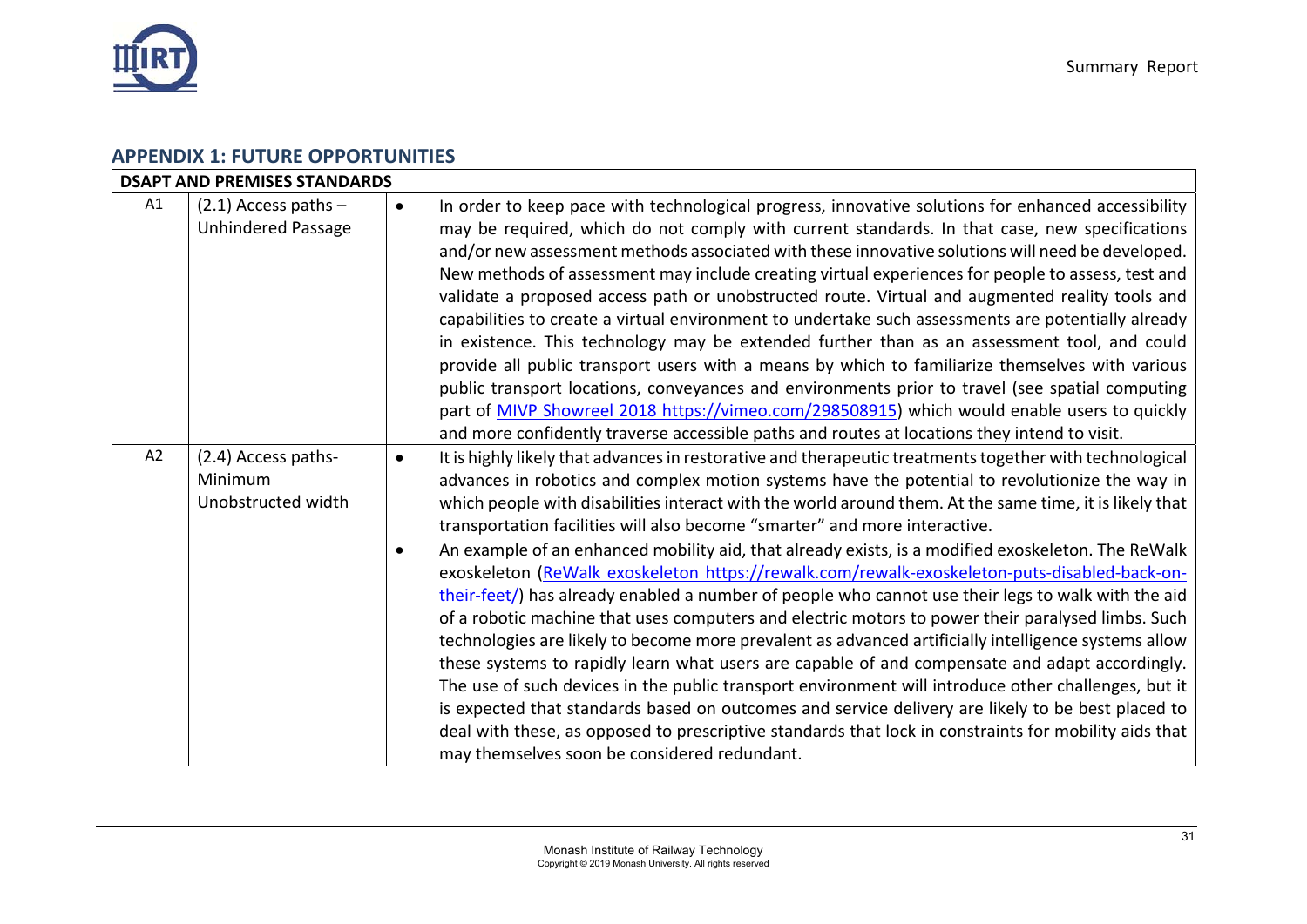

|                | <b>DSAPT AND PREMISES STANDARDS</b>                                |           |                                                                                                                                                                                                                                                                                                                                                                                                                                                                                                                                                                                                                                                                                 |
|----------------|--------------------------------------------------------------------|-----------|---------------------------------------------------------------------------------------------------------------------------------------------------------------------------------------------------------------------------------------------------------------------------------------------------------------------------------------------------------------------------------------------------------------------------------------------------------------------------------------------------------------------------------------------------------------------------------------------------------------------------------------------------------------------------------|
|                |                                                                    | $\bullet$ | In addition, such systems can be configured to interoperate with smart systems that are being<br>developed for people with visual impairments that use an array of sensors, including cameras, LiDAR<br>and navigation sensors, together with artificial intelligence systems to alert the user of obstacles<br>that may exist in front of them and report this back as either audio descriptions and/or vibrations<br>on either a belt or wrist band. The ability to signal intention, provide updates on status and<br>order/request services will also help streamline services for all passengers and in particular for those<br>with increased accessibility requirements. |
| A3             | (2.6) Access paths-<br>conveyances                                 | $\bullet$ | Undertake virtual modelling of existing/potential conveyance layouts against DSAPT requirements<br>and stakeholder requirements to determine optimal design arrangements of seating vs access paths<br>vs allocated spaces vs accessible facilities to inform industry.                                                                                                                                                                                                                                                                                                                                                                                                         |
| A4             | $(4.2)$ Passing areas -<br>Two-way access paths<br>and aerobridges |           | It is highly likely that advances in restorative and therapeutic treatments together with technological<br>advances in robotics and complex motion systems have the potential to improve the way in which<br>people with disabilities access services. As such it is quite likely that the functional anthropometry<br>of disabled people will change. At the same time, it is likely that transportation facilities will also<br>become "smarter" and more interactive.                                                                                                                                                                                                        |
|                |                                                                    | $\bullet$ | As the world becomes more connected, it is likely that transport facilities will increasingly interact<br>with the public and such advancements are likely to facilitate significant opportunities for enhanced<br>accessibility. The rail industry should work to provide design standards relevant for use of the<br>conveyance to accessibility equipment designers and manufactures to ensure the equipment<br>available to people with disabilities is suitably designed.                                                                                                                                                                                                  |
| A <sub>5</sub> | (5.1) Resting points -<br>When resting points                      | $\bullet$ | The original research used to determine the distance for resting points predates the original DDA by<br>some years - the data could be over 40 years old.                                                                                                                                                                                                                                                                                                                                                                                                                                                                                                                       |
|                | must be provided                                                   | $\bullet$ | Given the advances in both medicine, technology and mobility aids over the last few decades,<br>additional research to assess the distances that can be covered by people with a disability could be<br>undertaken.                                                                                                                                                                                                                                                                                                                                                                                                                                                             |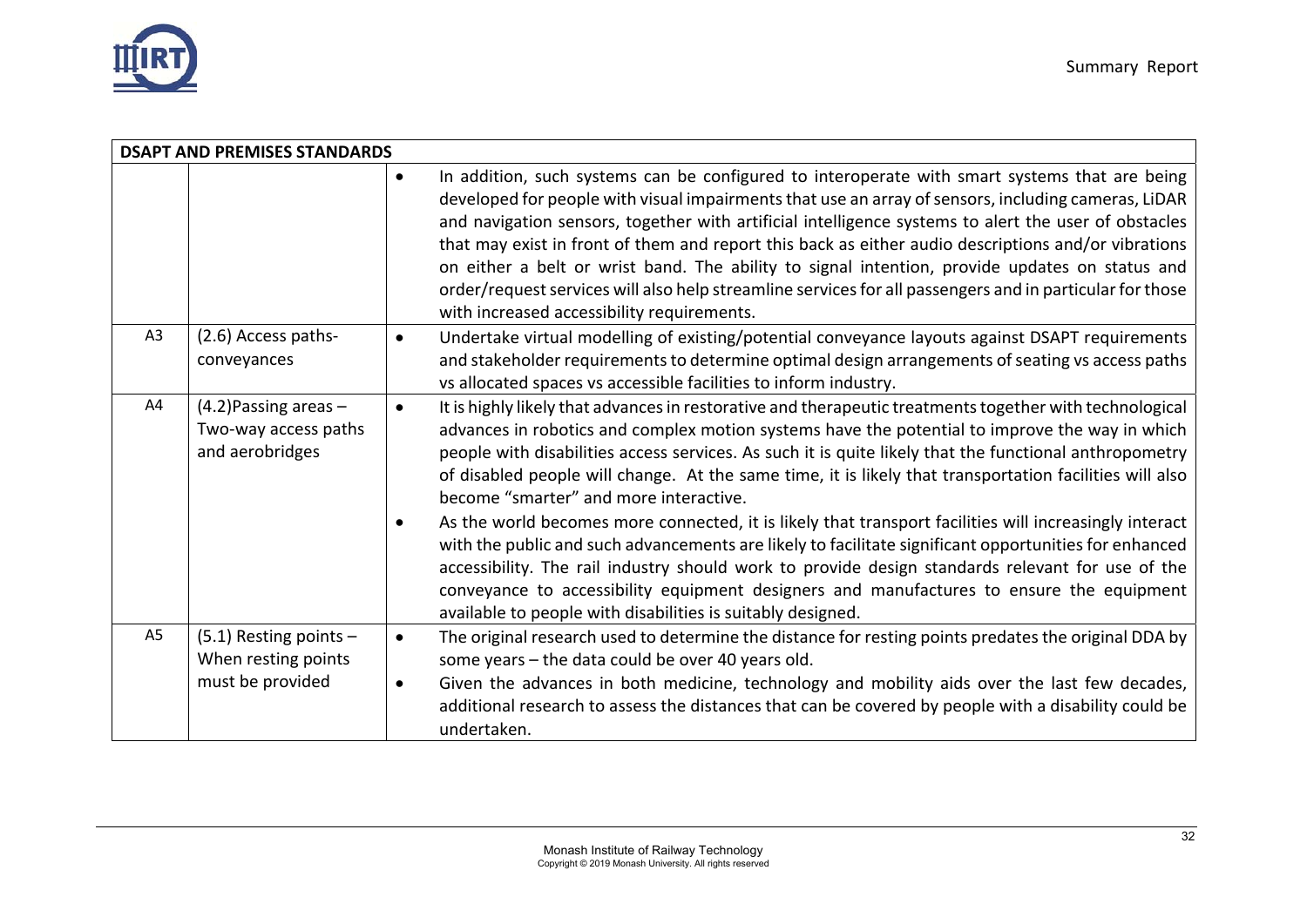

|                | <b>DSAPT AND PREMISES STANDARDS</b>                                                                       |                        |                                                                                                                                                                                                                                                                                                                                                                              |
|----------------|-----------------------------------------------------------------------------------------------------------|------------------------|------------------------------------------------------------------------------------------------------------------------------------------------------------------------------------------------------------------------------------------------------------------------------------------------------------------------------------------------------------------------------|
| A6             | (6.4) Slope of external<br>boarding ramps                                                                 | $\bullet$              | A review of network conditions to identify and build a database of (a) problematic platforms and (b)<br>location of remediated platforms, could be undertaken and made available to develop pre-journey<br>planning applications taking advantage of digital technologies/ distribution and as general public<br>information.                                                |
| A7             | (8.2) Boarding - When<br>boarding devices must<br>be provided                                             | $\bullet$              | Investigate innovative, adaptive gap fillers - within the field of architecture this could include<br>digitally informed responsive surfaces, within automation design self-identifying and self-aligning<br>components.                                                                                                                                                     |
|                |                                                                                                           | $\bullet$              | A complete survey of Australia's rail networks is recommended to provide baseline data from which<br>to measure and benchmark the efforts towards compliancy. It would also highlight the extent of<br>remediation that may/may not be required. There seems to be insufficient data from which to draw<br>conclusions or understand the full extent of the issue currently. |
|                |                                                                                                           | $\bullet$              | Develop a standard to include the use of a gap-mitigating device to be included in product design<br>specifications for future rolling stock tenders - while maintaining design continuity as close as<br>possible with existing stock.                                                                                                                                      |
| A <sub>8</sub> | (8.7) Boarding - Signals<br>requesting use of<br>boarding device                                          | $\bullet$              | A review of applied digital technology integration in order to identify other passive methods of pre-<br>empting passengers signalling the request of a boarding device.                                                                                                                                                                                                     |
| A <sub>9</sub> | (11.2) Handrails and<br>grabrails - Handrails to<br>be provided on access<br>paths                        | $\bullet$<br>$\bullet$ | Equivalent access may also be sufficiently provided with other solutions such as lower ticket<br>counter. A review of alternate measures to handrails along access paths may be appropriate                                                                                                                                                                                  |
| A10            | (12.2) Doorways and<br>doors - Compliance<br>with Australian<br>Standard - premises<br>and infrastructure | $\bullet$              | None identified.                                                                                                                                                                                                                                                                                                                                                             |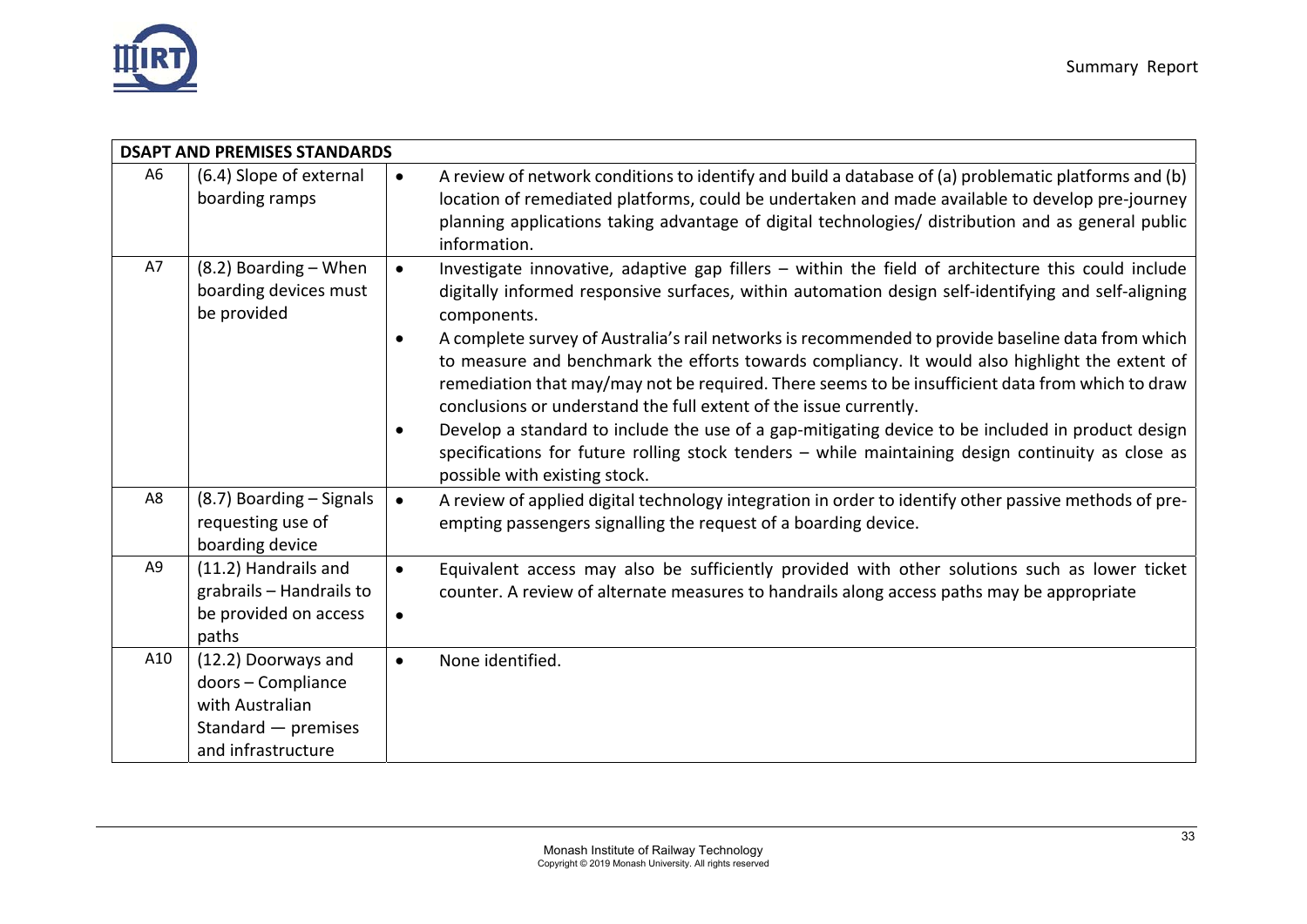

| <b>DSAPT AND PREMISES STANDARDS</b> |                                                                                                       |           |                                                                                                                                                                                                                                                                                                                                                                                                                                         |
|-------------------------------------|-------------------------------------------------------------------------------------------------------|-----------|-----------------------------------------------------------------------------------------------------------------------------------------------------------------------------------------------------------------------------------------------------------------------------------------------------------------------------------------------------------------------------------------------------------------------------------------|
| A11                                 | (12.4) Doorways and<br>doors - Clear opening<br>of doorways                                           | $\bullet$ | Update of Anthropometric resources seems appropriate with any modernisation of the DSAPT.                                                                                                                                                                                                                                                                                                                                               |
| A12                                 | $(14.3)$ Stairs -<br>Compliance with<br>Australian Standards -<br>conveyances                         | $\bullet$ | Several options have been identified for innovative new wheelchairs that may be capable of<br>negotiating stairs within conveyances. It is however noted that large-scale adoption of the<br>technologies seem unlikely in the short term.                                                                                                                                                                                              |
| A13                                 | (15.2) Toilets - Location<br>of accessible toilets                                                    | $\bullet$ | As the world becomes more connected it is likely that transport facilities will increasingly interact<br>with the public and such advancements are likely to facilitate significant opportunities for enhanced<br>accessibility to toilets through the use of technology mapping and a consistent approach to building<br>and construction of toilets in the future.                                                                    |
| A14                                 | (15.3) Toilets - Unisex<br>accessible toilet $-$<br>ferries and accessible<br>rail cars               | $\bullet$ | A broad scoping report on dual purpose architectural spaces may provide insight in resolve of spatial<br>restrictions imposed by the network.                                                                                                                                                                                                                                                                                           |
| A15                                 | $(15.4)$ Toilets -<br>Requirements for<br>accessible toilets -<br>ferries and accessible<br>rail cars | $\bullet$ | A collaborative design study undertaken at an industry level with key stakeholders to determine the<br>baseline spatial requirements or whether AS 1428.1 recommendations are appropriate for rail is<br>suggested. This will provide a clear benchmark for design and procurement of rollingstock for<br>standard and narrow gauge operators.                                                                                          |
| A16                                 | (17.5) Signs – Electronic<br>notices                                                                  | $\bullet$ | As technologies for presenting information change there is a need for applied research that explores<br>how rail users (with and without disabilities) are accessing real-time information about services and<br>the accessibility implications of various design decisions. This could feed into the development of<br>more comprehensive and nuanced recommendations around the presentation of information in a<br>rail environment. |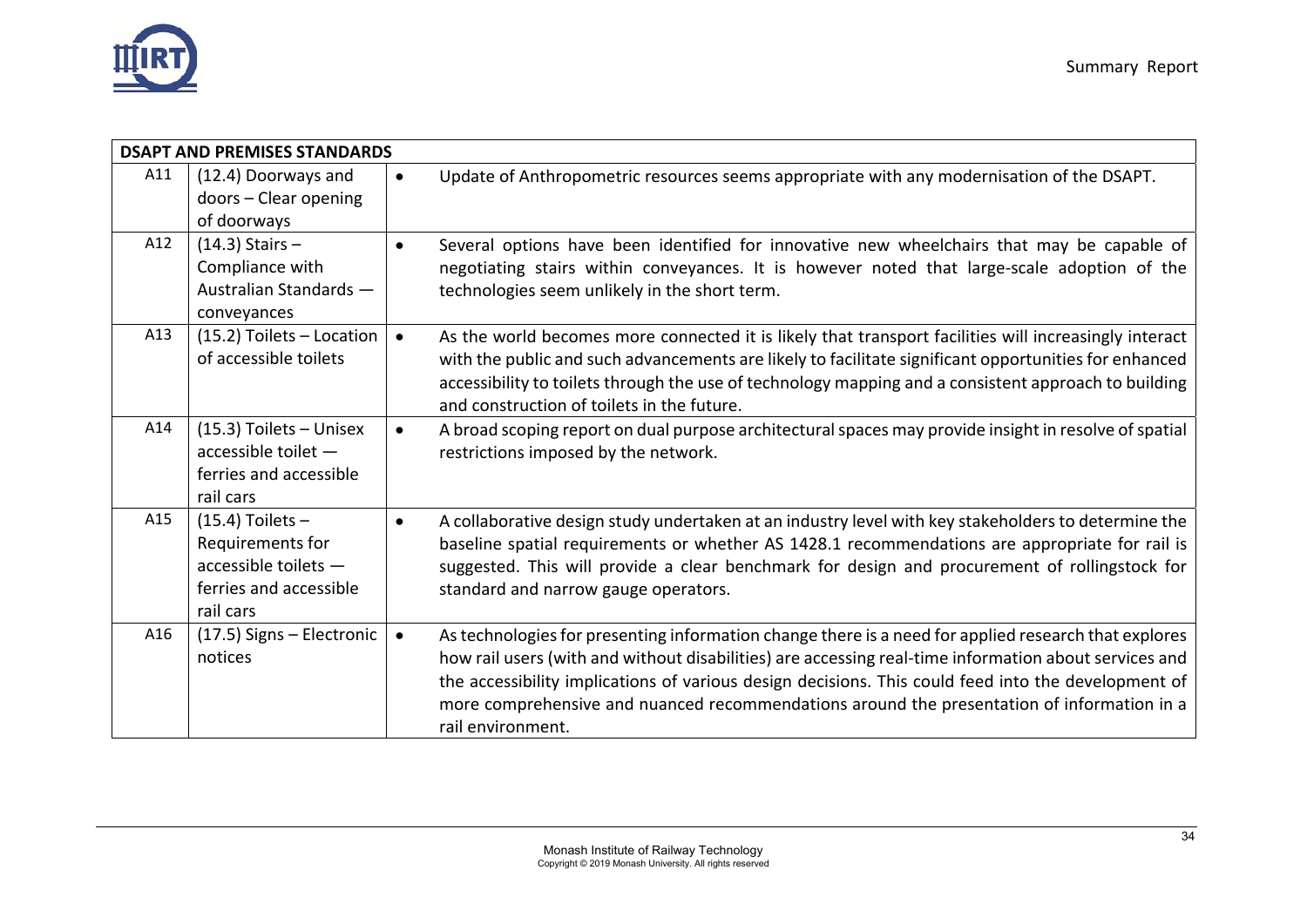

|     | <b>DSAPT AND PREMISES STANDARDS</b>                                                               |           |                                                                                                                                                                                                                                                                                                                                                                                                                                                                                                                                                           |
|-----|---------------------------------------------------------------------------------------------------|-----------|-----------------------------------------------------------------------------------------------------------------------------------------------------------------------------------------------------------------------------------------------------------------------------------------------------------------------------------------------------------------------------------------------------------------------------------------------------------------------------------------------------------------------------------------------------------|
| A17 | (18.1) Tactile ground<br>surface indicators -<br>Location                                         | $\bullet$ | There is a genuine lack of research internationally on the efficacy of TGSIs as wayfinding tools in<br>real-world environments; as well as the cost-benefit trade-off of allowing TGSIs to be collocated on<br>accessible paths. Before operators are asked to invest heavily in directional TGSI installation,<br>consideration should be given to undertaking research to assess the value of this wayfinding tool.                                                                                                                                     |
| A18 | $(20.1)$ Lighting -<br>Illumination levels -<br>premises and<br>infrastructure                    | $\bullet$ | While our recommendation is for a functional standard, if prescriptive standards are to be employed<br>there is arguably a need to conduct research to verify or update the lighting levels recommended in<br>the Webb report given recent developments in CEH/ LED lighting technologies and attendant<br>changes in lighting technology. An update could also consider whether different approaches to<br>lighting are required for outdoor elevated stations as distinct to those at ground level.                                                     |
| A19 | $(21.1)$ Controls -<br>Compliance with<br>Australian Standard -<br>premises and<br>infrastructure | $\bullet$ | It has been noted by suppliers that the ability to produce doors capable of achieving the 2001<br>standards has proven difficult. In the future, technology has the ability to assist in many aspects<br>relating to control (and in fact in many cases already does). Examples may include:<br>Proximity sensors for door opening;<br>➤<br>Auto-locking doors;<br>Bluetooth operation through registered devices;<br>RFID tags to detect proximity; and<br>➤<br>Voice activated control (may include smart phone activation via Siri, Google etc.).<br>➤ |
| A20 | $(27.3)$ Information -<br>Size and format of<br>printing                                          | $\bullet$ | As technologies for presenting information change there is a need for applied research that explores<br>how rail users (with and without disabilities) are accessing static and real-time information about<br>services and the accessibility implications of various design decisions. This could feed into the<br>development of more comprehensive and nuanced recommendations around the presentation of<br>information in a rail environment.                                                                                                        |
| A21 | (28.2) Booked services<br>- Period of notice of<br>requirement for<br>accessible travel           | $\bullet$ | If operators are to offer parallel-service services as a potential resolution to inaccessible rail<br>environments/ conveyances extensive consultation with affected patrons and rail providers should<br>take place to ensure all parties have input into how the policy is implemented in practice and the<br>circumstances under which it is appropriate to be used.                                                                                                                                                                                   |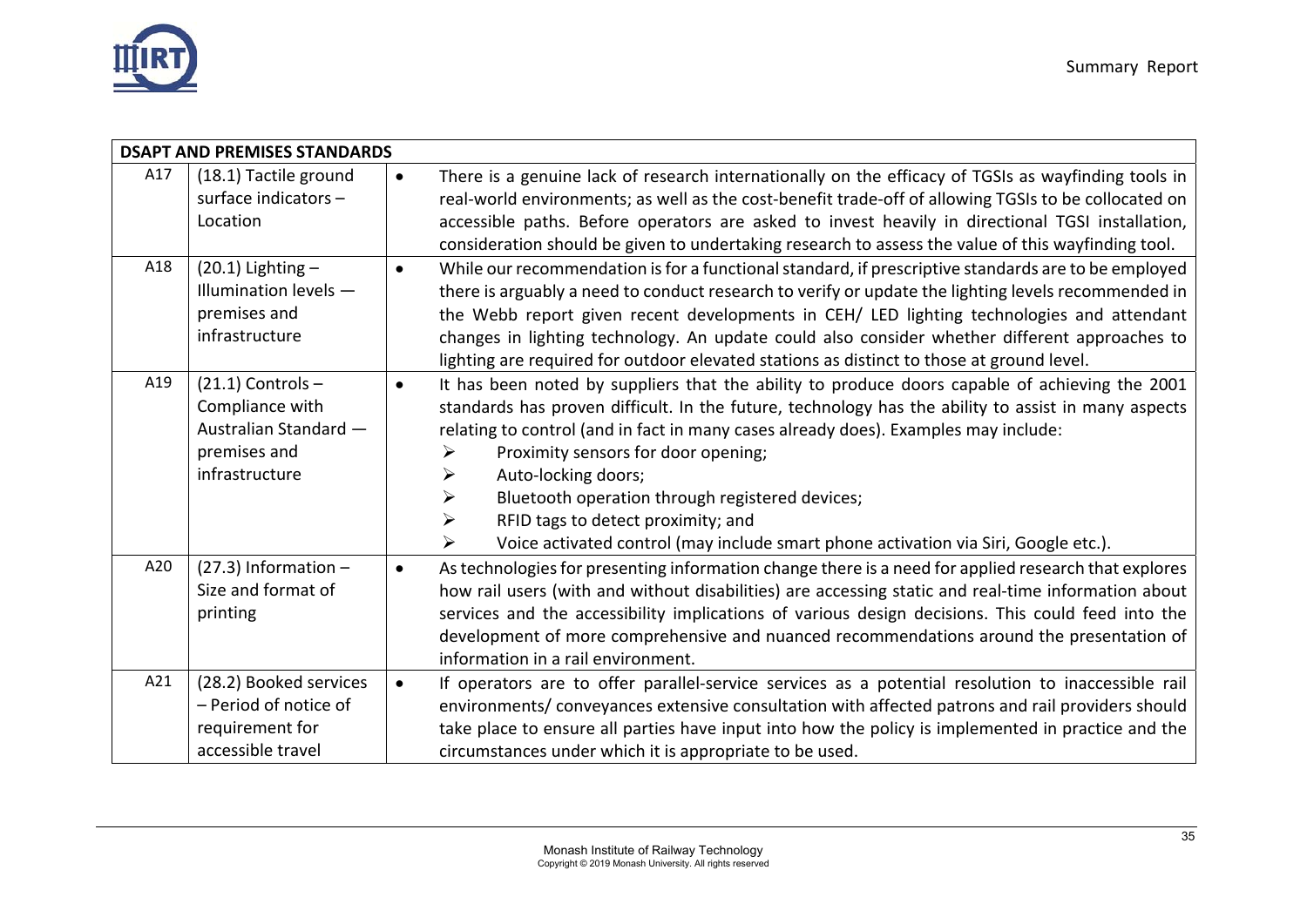

## THIS PAGE IS INTENTIONALLY BLANK